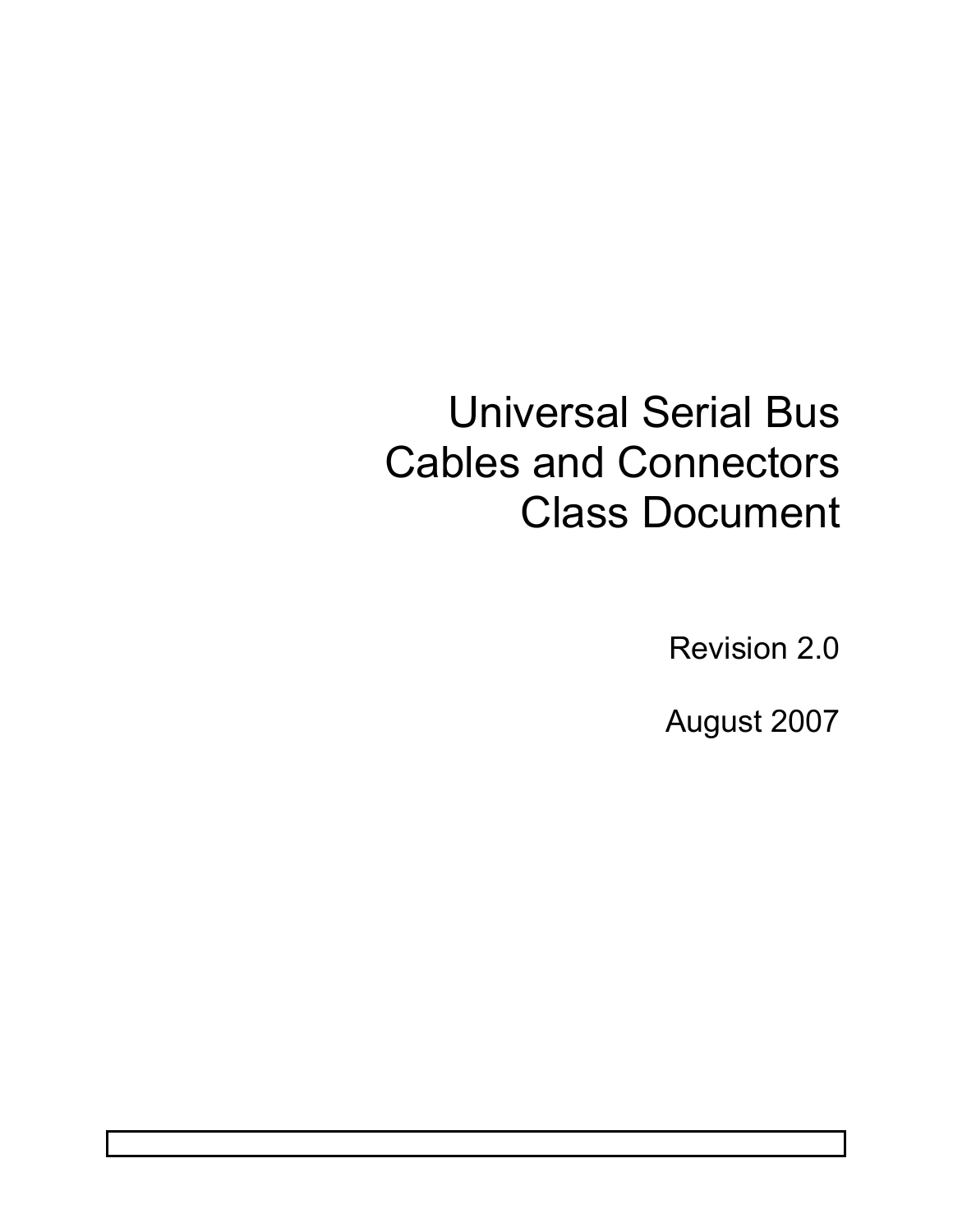# **Revision History**

| Rev               | Date              | <b>Filename</b>        | <b>Comments</b>                                                                                                                                                                                                                             |
|-------------------|-------------------|------------------------|---------------------------------------------------------------------------------------------------------------------------------------------------------------------------------------------------------------------------------------------|
| 2.0 RC 6          | August 10, 2007   | CabConnRC6_Aug10.doc   | Added Go/No-go & latch measurement for Micro series<br>Added Drain wire inspection process<br>Added pin contact visual inspection<br>Added clarifying text to 4-axis test description                                                       |
| 2.0 RC5           | June 5, 2007      | CabConn20RC5_June5     | <b>Removed Shielding Effectiveness</b><br>Replace Rotational Continuity with 4-Axis continuity<br>Other miscellaneous minor changes                                                                                                         |
| 2.0 RC4           | May, 2007         | CabConn20RC4_May07     | Cable Construction inspection added                                                                                                                                                                                                         |
| 2.0               | April 4, 2007     | CabConn20              | Removed Shielding Effectiveness,<br>Added power line resistance test<br>Added cable rotation test                                                                                                                                           |
| 2.0               | February 14, 2007 | CabConn Rev 2.0        | Edits from Tsuyoshi YAMANE of Matsushita                                                                                                                                                                                                    |
| 2.0               | February 13, 2007 | CabConn Rev 2.0        | Edited by Jim Koser new chart from Hirose                                                                                                                                                                                                   |
| 2.0               | February 7, 2007  | CabConn Rev 2.0        | Edited draft                                                                                                                                                                                                                                |
| 2.02RC2           | February 6, 2007  | CabConnRC2_02-06-07    | Work group editorials                                                                                                                                                                                                                       |
| 2.01RC2           | December 6, 2006  | CabConnRC2_12-06-06    | Work group editorials                                                                                                                                                                                                                       |
| 2.0RC2            | July 11, 2006     | CabConnRC2_7-11-06     | Added durability requirements for Ruggedized Standard<br>"A" receptacle and durability requirements for Micro<br>series                                                                                                                     |
| 2.0RC2            | June 7, 2006      | CabConnRC2_6-7-06      | Added new critical dimensions drawings for standard "A"<br>and "B" plugs and receptacles and changed the criteria<br>for "mini" products to the use of $go - no go gag$ in<br>Appendix B                                                    |
| 2.0RC2            | March 24, 2006    | CabConnRC2_3-23-06.doc | Added new IP agreement                                                                                                                                                                                                                      |
| 2.0RC2            | December 03,2003  | CabConnRC2.doc         | Final edit during USB DWG meeting in Austin prior to<br>posting the document to Web site                                                                                                                                                    |
| 2.0RC1            | October 29, 2002  | CabConnRC1.doc         | Adjust formatting in technical edit pass                                                                                                                                                                                                    |
| 2.0 <sub>RC</sub> | August 13, 2002   |                        | Rewrite of test program to reflect current practice and<br>general updates to reflect changes in the USB<br>Specification.                                                                                                                  |
| 1.1               | September 1, 1999 |                        | Editorial Update for improved use. Add Appendices 'A'<br>and 'B.'                                                                                                                                                                           |
| 1.0               | May 22, 1999      |                        | Accepted unanimously by USB-IF DWG after 30-day<br>posting without negative comment.                                                                                                                                                        |
| 1.0RC             | March 27, 1999    |                        | Release for industry comment                                                                                                                                                                                                                |
| 0.9a              | January 19, 1999  |                        | Moved to Revision 0.9 by consensus of the Cable &<br>Connector Work Group. Pending final editorial cleanup<br>RRs to be voted on at a special Cable & Connector Work<br>Group meeting February 21, 1999.                                    |
| 0.9 <sub>RC</sub> | December 18, 1998 |                        | Moves Document to 0.9RC by consensus of the Cable &<br>Connector Group to Version 0.9 without Appendices<br>Drawings and Lab Listings. Special dispensation by the<br>DWG to move to Revision 1.0 for use at the January 1999<br>Plug Fest. |
| 0.8               | October 20, 1998  |                        | Release for industry comment                                                                                                                                                                                                                |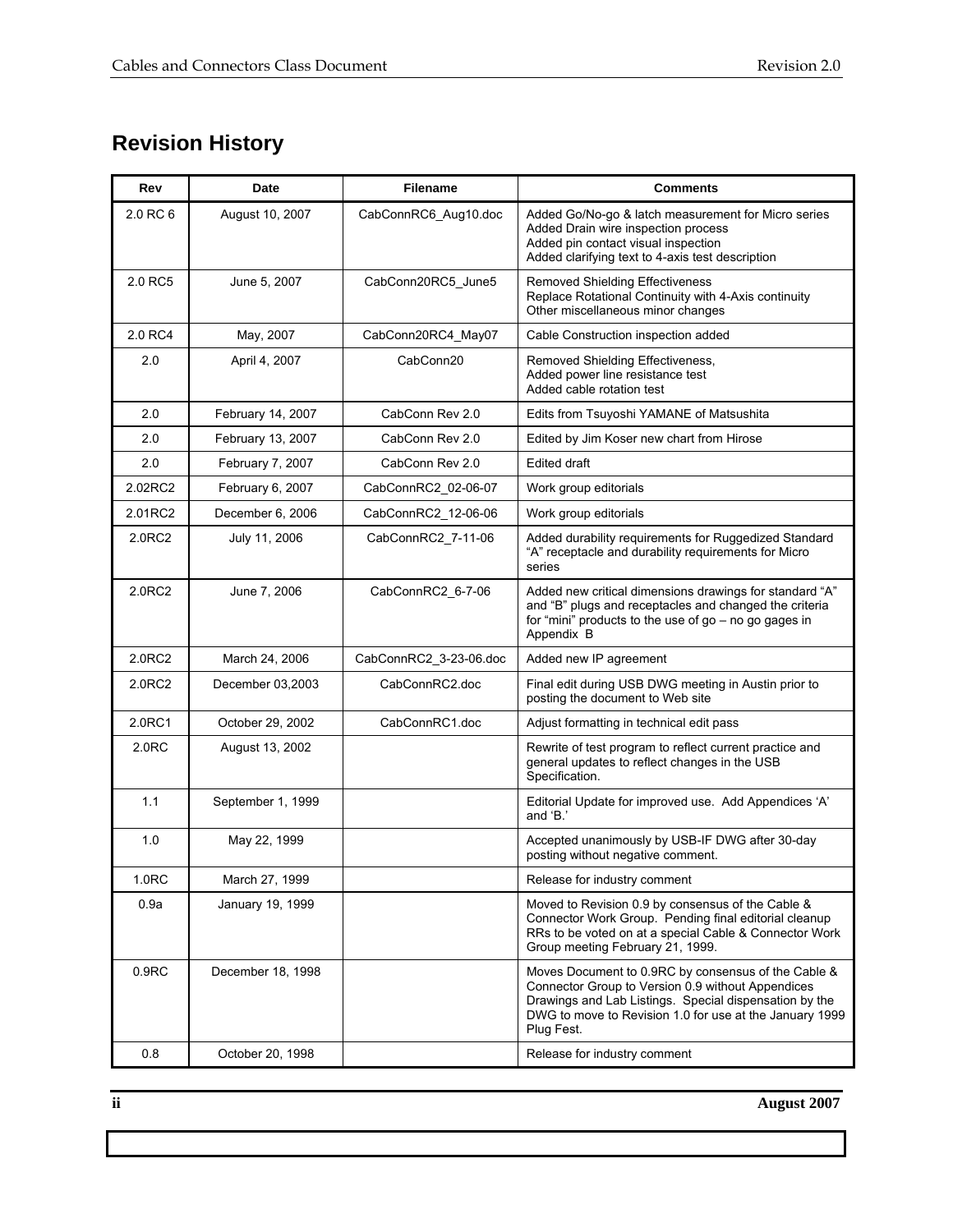| 0.7 <sub>m</sub> | October 16, 1998   | Adds Addenda content                                                       |
|------------------|--------------------|----------------------------------------------------------------------------|
| 0.7f             | October 9, 1998    | Adds additional Application Specific USB Product<br>Specification content. |
| 0.7              | September 30, 1998 | Supersedes segments of Chapter 6 Revision 1.1 Release<br>Candidate 1.0c.   |

*Please send comments via electronic mail* **Admin@usb.org**

#### **INTELLECTUAL PROPERTY DISCLAIMER**

**THIS SPECIFICATION IS PROVIDED TO YOU "AS IS" WITH NO WARRANTIES WHATSOEVER, INCLUDING ANY WARRANTY OF MERCHANTABILITY, NON-INFRINGEMENT, OR FITNESS FOR ANY PARTICULAR PURPOSE. THE AUTHORS OF THIS SPECIFICATION DISCLAIM ALL LIABILITY, INCLUDING LIABILITY FOR INFRINGEMENT OF ANY PROPRIETARY RIGHTS, RELATING TO USE OR IMPLEMENTATION OF INFORMATION IN THIS SPECIFICATION. THE PROVISION OF THIS SPECIFICATION TO YOU DOES NOT PROVIDE YOU WITH ANY LICENSE, EXPRESS OR IMPLIED, BY ESTOPPEL OR OTHERWISE, TO ANY INTELLECTUAL PROPERTY RIGHTS.** 

All product names are trademarks, registered trademarks, or service marks of their respective owners.

USB Cables and Connectors Class Document © Copyright 2007, USB Implementers Forum All rights reserved.

**August 2007 iii**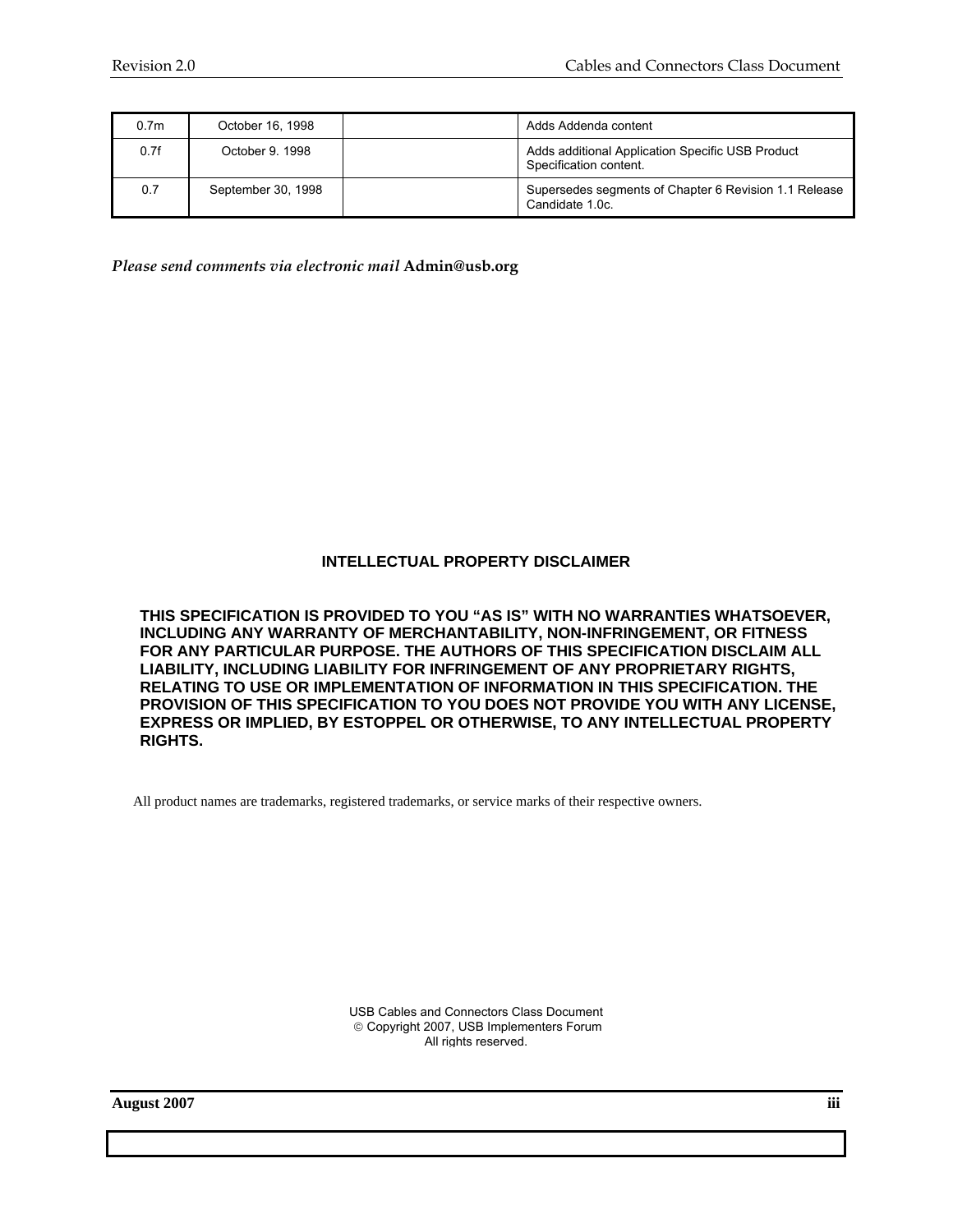# **Contributors**

James R. Koser Foxconn Electronics – CCWG Chair iim.koser@foxconn.com Tsuneki Watanabe Foxconn Electronics t.watanabe@foxconn.com Jim Zhao Foxconn Electronics Jim.zhao@foxconn.com George G. Olear II Contech Research – Co-Editor ggo@contechresearch.com Jaremy Flake ATL Technology – CCWG Scribe jaremyf@atlconnect.com Glen Chandler **Acon** Acon and Acon glenc@acon.com George Yee Acon Acon George.Yee@acon.com Roy Ting ELKA International Ltd. roy@elka.com.tw Sophia Liu ETC (Electronic Test Center, Taiwan) scl@etc.org.tw Bill Northey FCI William.northey@fciconnect.com Jack Lu Foxlink International, Inc. Jack\_lu@foxlink.com Wen Yang Foxlink International, Inc. wen@foxlink.com Yasuhiro Ishii Fujikura Ltd Yishii@fujikura.co.jp Shigreu Ashida Fujikura Ltd Ashidas@fujikura.co.jp Marksuk Piyavit Fujikura Ltd MPiyavit @fujikura.com Hiromichi Kato Fujikura Ltd pakl@fujikura.com Sathid Inthon **Fujikura Ltd** isathid @fujikura.com Makoto Kikuchi Fujikura Ltd mkikuchi@fujikura.co.jp Hiroshi Nakazawa Hirose Electric Co. Ltd Hiroshi Nakazawa@hirose.co.jp Yousuke Takeuchi Hirose Electric Co. Ltd Yousuke Takeuchi@hirose.co.jp Shinya Tono Hirose Electric Co. Ltd Shinya\_tohno@hirose.co.jp Karl Kwiat **Hirose Electric Co.** Ltd **Kkwiat@hirose.com** Kazunori Ichikawa Hirose Electric Co. Ltd Kazunori\_Ichikawa@hirose.co.jp Toshi Sasaki **Honda Connectors** t.sasaki @honda-connectors.co.jp Jim Eilers Hosiden eilersjm@hoaco.com Tsuyoshi Kitagawa Hosiden kitagawat@hoaco.com David Suryoutomo Japan Aviation Electronics, Inc suryoutomod@jae.com Ron Muir Japan Aviation Electronics, Inc muirr@jae.com Kazuhiro Saito Japan Aviation Electronics, Inc saitouk@jae.co.jp Takahiro Deguchi JST Mfg. Co. Ltd tdeguchi@jst-mfg.com Yasuhira Miya **JST Mfg. Co.** Ltd **ymiya@jst-mfg.com** 

#### **Name Company E-mail Address**

**iv August 2007**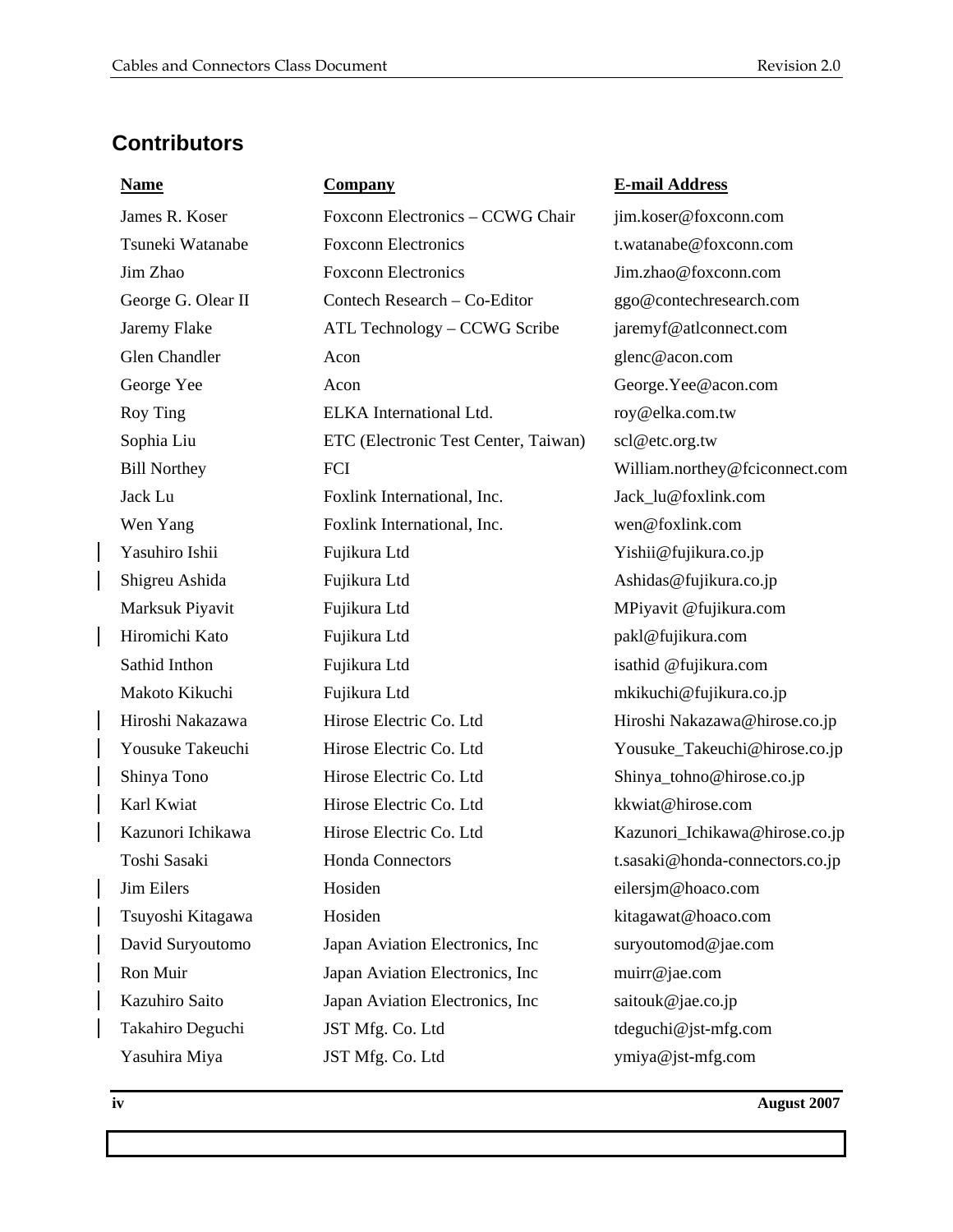| Yoichi Nakazawa         | JST Mfg. Co. Ltd              | ynakazawa@jst-mfg.com             |
|-------------------------|-------------------------------|-----------------------------------|
| Hironori Handa          | JST Mfg. Co. Ltd              | hhanda@jst-mfg.com                |
| Vincent Chen            | Longwell                      | vince@longwell.com                |
| Ron Ward                | <b>Matsushita Electronics</b> | rward@us.pewg.panasonic.com       |
| Hitoshi Kawamura        | Mitsumi                       | h_kawamura@sales.mitsumi.co.jp    |
| Atsushi Nishio          | Mitsumi                       | a_nishio@eeb.mitsumi.co.jp        |
| Yasuhiko Shinohara      | Mitsumi                       | y_shinohara@eeb.mitsumi.co.jp     |
| <b>Scott Sommers</b>    | Molex                         | Scott.sommers@molex.com           |
| E. Mark Rodda           | Motorola PCS                  | markrodda@motorola.com            |
| Sheldon Singleton       | National Technical Systems    | sheldons@ntscorp.com              |
| Sam Liu                 | Newnex                        | saml@newnex.com                   |
| Jan Fahllund            | Nokia Corporation             | Jan.h.fahllund@nokia.com          |
| Kai Silvennoine         | Nokia Corporation             | Kai.silvennoine@nokia.com         |
| <b>Richard Petrie</b>   | Nokia Corporation             | Richard.petrie@nokia.com          |
| Jussi Takaneva          | Nokia Corporation             | Jussi.Takaneva@nokia.com          |
| Panu Ylihaavisto        | Nokia Corporation             | Panu. Ylihaavisto@nokia.com       |
| <b>Arthur Zarnowitz</b> | Palm                          | arthur.zarnowitz@palm.com         |
| Dave Peters             | Palm                          | dave.peters@palm.com              |
| Tetsuji Kawaguchi       | Panasonic (Matsushita)        | t Kawaguchi@us.pewg.panasonic.com |
| Satoshi Yamamoto        | Panasonic (Matsushita)        | koteyamd@sei.mew.co.jp            |
| Tsuyoshi Yamane         | Panasonic (Matsushita)        | Yamane.tsuyoshi@mail.mew.co.jp    |
| Naoyuki Ono             | <b>SMK</b>                    | Naoyuki@smk.co.jp                 |
| Eric Yagi               | <b>SMK</b>                    | s-yagi@smkusa.com                 |
| Scott Shuey             | Tyco Electronics.             | scott.shuey@tycoelectronics.com   |
| Masaru Ueno             | <b>Tyco Electronics</b>       | Ueno.masaru@ tycoelectronics.com  |
| <b>Mark Paxson</b>      | USB-IF.                       | mpaxson@vtm-inc.com               |
| Ed Beeman               | 2010 Tech for USB-IF          | ed.beeman@2010tech.com            |
|                         |                               |                                   |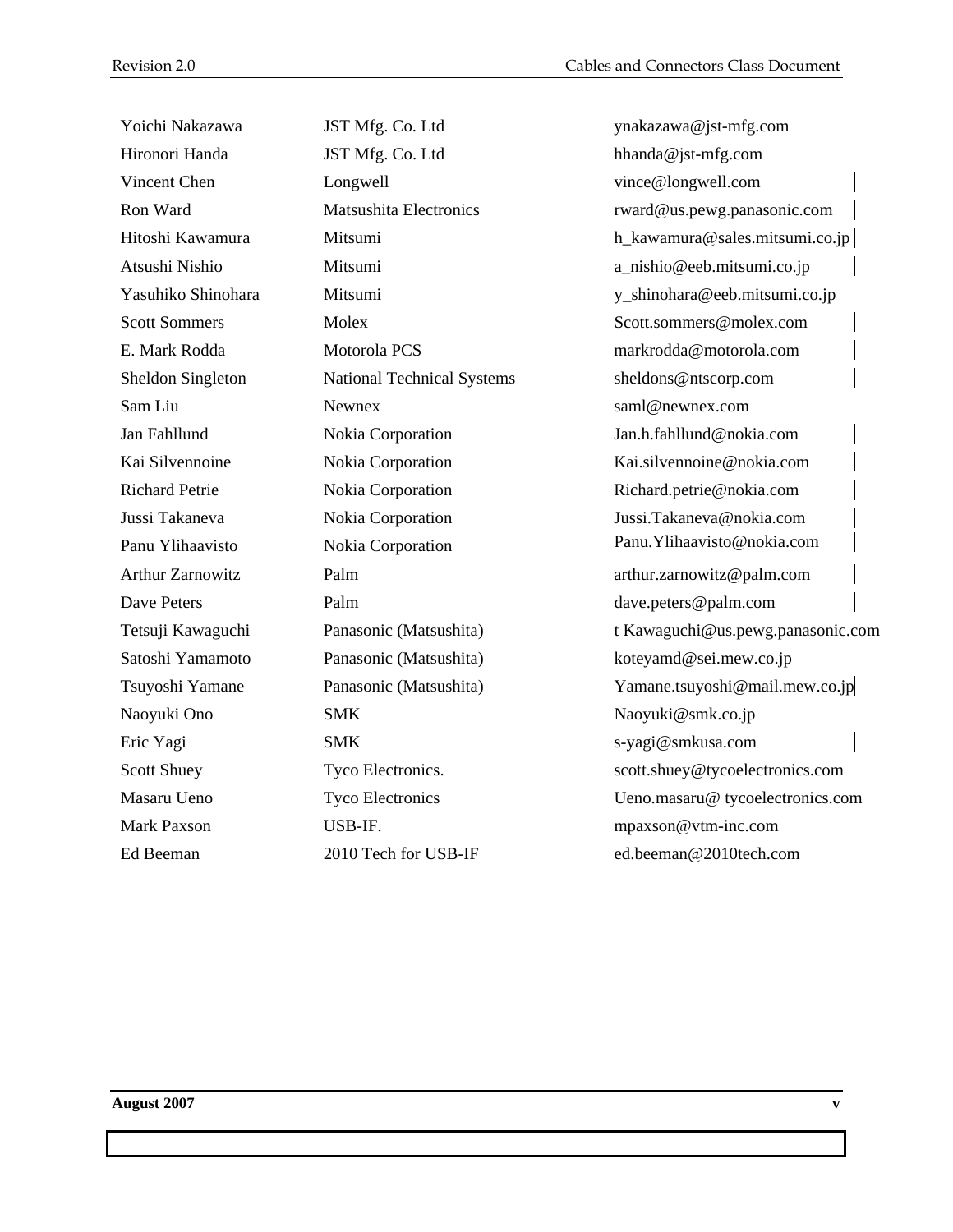# **Table of Contents**

| 1            |                                                                     |             |
|--------------|---------------------------------------------------------------------|-------------|
| 1.1          |                                                                     |             |
| 1.2          |                                                                     |             |
| 1.3          |                                                                     |             |
| 1.4          |                                                                     |             |
| $\mathbf{2}$ |                                                                     |             |
| 3            | USB Electrical, Mechanical and Environmental Compliance Standards 6 |             |
| 4            | Acceptance Criteria, Test Methods and Test Procedures 10            |             |
| 4.1          |                                                                     |             |
| 4.2          |                                                                     |             |
| 4.3          |                                                                     |             |
| 4.4          |                                                                     |             |
| 4.5          |                                                                     |             |
| 4.5.1        |                                                                     |             |
| 4.5.2        |                                                                     |             |
| 4.5.3        |                                                                     |             |
| 4.6          |                                                                     |             |
| 4.7          |                                                                     |             |
| 4.8          |                                                                     |             |
| 4.9          |                                                                     |             |
| 4.10         |                                                                     |             |
| 4.10.1       |                                                                     |             |
| 4.10.2       |                                                                     |             |
| 4.10.3       |                                                                     |             |
| 4.10.4       |                                                                     |             |
| 4.10.5       |                                                                     |             |
| 4.10.6       |                                                                     |             |
| 4.10.7       |                                                                     |             |
| 4.10.8       |                                                                     |             |
| 4.10.9       |                                                                     |             |
| 5            |                                                                     |             |
| 5.1          |                                                                     |             |
| 5.2          |                                                                     |             |
| 5.2.1        |                                                                     |             |
| 5.2.2        |                                                                     |             |
| 5.2.3        |                                                                     |             |
|              |                                                                     |             |
| A            |                                                                     |             |
| B            |                                                                     |             |
| vi           |                                                                     | August 2007 |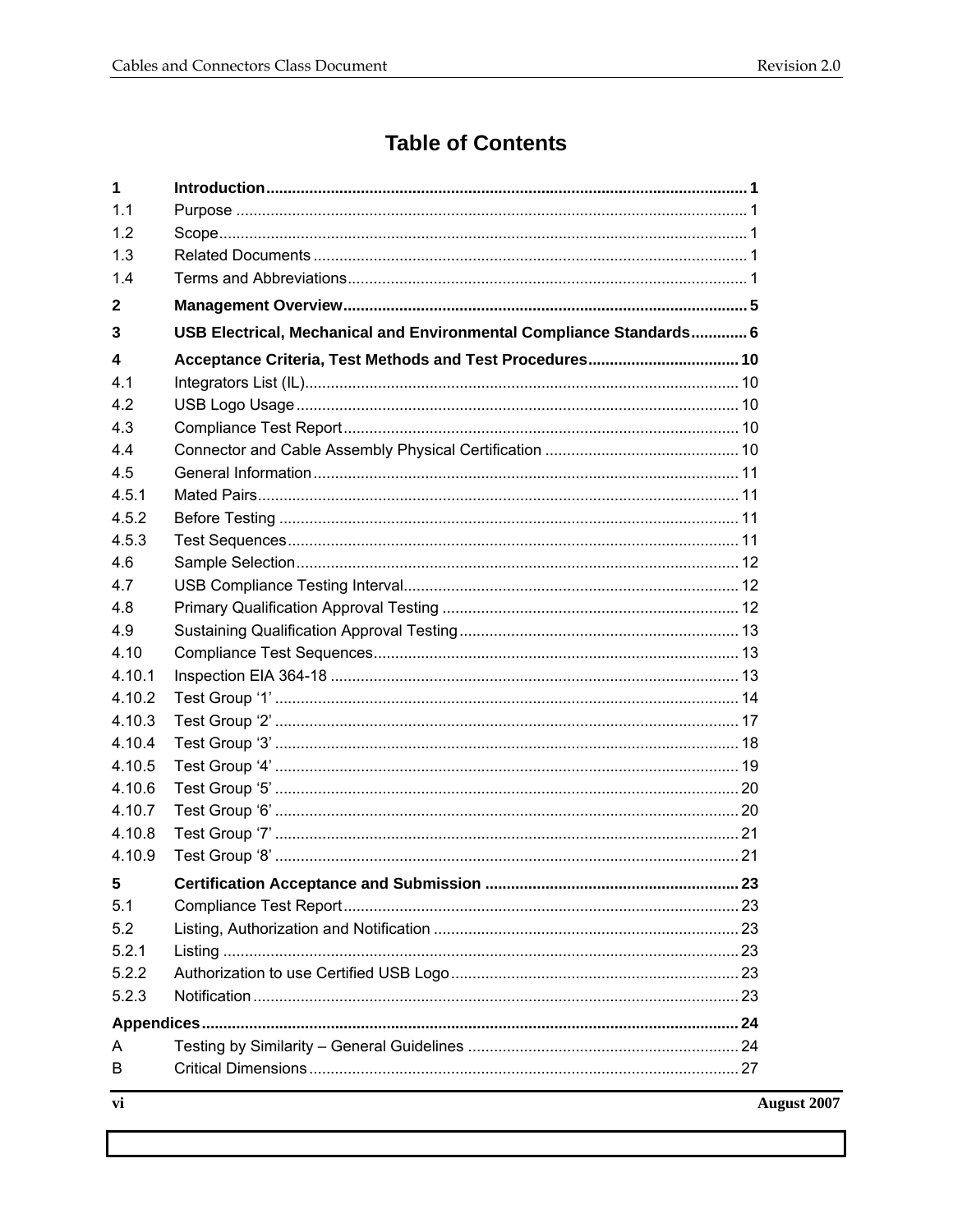| C. |  |
|----|--|
| D  |  |

# **List of Tables**

| Table 3-1                 | USB Electrical, Mechanical and Environmental Compliance Standards6                      |  |
|---------------------------|-----------------------------------------------------------------------------------------|--|
| Table 4-1                 |                                                                                         |  |
| Table 4-2                 |                                                                                         |  |
| Table 4-3                 |                                                                                         |  |
| Table 4-4<br><b>Force</b> | Test Group '1' Durability, Vibration, Shock, Cable Retention and Mating/Un-mating<br>14 |  |
| Table 4-5                 |                                                                                         |  |
| Table 4-6                 |                                                                                         |  |
| Table 4-7                 | Test Group '4' Insulation Resistance, Dielectric Withstanding Voltage, Thermal Shock    |  |
| Table 4-8                 |                                                                                         |  |
| Table 4-9                 |                                                                                         |  |
| Table 4-10                |                                                                                         |  |
| Table 4-11                |                                                                                         |  |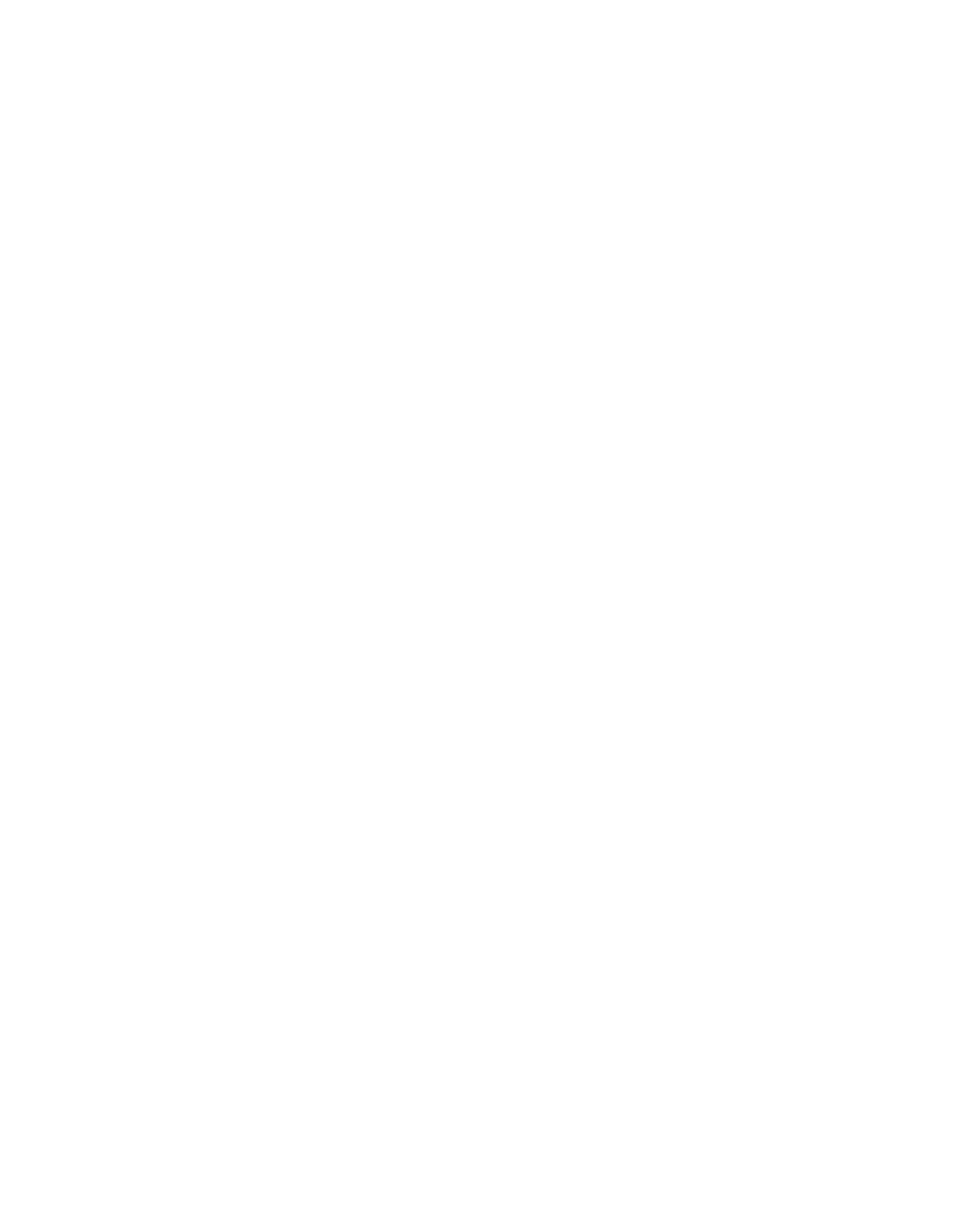# **1 Introduction**

#### **1.1 Purpose**

This document describes the mechanical, electrical, environmental, design and performance criteria and voluntary supplier compliance requirements for USB connectors, cable and fabricated cable assemblies. In addition, this document provides detailed requirements for the design, approval and implementation of application specific USB connectors and fabricated cable assemblies.

#### **1.2 Scope**

The information provided in this document serves as a guideline for design, development and voluntary compliance testing of USB connectors and fabricated cables assemblies, as well as defining mechanical, electrical, environmental and performance characteristics. As such, it defines how USB connectors, cable and fabricated cables assemblies are to be implemented and how manufacturers and/or fabricators will interact with the voluntary compliance requirements.

#### **1.3 Related Documents**

American Society for Testing and Materials

| ASTM-D-4565               | Standard Test Methods for Physical and Environmental Performance Properties of<br>Insulations and Jackets for Telecommunications Wire and Cable. This specification<br>is available through the World Wide Web site http://www.astm.org/           |
|---------------------------|----------------------------------------------------------------------------------------------------------------------------------------------------------------------------------------------------------------------------------------------------|
| ASTM-D-4566               | Standard Test Methods for Electrical Performance Properties of Insulations and<br>Jackets for Telecommunications Wire and Cable. This specification is available<br>through the World Wide Web site http://www.astm.org/                           |
| ANSI/EIA 364-C            | Electrical Connector/Socket Test Procedures Including Environmental<br>Classifications, approved 1994. Available in hard copy – reference search site<br>http://www.nssn.org/information.html                                                      |
| Underwriters Laboratories |                                                                                                                                                                                                                                                    |
| UL STD-94                 | Test procedures used to classify polymeric materials 94HB, 94V-1, 94V-2, 94-5VA,<br>94-5VB, 94VTM-0, 94VTM-1, 94VTM-2, 94HBF, 94HF-1, and 94HF-2. This<br>specification is available through the World Wide Web site http://www.comm-<br>2000.com/ |
| UL Subject-444            | Type CMP (plenum cable), Type CMR (riser cable), Type CM (commercial cable),<br>and Type CMX (cable for restricted use. This specification is available through the<br>World Wide Web site http://www.comm-2000.com/                               |
| [USB2.0]                  | Universal Serial Bus Specification, revision 2.0 (also referred to as the USB<br>Specification). This specification is available on the World Wide Web site<br>http://www.usb.org.                                                                 |
| USB On-The-Go             | On-The-Go Supplement to the USB 2.0 Specification (also referred to as the USB<br>On-The-Go Specification). This specification is available on the World Wide Web<br>site http://www.usb.org                                                       |

#### **1.4 Terms and Abbreviations**

| Term               | <b>Description</b> |  |
|--------------------|--------------------|--|
| <b>August 2007</b> |                    |  |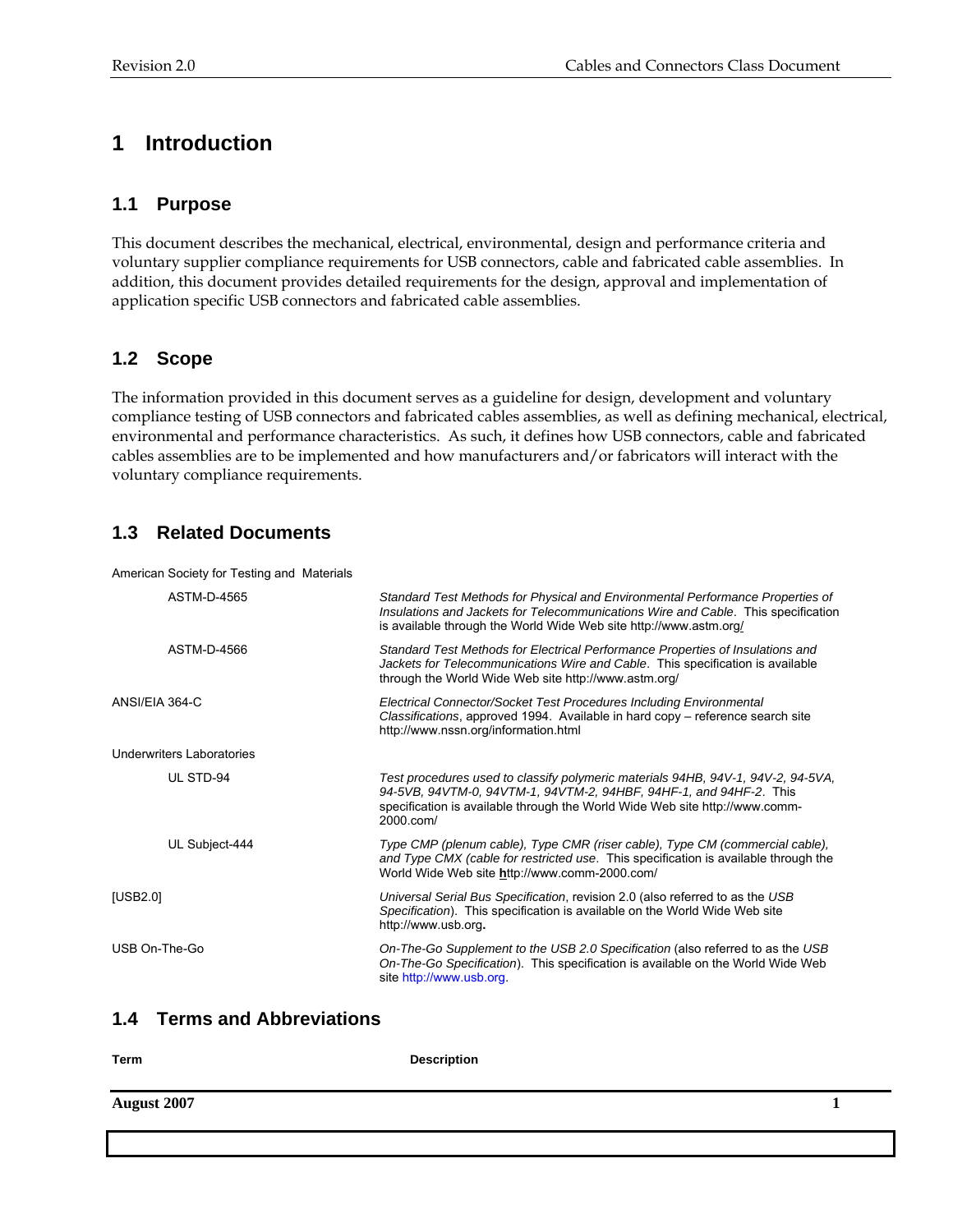| Term<br>A <sub>2</sub> LA       | <b>Description</b><br>The American Association for Laboratory Accreditation<br>(A2LA) is a non-profit, professional membership society.<br>A2LA coordinates and manages a broad-spectrum,<br>nationwide laboratory accreditation system and offers<br>training and continuing education in laboratory practices and<br>management.<br>A2LA offers accreditation to private, independent (for hirer),<br>in-house and government testing laboratories in the following<br>fields: acoustics and vibration; biological; chemical;<br>construction materials; electrical; environmental; geotechnical;<br>mechanical; calibration; and, nondestructive and thermal. |
|---------------------------------|------------------------------------------------------------------------------------------------------------------------------------------------------------------------------------------------------------------------------------------------------------------------------------------------------------------------------------------------------------------------------------------------------------------------------------------------------------------------------------------------------------------------------------------------------------------------------------------------------------------------------------------------------------------|
| <b>ANSI</b>                     | American National Standards Institute                                                                                                                                                                                                                                                                                                                                                                                                                                                                                                                                                                                                                            |
| Approved Integrators List (AIL) | A listing available to USB-IF member companies at<br>http://www.usb.org listing cable and connector products that<br>have successfully completed a Voluntary Compliance Testing<br>program conducted in accordance with the most current<br>version of the USB Specification's Electrical, Mechanical and<br>Environmental Performance Standards as shown in Chapter 6,<br>Chapter 7 and this document.                                                                                                                                                                                                                                                          |
| <b>ASTM</b>                     | American Society for Testing and Materials.                                                                                                                                                                                                                                                                                                                                                                                                                                                                                                                                                                                                                      |
| <b>ASUPS</b>                    | The acronym for Application Specific USB Product<br>Specification. An ASUPS describes the unique characteristics<br>of a special purpose nonstandard USB connector or cable<br>assembly specification.                                                                                                                                                                                                                                                                                                                                                                                                                                                           |
| $C$ of $C$                      | Certificate of Compliance.                                                                                                                                                                                                                                                                                                                                                                                                                                                                                                                                                                                                                                       |
| Characteristic                  | A physical, chemical, visual or any other measurable property<br>of a product or material.                                                                                                                                                                                                                                                                                                                                                                                                                                                                                                                                                                       |
| <b>Contact Point</b>            | One electrical contact of a multi-contact connector.                                                                                                                                                                                                                                                                                                                                                                                                                                                                                                                                                                                                             |
| <b>CTR</b>                      | Conformance Test Report                                                                                                                                                                                                                                                                                                                                                                                                                                                                                                                                                                                                                                          |
| Defect                          | Any nonconformance of the unit of product with specified<br>requirements.                                                                                                                                                                                                                                                                                                                                                                                                                                                                                                                                                                                        |
| Defective Unit                  | A unit of product that contains one or more defects.                                                                                                                                                                                                                                                                                                                                                                                                                                                                                                                                                                                                             |
| <b>DWG</b>                      | <b>USB-IF Device Working Group</b>                                                                                                                                                                                                                                                                                                                                                                                                                                                                                                                                                                                                                               |
| <b>EIA</b>                      | Electronic Industries Association.                                                                                                                                                                                                                                                                                                                                                                                                                                                                                                                                                                                                                               |

**2 August 2007**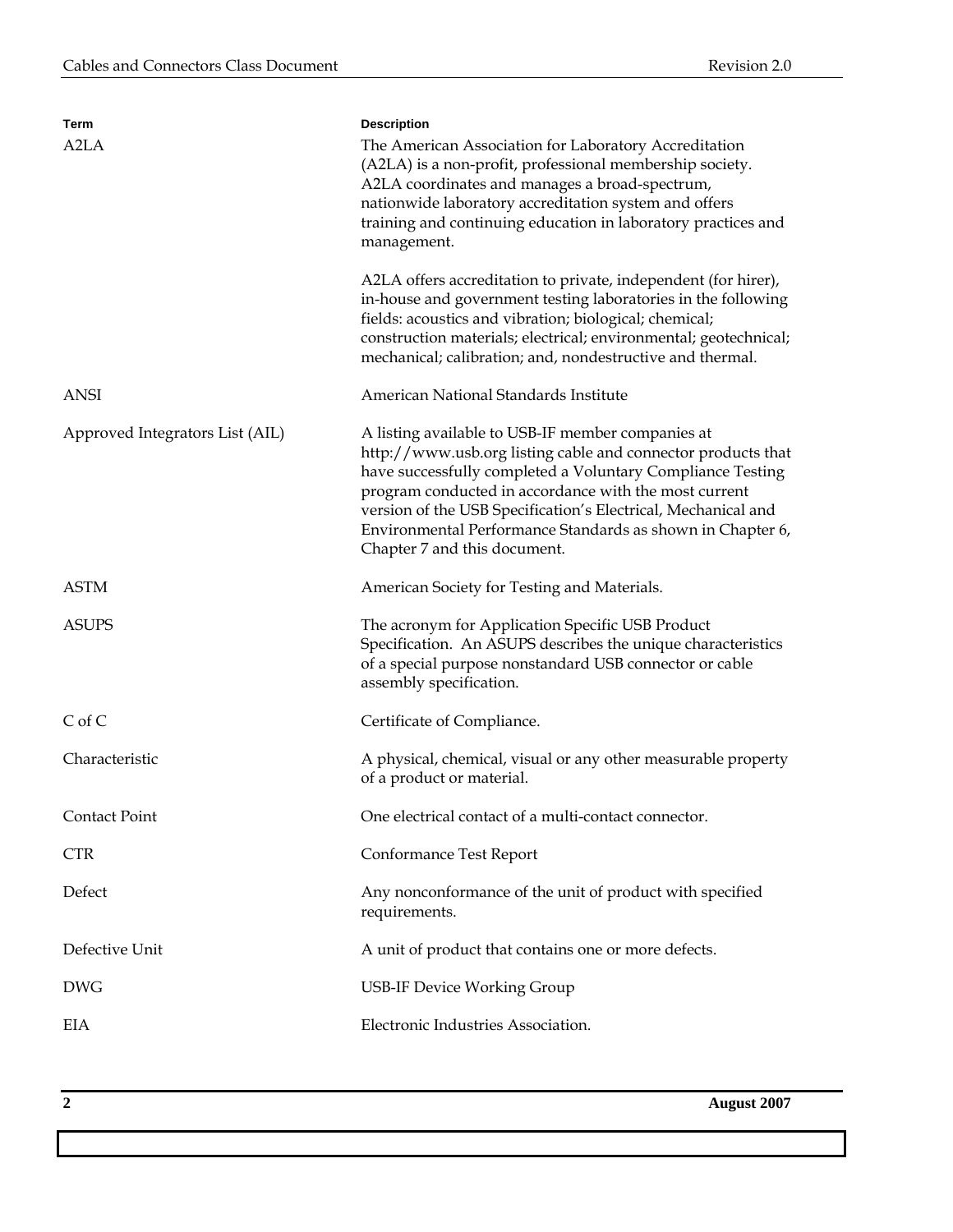| Term<br>EMI/RFI             | <b>Description</b><br>Electro-magnetic Interference/Radio Frequency Interference.                                                                                                                                                                                                                                                                                                                                           |
|-----------------------------|-----------------------------------------------------------------------------------------------------------------------------------------------------------------------------------------------------------------------------------------------------------------------------------------------------------------------------------------------------------------------------------------------------------------------------|
| Full-speed                  | The USB 'Full-speed' data signaling rate is 12Mb/s.                                                                                                                                                                                                                                                                                                                                                                         |
| High-speed                  | The USB 'High-speed' data signaling rate is 480Mb/s.                                                                                                                                                                                                                                                                                                                                                                        |
| Low-speed                   | The USB 'Low-speed' data signaling rate is 1.5Mb/s.                                                                                                                                                                                                                                                                                                                                                                         |
| <b>NIST</b>                 | National Institute of Standards and Technology.                                                                                                                                                                                                                                                                                                                                                                             |
| Power Pair                  | The non-twisted pair of electrical conductors in a USB cable<br>used to carry power from the 'host controller' and/or a 'self-<br>powered hub' to the device. Where the 'Red' conductor is<br>Vbus and the 'Black' conductor is Ground.                                                                                                                                                                                     |
| Signal Pair                 | The twisted pair of electrical conductors in a USB cable used<br>to carry data from the 'host controller' and/or a 'self-powered<br>hub' to the device. Where the 'Green' conductor is Dplus<br>(D+) and the 'White' conductor is Dminus (D-).                                                                                                                                                                              |
| TID                         | <b>Test Identification Number</b>                                                                                                                                                                                                                                                                                                                                                                                           |
| <b>Universal Serial Bus</b> | Universal Serial Bus is a serial interconnect bus that supports<br>transfer rates up to 480M/bs for a maximum of 127 USB<br>devices. (Please see USB 2.0)                                                                                                                                                                                                                                                                   |
| <b>USB Devices</b>          | USB devices can be: 'Hubs' that provide attachment points<br>for USB; or, 'Functions' that provide capabilities to the system,<br>such as an ISDN connection, a digital joystick, a printer,<br>speakers, et cetera.                                                                                                                                                                                                        |
| <b>CNLA</b>                 | Chinese National Laboratory Accreditation                                                                                                                                                                                                                                                                                                                                                                                   |
| <b>USB</b> Host             | The USB interface to the host computer system is referred to<br>as the Host Controller. The Host Controller may be<br>implemented in a combination of hardware, firmware or<br>software. A 'root hub' is integrated within the host system to<br>provide one or more attachment points. Additional<br>information concerning the 'USB host' may be found in<br>Section 4.9 and Chapter 10 of the USB Specification USB 2.0. |
| <b>USB</b> Topology         | The USB connects USB devices with the USB host. The USB<br>physical interconnection is a tiered star topology. A 'hub' is at<br>the center of each star. Each wire segment is a point-to-point<br>connection between the 'host' and a 'hub' or 'function,' or a<br>'hub' connected to another 'hub' or 'function.'                                                                                                          |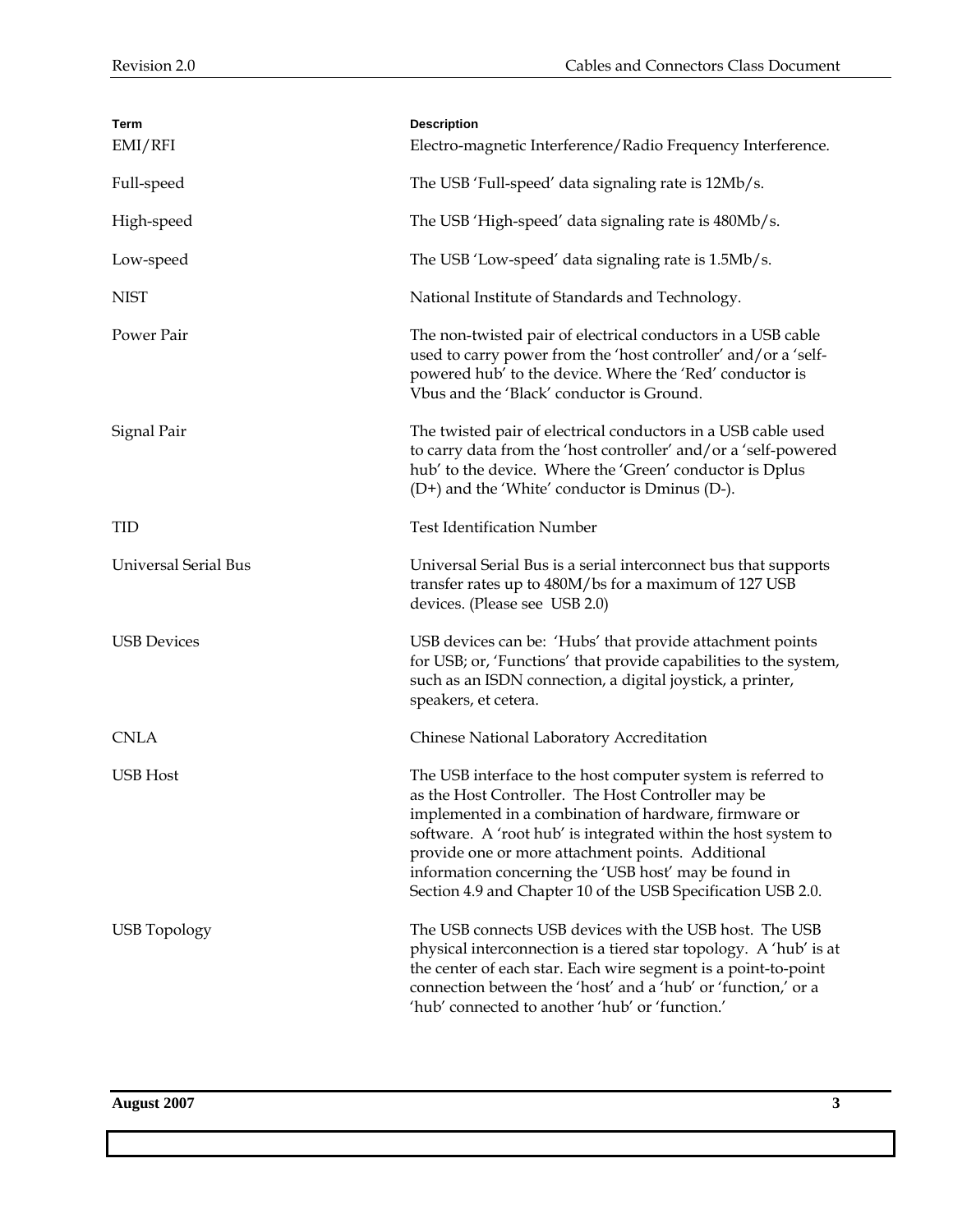| Term       | <b>Description</b>                                                                                                                                                                                                                    |
|------------|---------------------------------------------------------------------------------------------------------------------------------------------------------------------------------------------------------------------------------------|
| <b>USB</b> | The acronym for Universal Serial Bus. (Please see Universal<br>Serial Bus.)                                                                                                                                                           |
| USB-IF     | USB Implementers Forum is a nonprofit industry organization<br>made up of original equipment manufacturers (OEMs),<br>component manufacturers and firmware/software developers<br>who are actively involved in the advancement of USB |
|            | technology. (Please see http://www.usb.org)                                                                                                                                                                                           |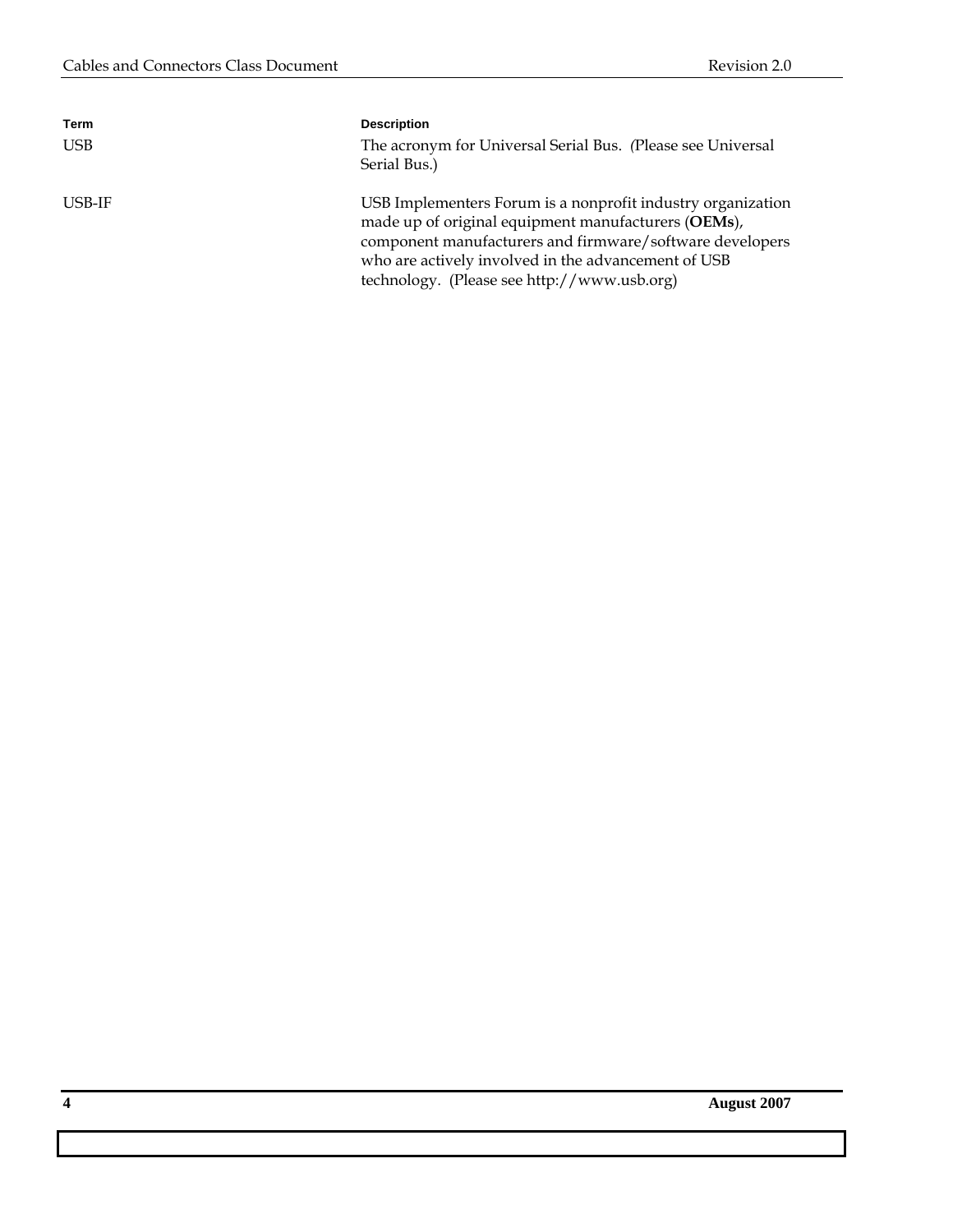# **2 Management Overview**

This section is an overview of the contents of this document and provides a brief summary of each of the subsequent sections. It does not establish any requirements or guidelines.

Section 3 describes USB Electrical, Mechanical and Environmental Compliance Standards.

Section 4 describes the acceptance testing criteria and test procedures for USB connectorsand fabricated cable assemblies.

Section 5 Certification, Acceptance and Submission

Appendices: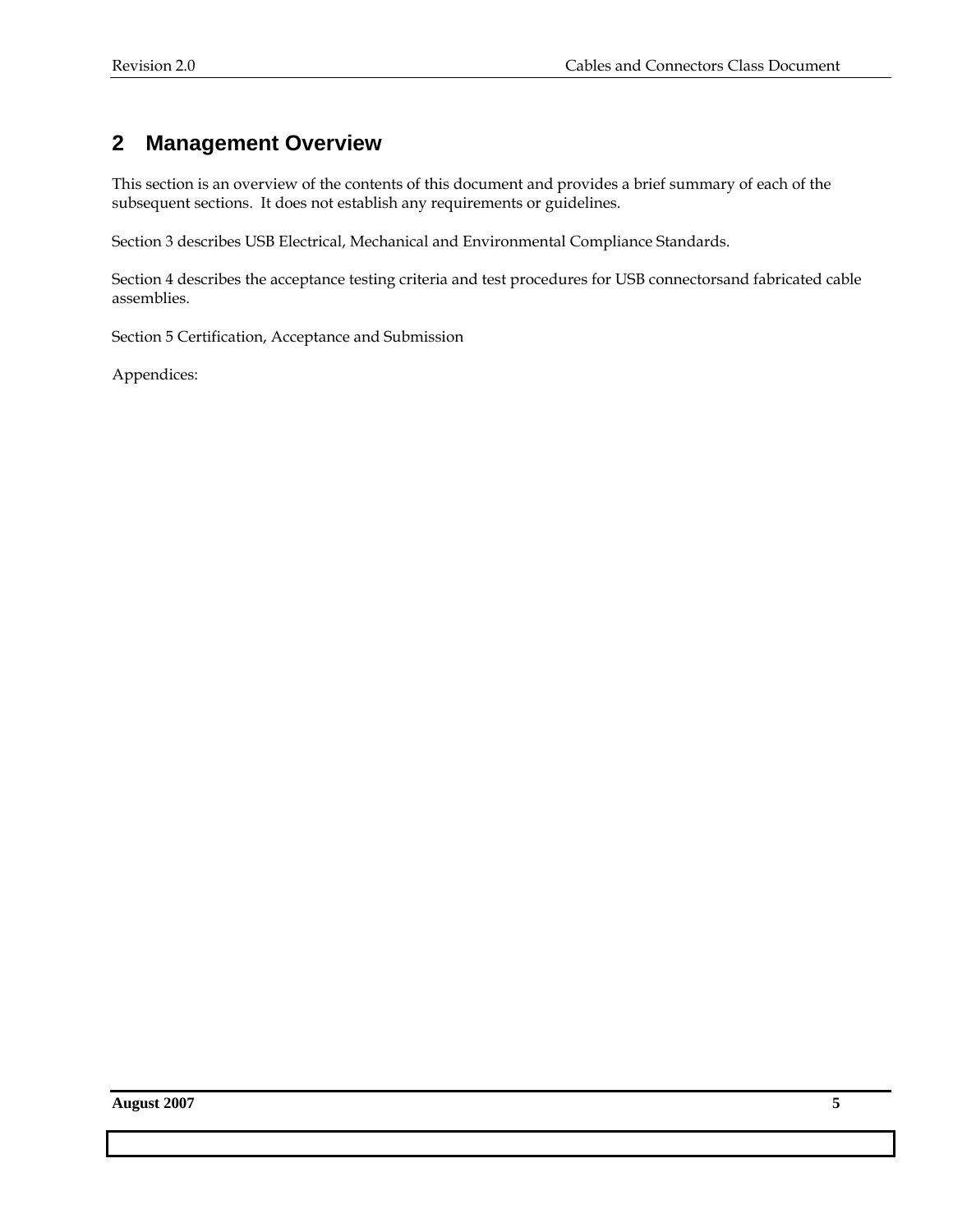# **3 USB Electrical, Mechanical and Environmental Compliance Standards**

USB cable, connectors and fabricated cable assemblies must meet or exceed the requirements specified by the most current version of Chapter 6 of the USB Specification and applicable Supplements *(please see Table 3-1, USB Electrical, Mechanical and Environmental Compliance Standards).* 

| Table 3-1 USB Electrical, Mechanical and Environmental Compliance Standards |  |  |  |
|-----------------------------------------------------------------------------|--|--|--|
|-----------------------------------------------------------------------------|--|--|--|

| <b>Test Description</b>         | <b>Test Procedure</b>                                                                                                                                                                                                                              | <b>Performance Requirement</b>                                                                                                         |  |  |
|---------------------------------|----------------------------------------------------------------------------------------------------------------------------------------------------------------------------------------------------------------------------------------------------|----------------------------------------------------------------------------------------------------------------------------------------|--|--|
| Durability                      | EIA 364-09                                                                                                                                                                                                                                         | 1500 cycles                                                                                                                            |  |  |
|                                 | The object of this test procedure is to                                                                                                                                                                                                            | 5000 cycles for Mini "B"                                                                                                               |  |  |
|                                 | detail a uniform test method for<br>determining the effects caused by                                                                                                                                                                              | 10,000 cycles for Micro series                                                                                                         |  |  |
|                                 | subjecting a USB connector to the<br>conditioning action of insertion and<br>extraction, simulating the expected life of                                                                                                                           | 10,000 cycles for ruggedized Standard<br>"А"                                                                                           |  |  |
|                                 | Cycle rate of 500 cycles per hour if done<br>automatically and 200 if manual cycle                                                                                                                                                                 |                                                                                                                                        |  |  |
| <b>Mating Force</b>             | EIA 364-13                                                                                                                                                                                                                                         | 35 Newtons maximum at a maximum rate                                                                                                   |  |  |
|                                 | The object of this test is to detail a<br>standard method for determining the<br>mechanical forces that are required for<br>inserting a USB connector.                                                                                             | of 12.5 mm (0.492") per minute.                                                                                                        |  |  |
| Un-mating Force                 | EIA 364-13                                                                                                                                                                                                                                         | 10 Newtons minimum at a maximum rate                                                                                                   |  |  |
|                                 | The object of this test is to detail a                                                                                                                                                                                                             | of 12.5 mm (0.492") per minute.<br>Standard A & B series                                                                               |  |  |
|                                 | standard method for determining the<br>mechanical forces that are required for                                                                                                                                                                     | 3 Newtons minimum Mini Series.                                                                                                         |  |  |
|                                 | extracting a USB connector.                                                                                                                                                                                                                        | 8 N minimum at a maximum rate of 12.5<br>mm (0.492") per minute for MicroUSB                                                           |  |  |
| Temperature Life                | EIA 364-17<br>Test Condition 4 - Method A.                                                                                                                                                                                                         | Must meet the minimum requirements<br>specified by the most current version of                                                         |  |  |
|                                 | The object of this test procedure is to<br>detail a standard method to assess the<br>ability of a USB connector to withstand<br>$+85^{\circ}$ C $\pm$ 2 temperatures without applied<br>voltage for 500 hours                                      | Chapter 6 of the USB Specification and<br>must be free of cosmetic and/or<br>mechanical imperfections that will prevent<br>normal use. |  |  |
| Visual & Dimensional Inspection | EIA 364-18                                                                                                                                                                                                                                         | Must meet the minimum requirements                                                                                                     |  |  |
|                                 | Visual, dimensional and functional<br>inspection in accordance with the USB                                                                                                                                                                        | specified by the most current version of<br>Chapter 6 of the USB Specification.                                                        |  |  |
|                                 | quality inspection plans                                                                                                                                                                                                                           | Plating thickness of contacts                                                                                                          |  |  |
| <b>Dielectric</b>               | EIA 364-20                                                                                                                                                                                                                                         | The dielectric must withstand 500 VAC                                                                                                  |  |  |
| <b>Withstanding Voltage</b>     | The object of this test procedure is to<br>detail a test method to prove that a USB<br>connector can operate safely at its rated<br>voltage and withstand momentary over<br>potentials due to switching, surges and/or<br>other similar phenomena. | for one minute at sea level.<br>100 V AC for Mini/Micro Series.                                                                        |  |  |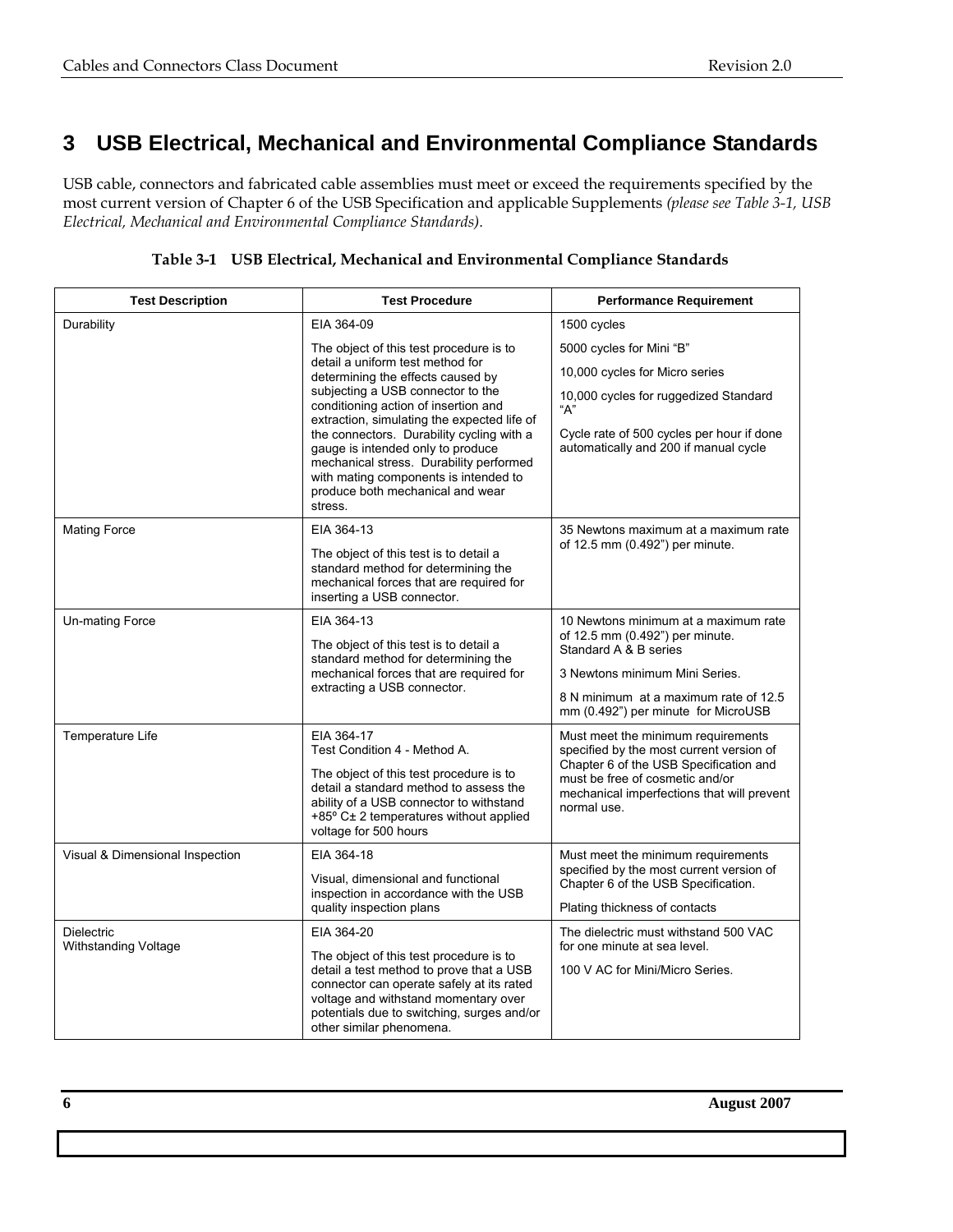| <b>Test Description</b>      | <b>Test Procedure</b>                                                                                                                                                                                                                                                                          | <b>Performance Requirement</b>                                                                                                                                                                                    |  |  |  |
|------------------------------|------------------------------------------------------------------------------------------------------------------------------------------------------------------------------------------------------------------------------------------------------------------------------------------------|-------------------------------------------------------------------------------------------------------------------------------------------------------------------------------------------------------------------|--|--|--|
| <b>Insulation Resistance</b> | EIA 364-21                                                                                                                                                                                                                                                                                     | Pre test                                                                                                                                                                                                          |  |  |  |
|                              | The object of this test procedure is to                                                                                                                                                                                                                                                        | Standard $-$ 1,000 M $\Omega$ minimum.                                                                                                                                                                            |  |  |  |
|                              | detail a standard method to assess the<br>insulation resistance of USB connectors.                                                                                                                                                                                                             | MIcroUSB $- 1,000$ M $\Omega$ minimum                                                                                                                                                                             |  |  |  |
|                              | This test procedure is used to determine<br>the resistance offered by the insulation                                                                                                                                                                                                           | Mini Series $-$ 100 M $\Omega$ minimum.                                                                                                                                                                           |  |  |  |
|                              | materials and the various seals of a                                                                                                                                                                                                                                                           | Post test                                                                                                                                                                                                         |  |  |  |
|                              | connector to a DC potential tending to<br>produce a leakage of current through or<br>on the surface of these members.                                                                                                                                                                          |                                                                                                                                                                                                                   |  |  |  |
| Low Level Contact Resistance | EIA 364-23                                                                                                                                                                                                                                                                                     | 30 m $\Omega$ maximum for Standard &                                                                                                                                                                              |  |  |  |
|                              | The object of this test is to detail a<br>standard method to measure the<br>electrical resistance across a pair of<br>mated contacts such that the insulating<br>films, if present, will not be broken or<br>asperity melting will not occur.                                                  | MicroUSB (50 m $\Omega$ maximum for Mini<br>Series) when measured at 20 mV<br>maximum open circuit at 100 mA. Mated<br>test contacts must be in a connector<br>housing.<br>Measurements to include Power, Ground, |  |  |  |
|                              | Measurement to use Kelvin 4-wire<br>method. Measurements shall be taken<br>form receptacle terminal to plug terminal.                                                                                                                                                                          | D+ and D- contacts of connector.<br>10 m $\Omega$ maximum change for post test<br>LLCR                                                                                                                            |  |  |  |
| <b>Mechanical Shock</b>      | EIA 364-27<br><b>Test Condition H</b>                                                                                                                                                                                                                                                          | No discontinuities of 1 $\mu$ S or longer<br>duration when mated USB connectors are                                                                                                                               |  |  |  |
|                              | The object of this test procedure is to<br>detail a standard method to assess the<br>ability of a USB connector to withstand<br>specified severity of mechanical shock                                                                                                                         | subjected to 11 ms duration 30 Gs half-<br>sine shock pulses. Three shocks in each<br>direction applied along three mutually<br>perpendicular planes for 18 shocks.                                               |  |  |  |
| <b>Random Vibration</b>      | EIA 364-28<br>Test Condition V Test Letter A                                                                                                                                                                                                                                                   | No discontinuities of 1 $\mu$ S or longer<br>duration when mated USB connectors are                                                                                                                               |  |  |  |
|                              | This test procedure tests the ability of<br>USB connectors to withstand conditions<br>involving vibration.                                                                                                                                                                                     | subjected to 5.35 GRMS. 15 minutes in<br>each of three mutually perpendicular<br>planes.                                                                                                                          |  |  |  |
| <b>Contact Capacitance</b>   | EIA 364-30                                                                                                                                                                                                                                                                                     | 2 pF maximum unmated per contact                                                                                                                                                                                  |  |  |  |
|                              | The object of this test is to detail a<br>standard method to determine the<br>capacitance between conductive<br>elements of a USB connector.                                                                                                                                                   |                                                                                                                                                                                                                   |  |  |  |
| <b>Humidity Life</b>         | EIA 364-31<br>Test Condition A Method III                                                                                                                                                                                                                                                      | 168 Hours minimum (seven complete<br>cycles). The USB connectors under test                                                                                                                                       |  |  |  |
|                              | The object of this test procedure is to<br>detail a standard test method for the<br>evaluation of the properties of materials<br>used in USB connectors as the effects of<br>high humidity and heat influences them.                                                                           | shall be tested in accordance with EIA<br>364-31.                                                                                                                                                                 |  |  |  |
| Cable Pull-Out               | EIA 364-38<br><b>Test Condition A</b>                                                                                                                                                                                                                                                          | After the application of a steady state<br>axial load of 40 Newtons for one minute.                                                                                                                               |  |  |  |
|                              | The object of this test procedure is to<br>detail a standard method for determining<br>the holding effect of a USB plug cable<br>clamp without causing any detrimental<br>effects upon the cable or connector<br>components when the cable is subjected<br>to inadvertent axial tensile loads. |                                                                                                                                                                                                                   |  |  |  |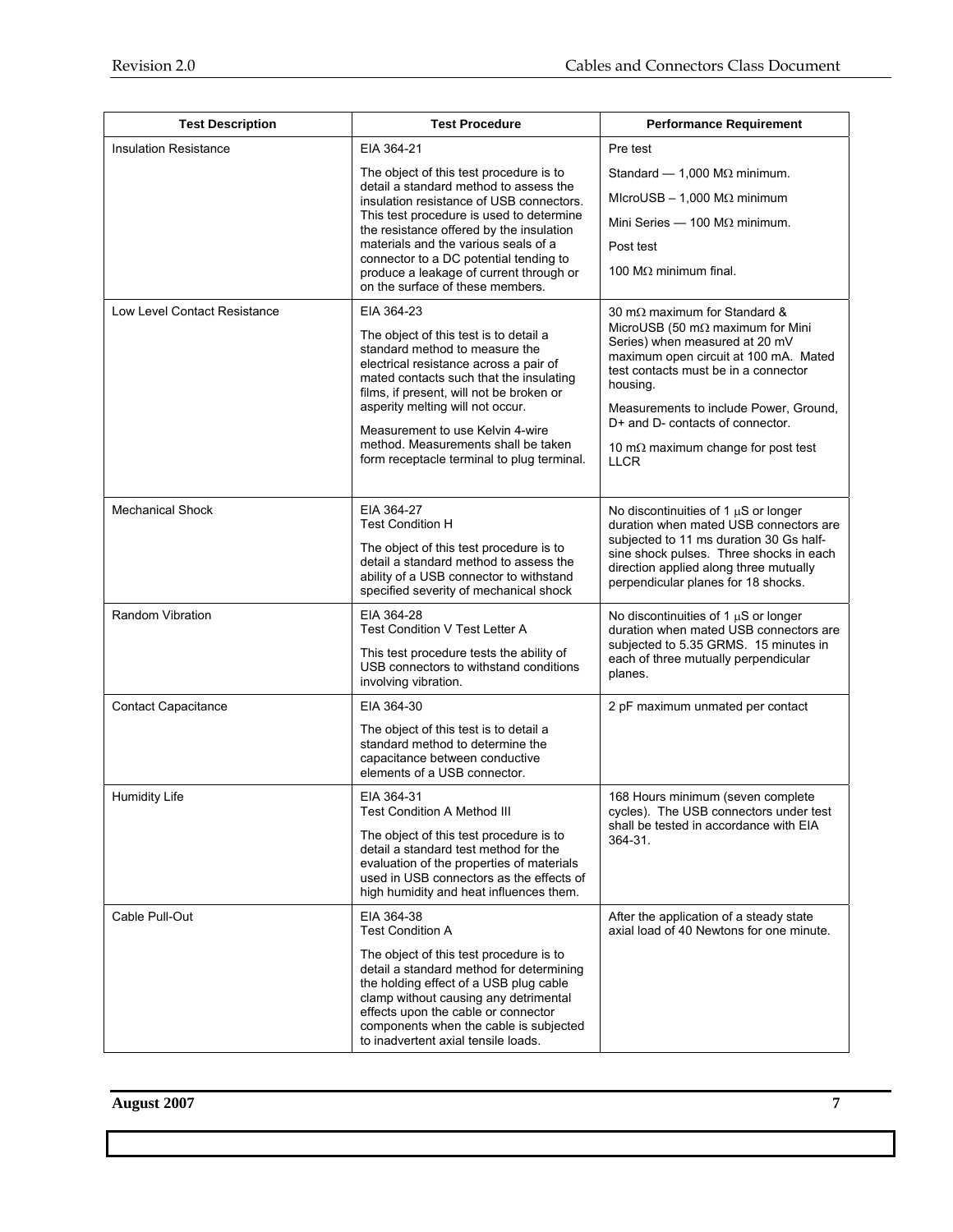| <b>Test Description</b>               | <b>Test Procedure</b>                                                                                                                                                                                                                                                                                                                                                                                                                                                                                                                                                                                                                  | <b>Performance Requirement</b>                                                                                                                                                                                                                                    |
|---------------------------------------|----------------------------------------------------------------------------------------------------------------------------------------------------------------------------------------------------------------------------------------------------------------------------------------------------------------------------------------------------------------------------------------------------------------------------------------------------------------------------------------------------------------------------------------------------------------------------------------------------------------------------------------|-------------------------------------------------------------------------------------------------------------------------------------------------------------------------------------------------------------------------------------------------------------------|
| Solderability<br><b>Thermal Shock</b> | EIA 364-52<br>The object of this test procedure is to<br>detail a uniform test method for<br>determining USB connector solderability.<br>The test procedure contained herein<br>utilizes the solder dip technique. It is not<br>intended to test or evaluate solder cup,<br>solder eyelet, other hand-soldered type or<br>SMT type terminations.<br>EIA 364-32                                                                                                                                                                                                                                                                         | USB contact solder tails shall pass 95%<br>coverage after 8-hour steam age.<br>Note: If lead free solder is required,<br>solder temperature is 256° C.<br>10 Cycles -55°C and +85°C. The USB                                                                      |
|                                       | <b>Test Condition I</b><br>The object of this test is to determine the<br>resistance of a USB connector to<br>exposure at extremes of high and low<br>temperatures and to the shock of<br>alternate exposures to these extremes,<br>simulating the worst case conditions for<br>storage, transportation and application.                                                                                                                                                                                                                                                                                                               | connectors under test must be mated.<br>There shall be no evidence of damage.                                                                                                                                                                                     |
| <b>Mixed Flowing Gas</b>              | EIA 364-65<br>Class II A<br>The object of this 10-day (5 days<br>unmated and 5 days mated) test<br>procedure is to produce environmentally<br>related corrosive atmospheres to<br>determine the reaction to plated or un-<br>plated surfaces when exposed to different<br>concentrations of flowing industrial gas<br>mixtures. USB connector evaluation<br>samples should be mated and placed in<br>an environmentally controlled 'test<br>chamber' that is monitored by a gas<br>analyzing system for controlled<br>concentrations of the specified gas<br>mixture. Test coupons shall also be used<br>and the weight gain reported. | 30 m $\Omega$ maximum (50 m $\Omega$ maximum for<br>Mini Series) when measured at 20 mV<br>maximum open circuit at 100 mA. Mated<br>test contacts must be in a connector<br>housing. 10 m $\Omega$ maximum change for<br>post test LLCR after 1 durability cycle. |
| Propagation Delay                     | EIA 364 - 103<br>The purpose of the test is to verify the<br>end-to-end propagation of the cable<br>assembly.                                                                                                                                                                                                                                                                                                                                                                                                                                                                                                                          | 26ns Maximum<br>200ps rise time see TP for details<br>10ns for Micro-USB due to a maximum<br>cable length of 2 meters                                                                                                                                             |
| Propagation Delay Skew                | EIA 364 - 103<br>This test ensures that the signal on both<br>the D+ and D- lines of cable assembly<br>arrive at the receiver at the same time.                                                                                                                                                                                                                                                                                                                                                                                                                                                                                        | 100ps Maximum<br>200ps rise time                                                                                                                                                                                                                                  |
| Attenuation                           | $EIA$ 364 $-$ 101<br>This test ensures a cable assembly can<br>provide adequate signal strength to the<br>receiver in order to maintain a low error<br>rate.                                                                                                                                                                                                                                                                                                                                                                                                                                                                           | $-1.90$ dB Max @ 100.0 MHz<br>-3.20 dB Max @ 200.0 MHz<br>-5.80 dB Max @ 400.0 MHz                                                                                                                                                                                |
| Impedance (Differential)              | $EIA$ 364 $-$ 108<br>This test ensures that the signal<br>conductors of a cable assembly have the<br>proper impedance.<br>Measured 2ns out from the launching<br>connector.                                                                                                                                                                                                                                                                                                                                                                                                                                                            | 76.5 $\Omega$ minimum<br>103.5 $\Omega$ maximum.<br>200ps rise time                                                                                                                                                                                               |

**8 August 2007**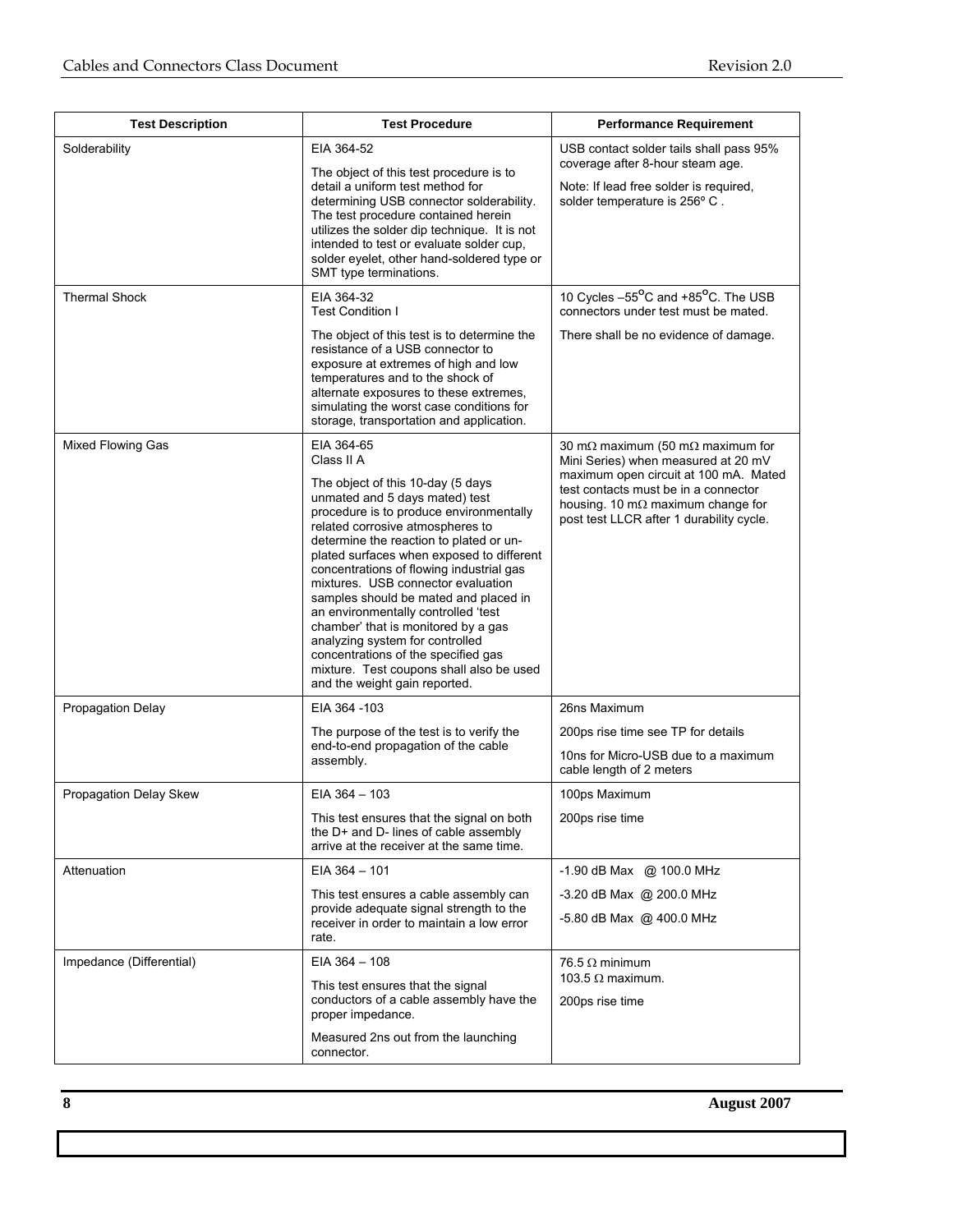| <b>Test Description</b>          | <b>Test Procedure</b>                                    | <b>Performance Requirement</b>                                                                                                |
|----------------------------------|----------------------------------------------------------|-------------------------------------------------------------------------------------------------------------------------------|
| <b>Contact Plating thickness</b> | Use of x-ray to measure each layer of<br>contact plating | Must meet minimum requirement as<br>defined in the USB 2.0 Specification and<br>Micro-USB specification in the mating<br>zone |
| Cable Assembly Voltage Drop      | 5V nominal at 500mA.                                     | 125mV max drop across power pair from<br>pin to pin                                                                           |

Note 1: Impedance, Propagation Delay and Skew Test Fixture. This fixture will be used with the TDR for measuring the time domain performance of the cable under test. The fixture impedance should be matched to the equipment, typically 50Ω. Coaxial connectors should be provided on the fixture for connection from the TDR.

Note 2: Attenuation Text Fixture. This fixture provides a means of connection from the network analyzer to the Series 'A' plug. Since USB signals are differential in nature and operate over balanced cable, a transformer or balun (North Hills NH13734 or equivalent) is ideally used. The transformer converts the unbalanced (also known as single-ended) signal from the signal generator which is typically a 50Ω output, to the balanced (also known as differential) and likely different impedance loading presented by the cable. A second transformer or balun should be used on the other end of the cable under test to convert the signal back to an unbalanced form of the correct impedance to match the network analyzer.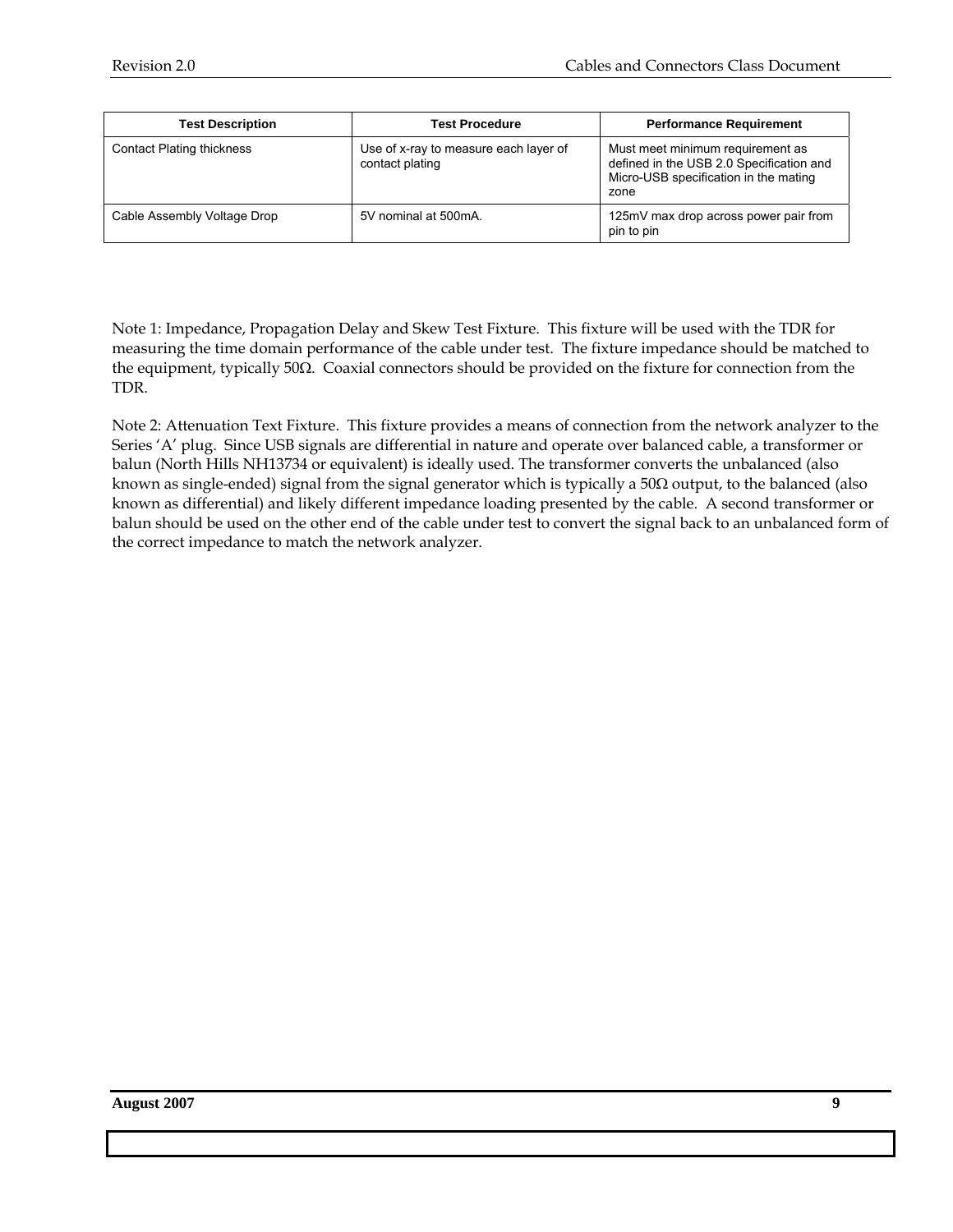# **4 Acceptance Criteria, Test Methods and Test Procedures**

For a USB connector or fabricated cable assembly product to be listed on the USB-IF Integrators List, the manufacturer must show satisfactory completion of all qualification tests specified in the most current version of the USB Specification and the USB-IF Cable & Connector Class Document.

Cable assemblies must implement certified USB connectors in order to submit the cable assembly for certification testing.

IMPORTANT NOTICE: Fabricated USB connectors and cable assemblies must successfully pass all inspection procedures and compliance testing at the intervals shown in Table 4-3, Primary Qualification Approval Testing, and Table 4-4, Sustaining Qualification Approval Testing, of the most current version of the USB-IF Cable & Connector Class Document before listing on the USB-IF Integrators List will be granted.

## **4.1 Integrators List (IL)**

USB-IF maintains a current listing of 'IL manufacturers and/or fabricators' who have been authorized to use the trademarked *'USB logo'* in conjunction with or on their connector and/or fabricated cable assembly products. The USB-IF's listing of approved manufacturers is periodically updated and is available to all USB-IF member companies.

## **4.2 USB Logo Usage**

Only products that meet or exceed the compliance test requirements identified in this document at the time of testing are eligible to display the certified logo provided the product vendor has signed the USB IF logo trademark license agreement.

## **4.3 Compliance Test Report**

The testing laboratory performing the compliance testing will issue a certified test report concisely detailing the tests performed. The certified test report must contain complete test results (inclusive of the raw data). Upon completion of compliance testing, the certified laboratory shall be responsible for notifying the USB IF with the products test results. Upon acceptance of the test results confirming compliance to this document the product will be added to the integrators list.

## **4.4 Connector and Cable Assembly Physical Certification**

In case of conflict between the requirements of this document and the USB Specification, the most current revision of the USB Specification & applicable USB Supplements shall take precedence. Unless otherwise specified, all tests shall be performed at the following standard test conditions. Please check http:compliance.usb.org for the latest updates to the USB-IF Cable and Connector Compliance Program.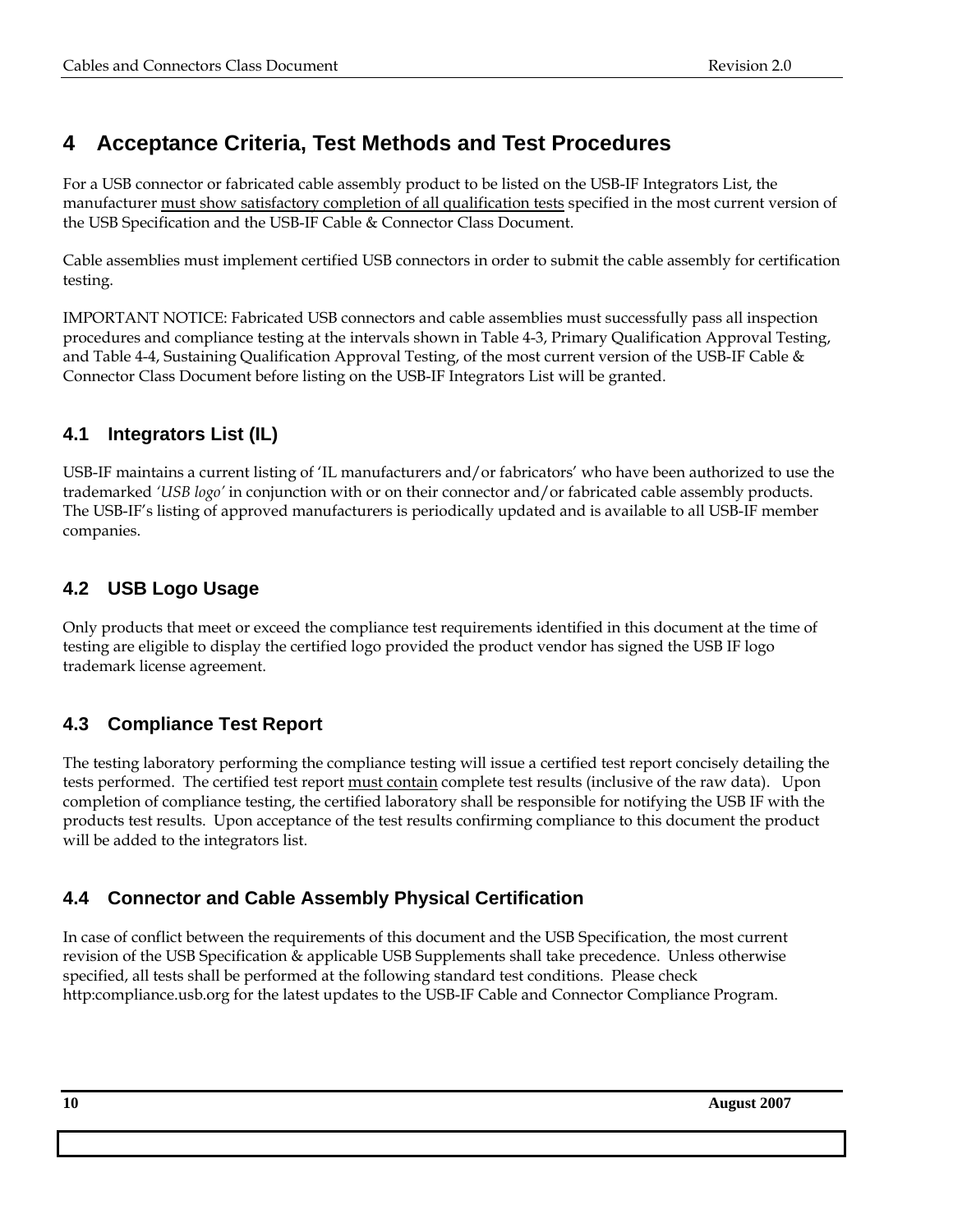#### **Table 4-1 Standard Test Conditions**

| Temperature       | 15 $^{\circ}$ C to 35 $^{\circ}$ C |
|-------------------|------------------------------------|
| Air Pressure      | 86 to 106 kPa                      |
| Relative Humidity | 25% to 85%                         |

#### **Table 4-2 Performance Levels**

| <b>Performance</b> | EIA                  | Temperature                       | <b>Humidity</b> | Marine            | Harsh              |
|--------------------|----------------------|-----------------------------------|-----------------|-------------------|--------------------|
| Level              | <b>Certification</b> | Degrees C                         | % RH            | <b>Atmosphere</b> | <b>Environment</b> |
|                    | G1.1                 | $25^{\sf o}$ C to 65 $^{\sf o}$ C | 40% to 75%      | No                | No                 |

Note: Testing details are described in paragraphs 4.7 and 4.8.

#### **4.5 General Information**

This document shows minimum compliance tests to be performed, the order in which they shall be performed and the performance requirements for each test.

#### 4.5.1 Mated Pairs

Mated pairs will consist of one USB Receptacle and USB Plug and will be tested as such unless otherwise specified. Typically in most tests, the USB Receptacle is 'fixed' and the USB Plug is 'free.' Each 'receptacle' and 'plug' shall be clearly and individually identified.

Note: 'Mated connectors' MUST remain together for the duration of the testing sequence. For example, when 'un-mating' is required by a test, the same 'receptacle and plug pair' as before shall be mated for the subsequent tests.

#### 4.5.2 Before Testing

Before testing commences, the specimens shall have been stored for at least 24 hours in the non-inserted state under standard test conditions, unless otherwise specified.

#### 4.5.3 Test Sequences

In the following test sequence tables, where an EIA test is specified without a letter suffix, the latest approved revision of that test shall be used.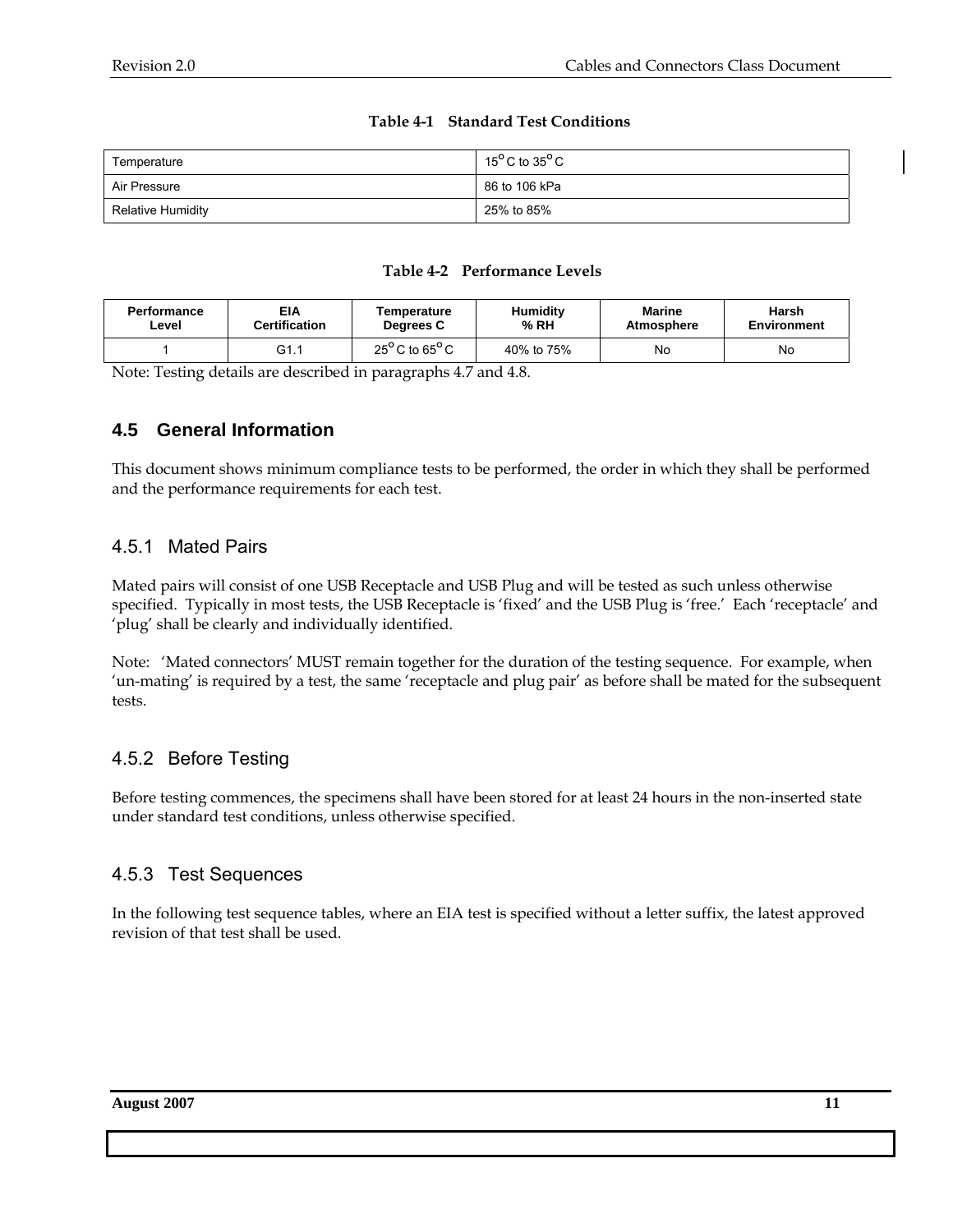## **4.6 Sample Selection**

The samples to be tested for USB Certification shall be from a production run of the product.

All acceptance tests shall be performed on the minimum number of samples specified in the appropriate table unless otherwise specified.

IMPORTANT Note: All compliance testing will be performed at the manufacturer's expense by a certified laboratory. The certified laboratory shall have direct traceability to a recognized standards organization, e.g., A2LA.

## **4.7 USB Compliance Testing Interval**

Once a connector or cable assembly has been certified it remains certified for the life of the product. However, any change to the materials, configuration or dimensions will void certification of that product. Any modification of the manufacturing process (except for routine maintenance of equipment) will void the certification.

## **4.8 Primary Qualification Approval Testing**

The following number of specimens shall be subjected to the tests under the conditions as specified in *Sections 4.4.1 (Environmental), 4.4.2 (Electrical) and 4.4.3 (Mechanical).* 

| <b>Test</b>  |                                             | <b>Number of Specimens</b> | <b>Performance Level 1</b>         |  |  |  |  |
|--------------|---------------------------------------------|----------------------------|------------------------------------|--|--|--|--|
| Procedure    | <b>Cable Assembles</b><br><b>Connectors</b> |                            | <b>Number of Permitted Defects</b> |  |  |  |  |
| Inspection   | 40                                          | 25                         | n                                  |  |  |  |  |
|              | 8                                           | 8                          | 0                                  |  |  |  |  |
| $\mathbf{2}$ | 8                                           | n/a                        | 0                                  |  |  |  |  |
|              | 8                                           | n/a                        | 0                                  |  |  |  |  |
| 4            | 5                                           | n/a                        | O                                  |  |  |  |  |
| 5            | 5                                           | n/a                        | 0                                  |  |  |  |  |
| 6            | n/a                                         | 5                          | O                                  |  |  |  |  |
|              | 3                                           | n/a                        | n                                  |  |  |  |  |
| 8            | n/a                                         | 8                          | 0                                  |  |  |  |  |

 **Table 4-3 Primary Qualification Approval Testing** 

Primary Qualification Approval Testing Notes:

- 1. Critical Dimension Inspection of some connectors may require destructive disassembly of the part for complete dimensional inspection.
- 2. The vendor is responsible for providing additional plugs (as specified by the test lab) with a cable of 200mm (or greater length) properly terminated for the test lab's setup fixtures.
- 3. Plugs designed for PCB mounting (*e.g.* USB flash memory drives) should be supplied with PCBs not mounted.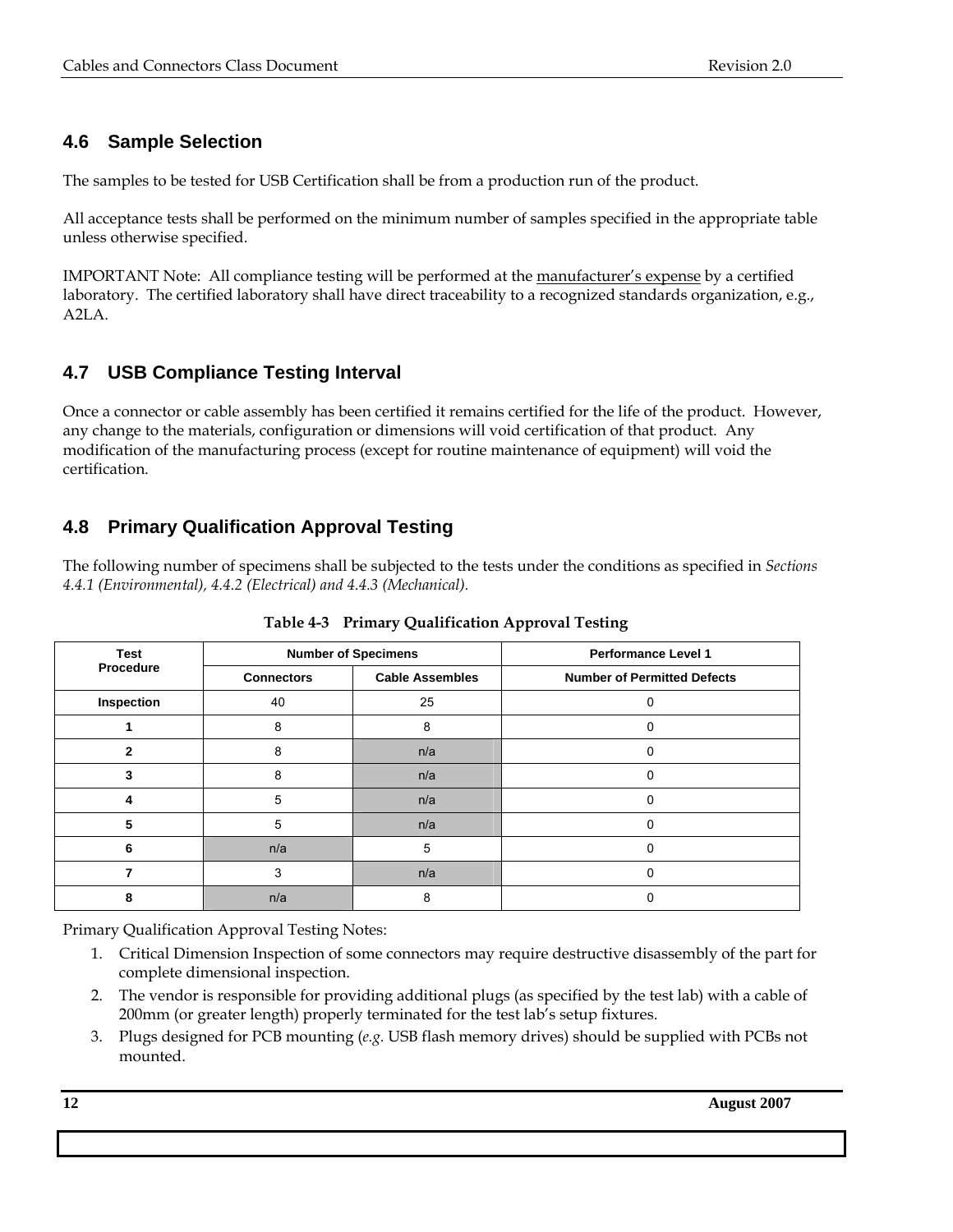- 4. The vendor is responsible for providing additional receptacles (as specified by the test lab) properly mounted on a printed circuit board for the test lab's setup fixtures.
- 5. The USB-IF may require an inter-mate connector test using Certified USB connectors from other manufacturers

#### **4.9 Sustaining Qualification Approval Testing**

USB IF does not require vendors to re-qualify certified products. Please see section 4.7

#### **4.10 Compliance Test Sequences**

The following tests shall be performed in the sequence shown.

#### 4.10.1 Inspection EIA 364-18

#### **Visual and Dimensional Inspection and Test Group 7 Critical Dimension Inspection**

Because of the inspection criteria similarities between these groups and the fact that data may be collected during inspections that can halt the subsequent test requirements, it is recommended they be conducted concurrently. Representative specimens should be subjected to the following tests to verify that a USB connector and/or cable assembly demonstrates sufficient product integrity to be processed through the remaining product acceptance test procedures 1 through 8.

#### **4.10.1.1 Visual Inspection**

The laboratory conducting the compliance testing is required to 100% visually inspect each lot of sample parts for obvious mechanical defects. Prohibited cable assemblies or connectors are not eligible for certification. Vendors should be informed of non-compliant configurations.

#### 4.10.1.1.1 Connector

The number of contacts for the standard series USB connectors is four. Mini series and micro series USB connectors have five contacts. USB connectors with more or less contacts than those defined by the USB 2.0 Specification are not compliant and are not eligible for certification. The laboratory conducting the compliance testing is required to visually verify the number of contacts implemented in the connector.

No two contacts of a USB connector are permitted to be interconnected with the exception of the ID pin and ground of the micro A-series plug (pins 4 and 5).

#### 4.10.1.1.2 Cable Assemblies

The cable construction for standard detachable USB cable assemblies is to be visually verified. Cable construction must contain a braided outer shield and a metallic inner shield. A drain wire of 28 AWG must be in contact with both shields. Cables must contain two data-lines of 28 AWG, and a power pair of 28 AWG to 20 AWG. Power pairs smaller than 28 AWG are prohibited. The laboratory conducting the compliance testing is required to visually verify the construction of the cable.

#### **August 2007** 13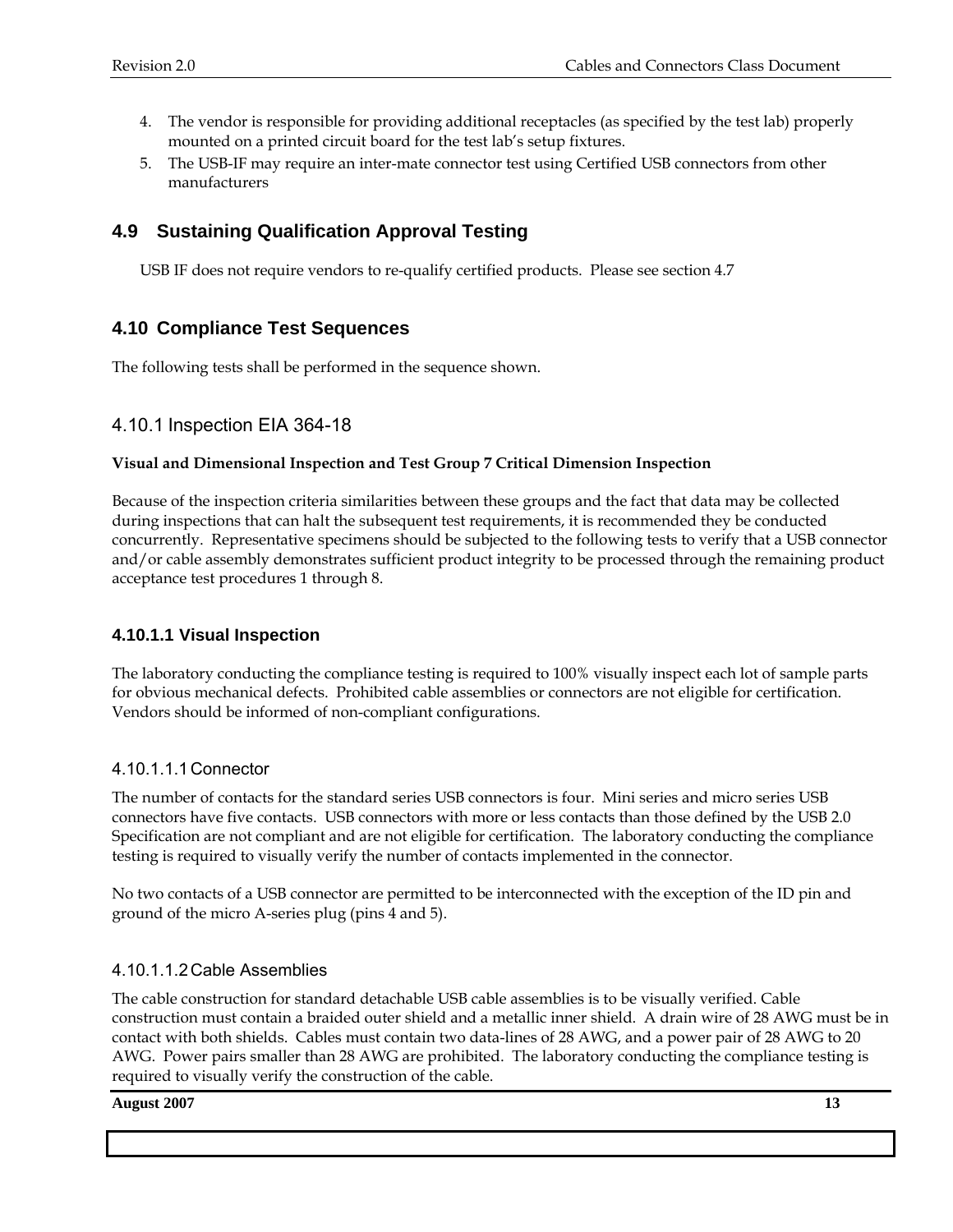Cable assemblies for low-speed USB applications are not eligible for certification.

Bulk cable is not eligible for USB certification.

The cable assembly length shall be measured from the end of one connector to the end of the other connector. Cable assemblies with Standard-series plugs at both ends are limited to 5m. Cables assemblies with a Mini-B plug and Standard-A plug are limited to 4.5m. Cable assemblies with any Micro-series plugs are limited to 2m. The Standard A receptacle to Micro-A plug adapters are limited to 150mm.

#### **4.10.1.2 Dimensional Inspection**

Plating thickness measurement shall be the first measurement. Upon failure, testing will stop. See Group 7

The laboratory conducting the compliance testing will measure and record critical dimensions.

Important Note: Critical dimension and physical inspection may require the destructive physical analysis of a minimum of three samples. When performing this procedure the testing laboratory must verify Series 'A', 'B', Micro Series Connectors. USB cable assemblies submitted for compliance testing are required to use certified connectors. The Go/No-go gauge test is used in lieu of a critical dimension test for Mini-B plugs and receptacles. Micro Series plugs and receptacles will use Go/No-go gauges to confirm all interface critical dimensions and will undergo physical measurement of all latch-related critical dimensions.

#### 4.10.2 Test Group '1'

| <b>Table 4-4</b> | Test Group '1' Durability, Vibration, Shock, Cable Retention and Mating/Un-mating Force |
|------------------|-----------------------------------------------------------------------------------------|
|------------------|-----------------------------------------------------------------------------------------|

| Test<br><b>Phase</b> | <b>Test</b>                        |                           |                                                                        | <b>Measurement</b><br><b>To Be Performed</b> |                           |                | Common                                                                                                                                                                               |
|----------------------|------------------------------------|---------------------------|------------------------------------------------------------------------|----------------------------------------------|---------------------------|----------------|--------------------------------------------------------------------------------------------------------------------------------------------------------------------------------------|
|                      | <b>Title</b>                       | <b>EIA</b><br>364<br>Test | Severity or<br><b>Condition of Test</b>                                | Title                                        | <b>EIA</b><br>364<br>Test | P <sub>1</sub> | <b>Requirements</b>                                                                                                                                                                  |
| $1 - 1$              | <b>Mating Force</b>                | 13                        | Measure force to<br>mate at a rate of<br>12.5 mm per minute<br>maximum |                                              |                           | 1              | 35 Newtons maximum<br>Tolerance +-0.1N                                                                                                                                               |
| $1 - 2$              | Low Level<br>contact<br>resistance |                           | 20 mV maximum<br>open circuit at 100<br>mA maximum                     | Contact<br>Resistance                        | 23                        | 1              | Standard/Micro-USB $-$ ≤30 m $\Omega$<br>Mini series $-$ ≤50 m $\Omega$<br>maximum initial resistance<br>Tolerance $+.0.1 \text{ m}\Omega$<br>4-wire Kelvin<br>All contacts measured |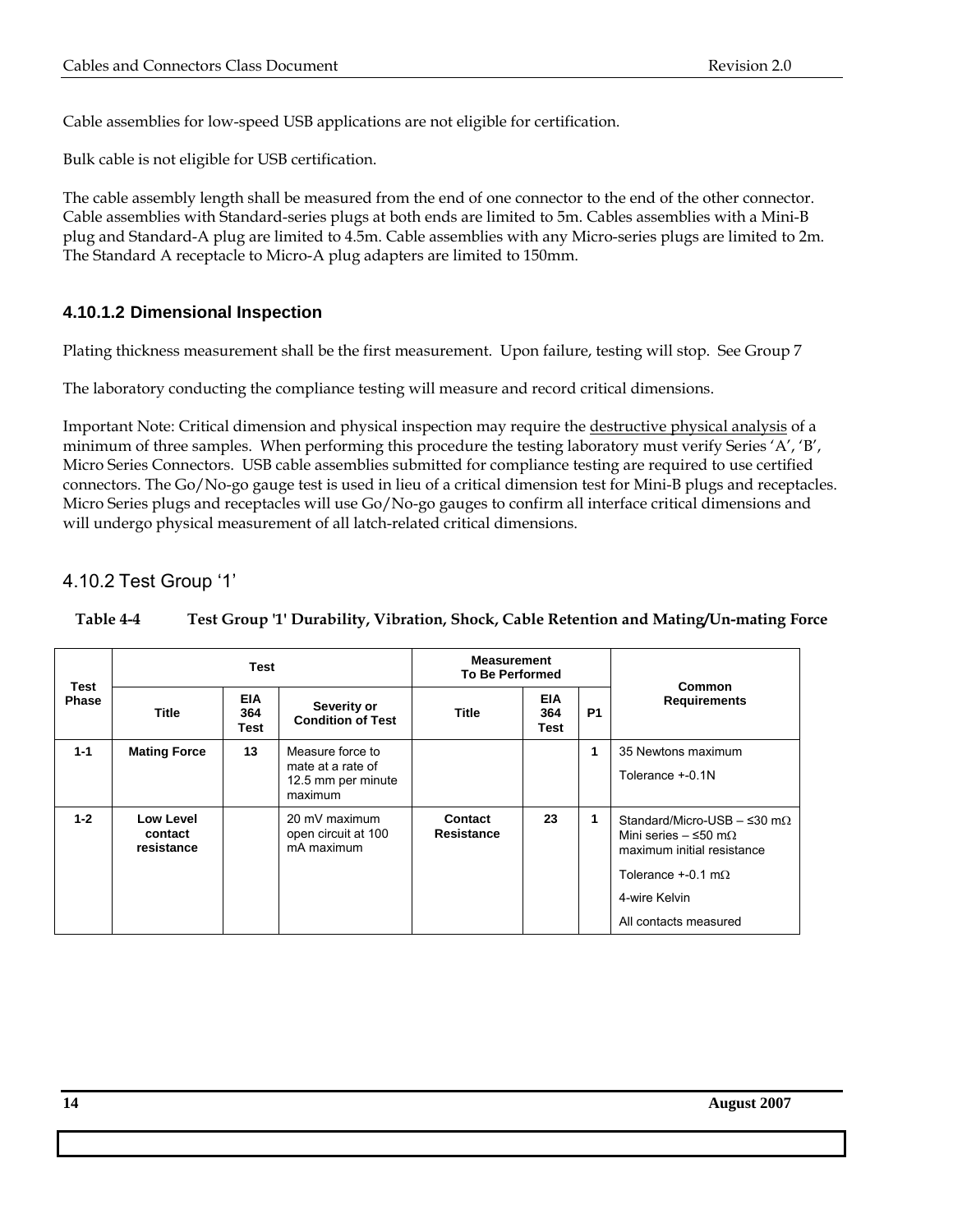| Test    | <b>Test</b>                               |                                  | <b>Measurement</b><br><b>To Be Performed</b>                                                                                                                                    |                                                     |                                  |              |                                                                                                                                                         |
|---------|-------------------------------------------|----------------------------------|---------------------------------------------------------------------------------------------------------------------------------------------------------------------------------|-----------------------------------------------------|----------------------------------|--------------|---------------------------------------------------------------------------------------------------------------------------------------------------------|
| Phase   | <b>Title</b>                              | <b>EIA</b><br>364<br><b>Test</b> | Severity or<br><b>Condition of Test</b>                                                                                                                                         | <b>Title</b>                                        | <b>EIA</b><br>364<br><b>Test</b> | <b>P1</b>    | Common<br><b>Requirements</b>                                                                                                                           |
| $1 - 3$ | <b>Durability</b>                         | 09                               | 1500 cycles<br>5000 cycles for Mini<br>"B"<br>10,000 cycles for<br>Micro series<br>10,000 cycles for<br>ruggedized Standard<br>"А"<br>Cycle rate of 500<br>cycles per hour max. |                                                     |                                  | $\mathbf{1}$ | No physical damage and shall<br>meet requirements of<br>subsequent tests.                                                                               |
| $1 - 4$ | <b>Shock</b>                              | 27                               | 30g 6ms 1/2 sine 6<br>axes                                                                                                                                                      | Continuity                                          | 87                               | 1            | No contact chatter greater than<br>1.0 microsecond<br>Detection via current change                                                                      |
| $1 - 5$ | <b>Vibration</b>                          | 28                               | 5.35 GRMS for 15<br>minutes in each of<br>three mutually<br>perpendicular planes                                                                                                | Continuity                                          | 87                               | 1            | No contact chatter greater than<br>1.0 microsecond<br>Detection via current change                                                                      |
| $1-6$   | <b>Low Level</b><br>contact<br>resistance |                                  | Same as 1-2                                                                                                                                                                     | Contact<br><b>Resistance</b>                        | 23                               | 1            | $\Delta$ R +10 m $\Omega$ maximum final.<br>Tolerance $+ -0.1$ m $\Omega$<br>4-wire Kelvin<br>All contacts measured.                                    |
| $1 - 7$ | Un-mating<br><b>Force</b>                 | 13                               | Measure force to un-<br>mate at a rate of<br>12.5mm per minute<br>maximum.                                                                                                      |                                                     |                                  | 1            | Standard series - 10 Newtons<br>minimum<br>Mini series - 3 Newtons<br>minimum.<br>Micro series - 8 Newtons<br>minimum<br>Tolerance +-0.1N               |
| $1 - 8$ | <b>Cable Pull Out</b>                     | 38b                              | Apply steady state<br>axial load to the<br>cable for one minute.                                                                                                                |                                                     |                                  |              | 40 Newtons Minimum<br>(cable assembly shall have no<br>electrical discontinuity and<br>cable shall have no<br>mechanical separation from<br>connector.) |
| $1 - 9$ | General<br><b>Examination</b>             |                                  | Unmated connectors                                                                                                                                                              | Visual &<br><b>Dimensional</b><br><b>Inspection</b> | 18                               | $\mathbf{1}$ | There shall be no defects that<br>would impair normal<br>operations.                                                                                    |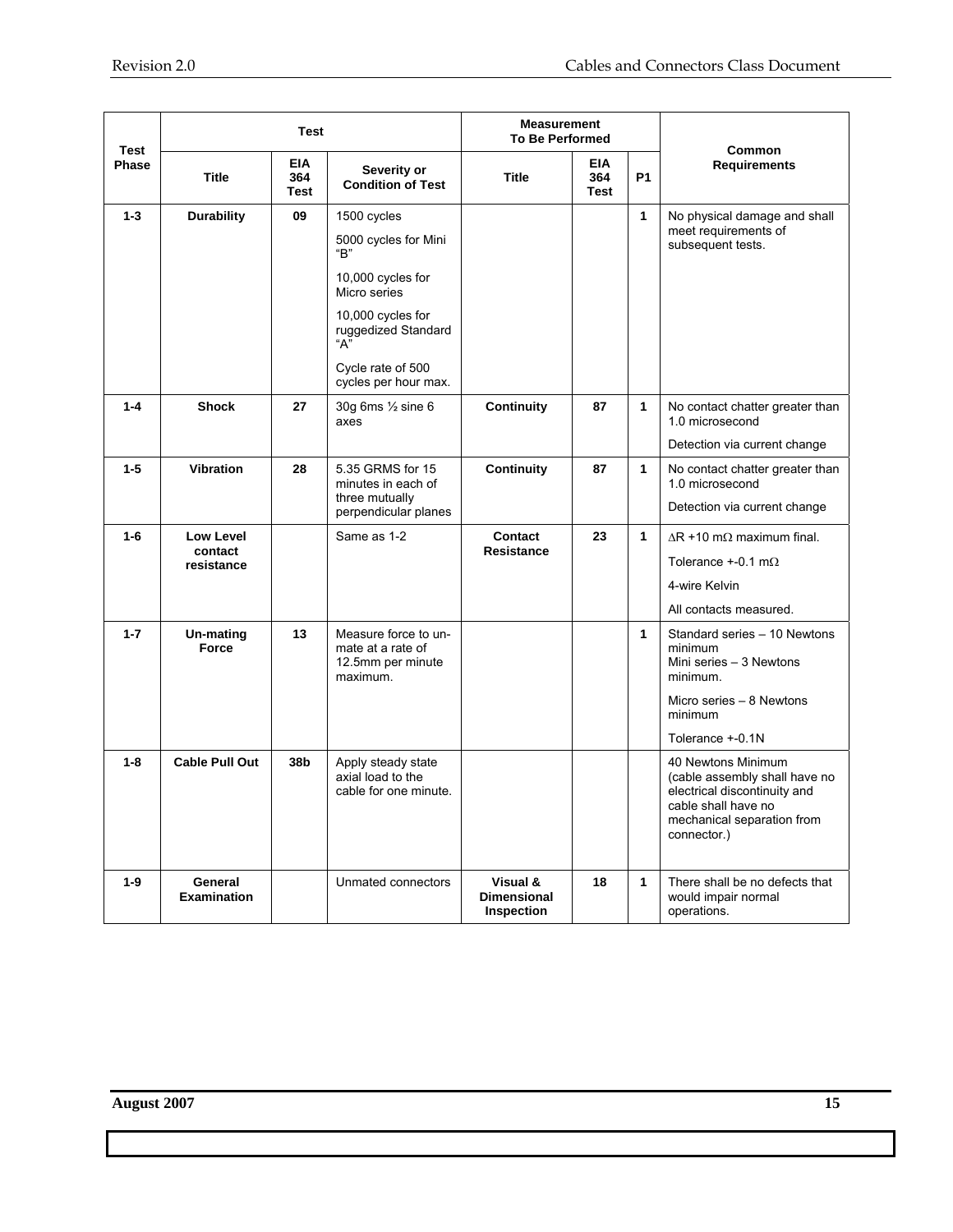

Figure 4-1 – Typical Contact Resistance Measurement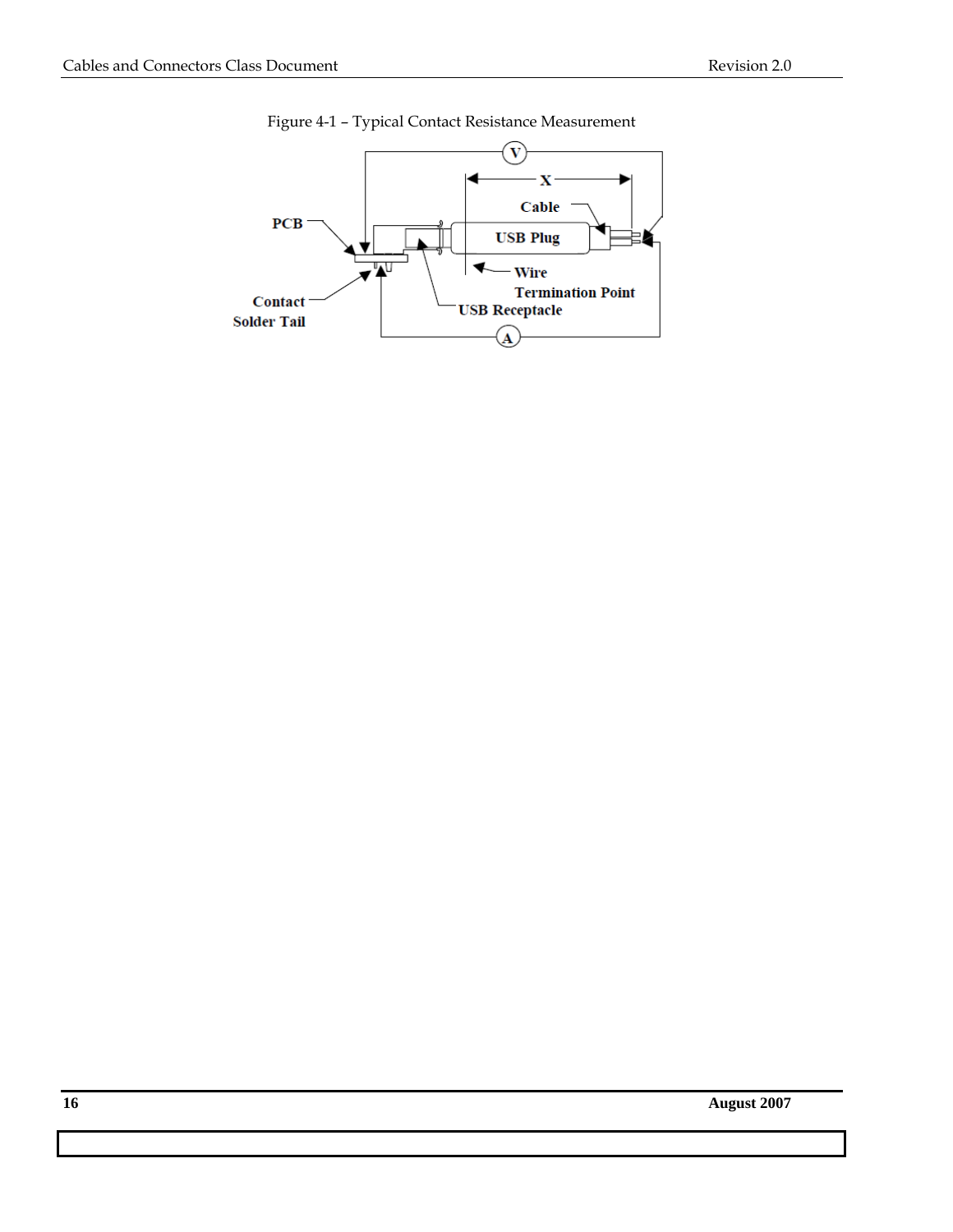# 4.10.3 Test Group '2'

| Test         | <b>Test</b>                                                                          |              |                                                                     | <b>Measurement</b><br><b>To Be Performed</b>        |                     |   | Common                                                                                                                                                       |
|--------------|--------------------------------------------------------------------------------------|--------------|---------------------------------------------------------------------|-----------------------------------------------------|---------------------|---|--------------------------------------------------------------------------------------------------------------------------------------------------------------|
| <b>Phase</b> | <b>EIA</b><br>Severity or<br><b>Title</b><br>364<br><b>Condition of Test</b><br>Test | <b>Title</b> | <b>EIA</b><br>364<br><b>Test</b>                                    | <b>P1</b>                                           | <b>Requirements</b> |   |                                                                                                                                                              |
| $2 - 1$      | Low Level<br>contact<br>resistance                                                   |              | 20 mV max. open<br>circuit at 100 mA<br>maximum, see<br>Figure 4-1. | Contact<br><b>Resistance</b><br>(signal contact)    | 23                  | 1 | Standard/Micro - 30 m $\Omega$<br>Mini series - 50 m $\Omega$<br>maximum initial resistance.                                                                 |
| $2 - 2$      | Temperature<br>Life                                                                  | 17           | +85°C for 500 hours<br>mated                                        |                                                     |                     | 1 | No physical damage and shall<br>meet requirements of<br>subsequent tests.                                                                                    |
| $2 - 3$      | Low Level<br>contact<br>resistance                                                   |              | Same as 2-1                                                         | Contact<br>Resistance<br>(signal contact)           | 23                  | 1 | $AR + 10$ m $\Omega$ maximum final.                                                                                                                          |
| $2 - 4$      | General<br><b>Examination</b>                                                        |              | Unmated connectors                                                  | Visual &<br><b>Dimensional</b><br><b>Inspection</b> | 18                  | 1 | There shall be no defects that<br>would impair normal<br>operations. Dimensions shall<br>comply with the most current<br>version of the USB<br>Specification |

## **Table 4-5 Test Group '2' Temperature Life**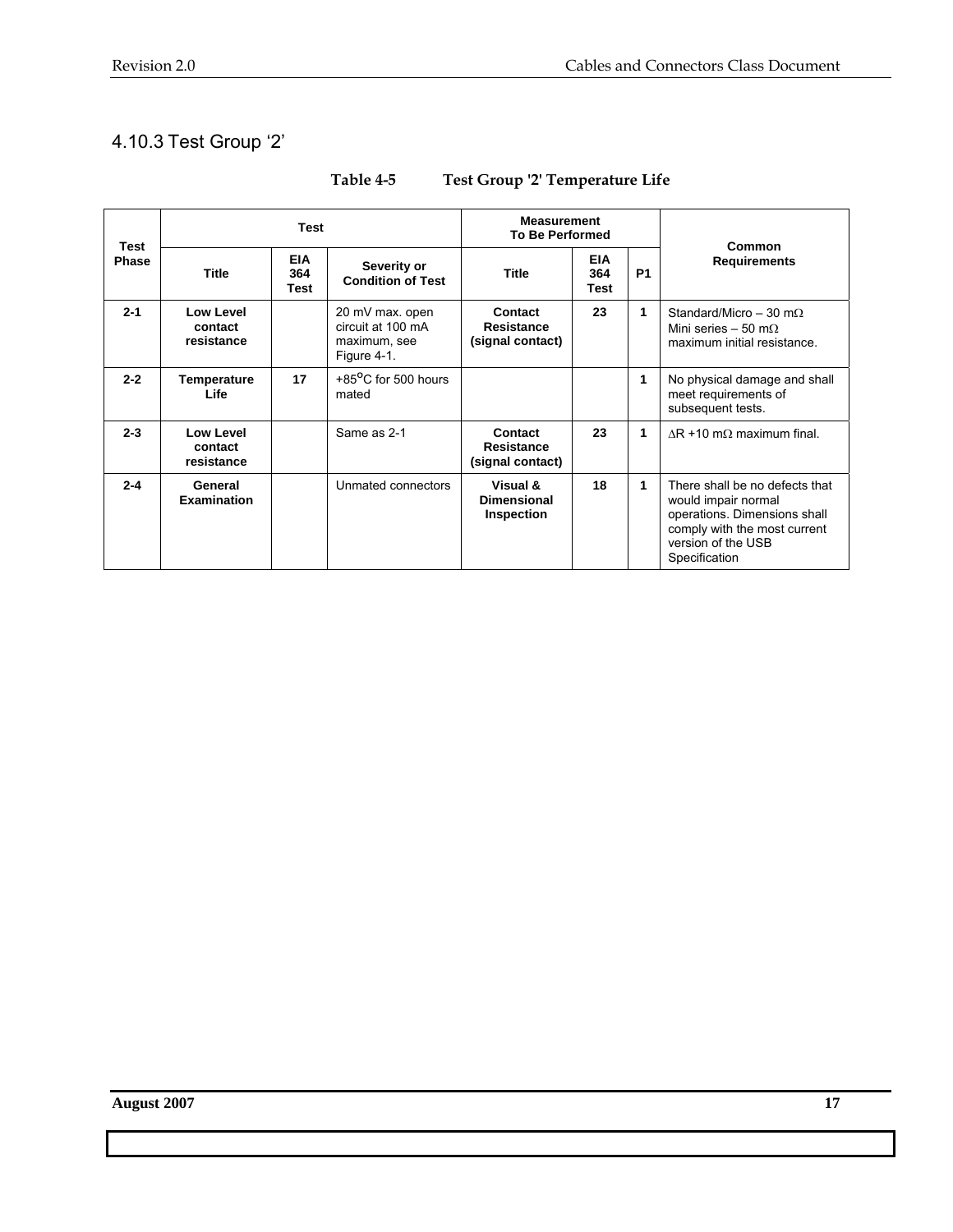# 4.10.4 Test Group '3'

| Test         | <b>Test</b>                        |                                  |                                                                           | <b>Measurement</b><br><b>To Be Performed</b>        |                                  |           |                                                                                                                                                              |
|--------------|------------------------------------|----------------------------------|---------------------------------------------------------------------------|-----------------------------------------------------|----------------------------------|-----------|--------------------------------------------------------------------------------------------------------------------------------------------------------------|
| <b>Phase</b> | <b>Title</b>                       | <b>EIA</b><br>364<br><b>Test</b> | Severity or<br><b>Condition of Test</b>                                   | <b>Title</b>                                        | <b>EIA</b><br>364<br><b>Test</b> | <b>P1</b> | Common<br><b>Requirements</b>                                                                                                                                |
| $3 - 1$      | Low Level<br>contact<br>resistance |                                  | 20 mV maximum<br>open circuit at 100<br>mA maximum, see<br>figure $4-1$ . | Contact<br><b>Resistance</b><br>(Signal<br>Contact) | 23                               | 1         | Standard/Micro - 30 m $\Omega$<br>Mini series – 50 m $\Omega$<br>maximum initial resistance.                                                                 |
| $3 - 2$      | <b>Mixed Flowing</b><br><b>Gas</b> | 65                               | Class IIA for 5 days<br>Unmated                                           |                                                     |                                  | 1         | No physical damage.                                                                                                                                          |
| $3-3$        | Low Level<br>contact<br>resistance |                                  | 20 mV maximum<br>open circuit at 100<br>mA maximum, see<br>figure 4-1.    | Contact<br><b>Resistance</b><br>(Signal<br>Contact) | 23                               | 1         | After 1 mating/unmating cycle,<br>report values.<br>Step 3-3 Information only                                                                                |
| $3 - 4$      | <b>Mixed Flowing</b><br>Gas        | 65                               | Class IIA for 5 days<br>Mated                                             |                                                     |                                  | 1         | No physical damage.                                                                                                                                          |
| $3-5$        | Low Level<br>contact<br>resistance |                                  | 20 mV maximum<br>open circuit at 100<br>mA maximum, see<br>figure $4-1$ . | Contact<br><b>Resistance</b><br>(Signal<br>Contact) | 23                               | 1         | $AR + 10 \text{ m}\Omega$ maximum final<br>after 1 mating/unmating cycle.                                                                                    |
| $3-6$        | General<br><b>Examination</b>      |                                  | Unmated connectors                                                        | Visual &<br><b>Dimensional</b><br>Inspection        | 18                               | 1         | There shall be no defects that<br>would impair normal<br>operations. Dimensions shall<br>comply with the most current<br>version of the USB<br>Specification |

#### **Table 4-6 Test Group '3' Mixed Flowing Gas**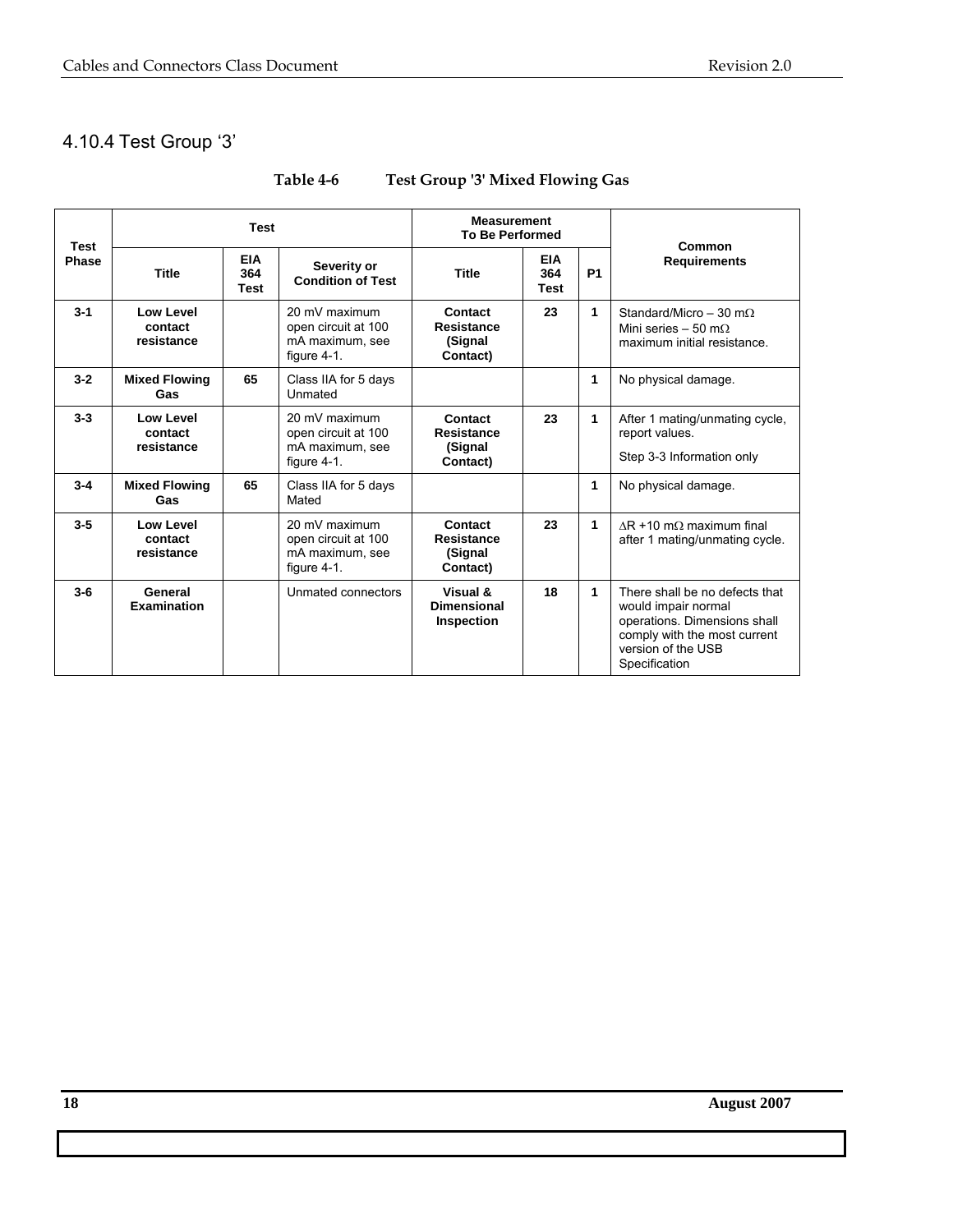# 4.10.5 Test Group '4'

#### **Table 4-7 Test Group '4' Insulation Resistance, Dielectric Withstanding Voltage, Thermal Shock & Humidity Temperature Cycling**

| <b>Test</b> |                                     | <b>Test</b> |                                                                                                    | <b>Measurement</b><br><b>To Be Performed</b>      |                                  |                                                                              | Common                                                                                                                                                       |
|-------------|-------------------------------------|-------------|----------------------------------------------------------------------------------------------------|---------------------------------------------------|----------------------------------|------------------------------------------------------------------------------|--------------------------------------------------------------------------------------------------------------------------------------------------------------|
| Phase       | EIA<br><b>Title</b><br>364<br>Test  |             | Severity or<br><b>Condition of Test</b>                                                            | <b>Title</b>                                      | <b>EIA</b><br>364<br><b>Test</b> | <b>P1</b>                                                                    | <b>Requirements</b>                                                                                                                                          |
| $4 - 1$     | Capacitance                         | 30          | Test between<br>adjacent contacts<br>unmated connector<br>at 1 KHz.                                |                                                   |                                  | 1                                                                            | 2 pF maximum                                                                                                                                                 |
| $4 - 2$     |                                     |             | 500 VDC for two<br>minutes maximum,<br>or until stabilized.<br>mated.                              | 1<br><b>Insulation</b><br>21<br><b>Resistance</b> |                                  | Standard/Micro - 1000 M $\Omega$<br>Mini series - 100 M $\Omega$<br>minimum. |                                                                                                                                                              |
| $4 - 3$     |                                     |             | 500 VAC (100 VAC<br>for Mini/Micro series)<br>at sea level for one<br>minute mated.                | 1<br>Withstanding<br>20<br>Voltage                |                                  |                                                                              | No breakdown or flashover.                                                                                                                                   |
| 4-4         | <b>Thermal Shock</b>                | 32          | $-55^{\circ}$ C to $+85^{\circ}$ C, 15<br>minutes at each<br>temperature, and 10<br>cycles, mated. |                                                   |                                  | 1                                                                            | No physical damage and shall<br>meet requirements of<br>subsequent tests.                                                                                    |
| $4 - 5$     | Humidity-<br>Temperature<br>Cycling | 31          | 25°C and 65°C at<br>95% RH, seven<br>cycles, mated.                                                |                                                   |                                  | 1                                                                            | No physical damage and shall<br>meet requirements of<br>subsequent tests.                                                                                    |
| $4 - 6$     |                                     |             | 500 VDC for two<br>minutes maximum.<br>or until stabilized.<br>mated.                              | <b>Insulation</b><br><b>Resistance</b>            | 21                               | $\mathbf{1}$                                                                 | 100 M $\Omega$ final.                                                                                                                                        |
| $4 - 7$     |                                     |             | 500 VAC (100 VAC<br>for Mini/Micro series)<br>at sea level for one<br>minute mated.                | Withstanding<br>Voltage                           | 1<br>20                          |                                                                              | No breakdown or flashover.                                                                                                                                   |
| $4 - 8$     | General<br><b>Examination</b>       |             | Unmated connectors                                                                                 | Visual &<br><b>Dimensional</b><br>Inspection      | 18                               | 1                                                                            | There shall be no defects that<br>would impair normal<br>operations. Dimensions shall<br>comply with the most current<br>version of the USB<br>Specification |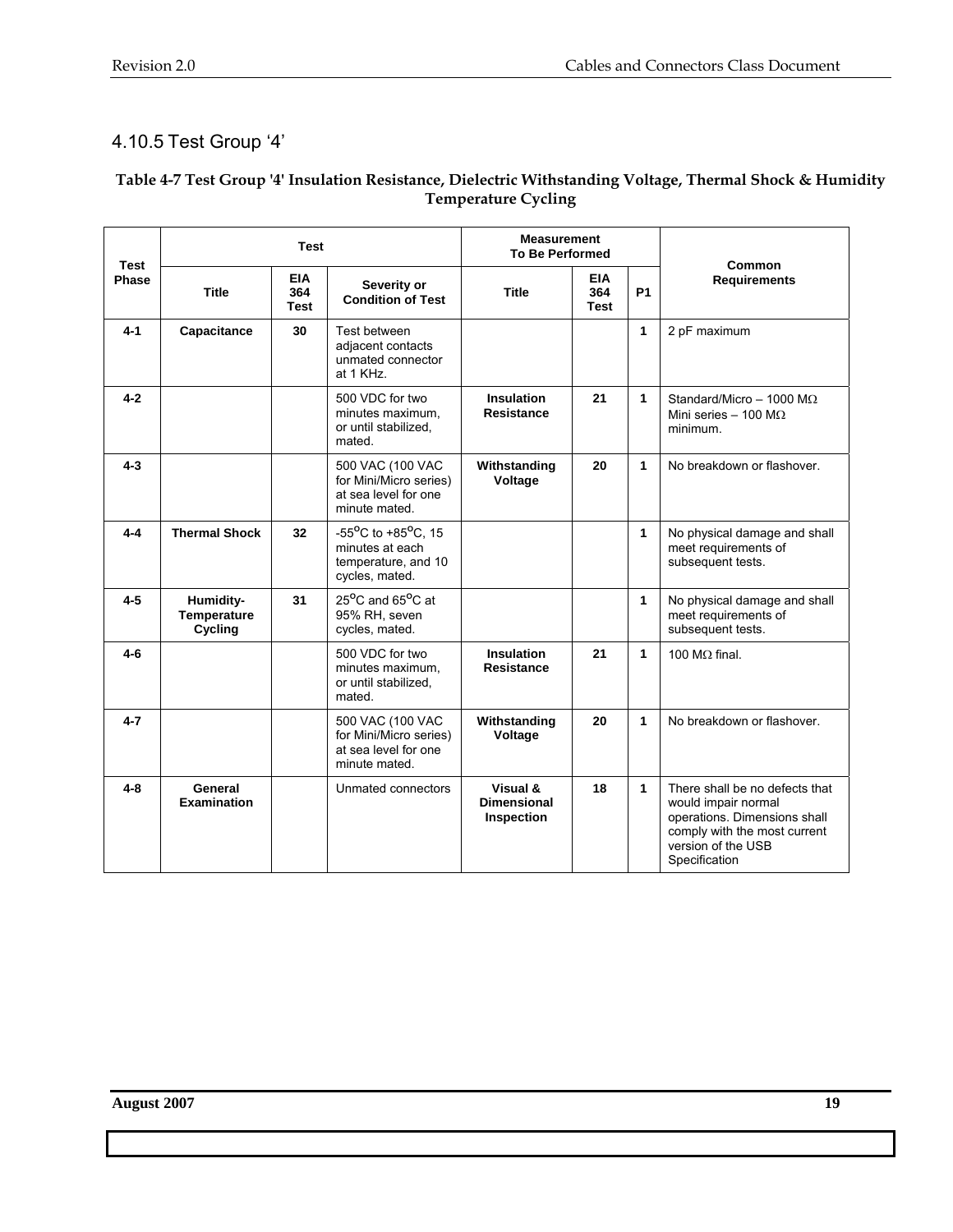# 4.10.6 Test Group '5'

| <b>Test</b>  |                        | <b>Measurement</b><br><b>To Be Performed</b> |                                                                                                                                                                                                                                                                                                                                                                       | Common                                              |                                  |           |                                                                                                                                                                   |
|--------------|------------------------|----------------------------------------------|-----------------------------------------------------------------------------------------------------------------------------------------------------------------------------------------------------------------------------------------------------------------------------------------------------------------------------------------------------------------------|-----------------------------------------------------|----------------------------------|-----------|-------------------------------------------------------------------------------------------------------------------------------------------------------------------|
| <b>Phase</b> | <b>Title</b>           | <b>EIA</b><br>364<br>Test                    | Severity or<br><b>Condition of Test</b>                                                                                                                                                                                                                                                                                                                               | <b>Title</b>                                        | <b>EIA</b><br>364<br><b>Test</b> | <b>P1</b> | <b>Requirements</b>                                                                                                                                               |
| $5 - 1$      | Solderability          | 52                                           | Category 3 Steam<br>Age RMA Class 1<br>flux immerse in<br>molten solder at a<br>temperature of<br>+245 <sup>o</sup> C + 5 <sup>o</sup> C<br>(+473 <sup>o</sup> F $\pm$ 9 <sup>o</sup> F) at<br>rate of 25.4 mm $+$<br>6.35 mm (1.00 in $\pm$<br>0.25 in) per second,<br>hold in solder for 5<br>$+0$ /-0.5 seconds<br>To include solder<br>pins and mounting<br>pads. |                                                     |                                  | 1         | Solderable area shall have a<br>minimum of 95% solder<br>coverage.<br>For lead free solder pot<br>temperature shall be +255 $\mathrm{^0C}$ $\pm$<br>$5^{\circ}$ C |
| $5-2$        | General<br>Examination |                                              | Unmated connectors                                                                                                                                                                                                                                                                                                                                                    | Visual &<br><b>Dimensional</b><br><b>Inspection</b> | 18                               | 1         | There shall be no defects that<br>would impair normal<br>operations. Dimensions shall<br>comply with the most current<br>version of the USB<br>Specification      |

#### **Table 4-8 Test Group '5' Solderability**

# 4.10.7 Test Group '6'

# **Table 4-9 Test Group '6' High Frequency Testing**

| <b>Test</b><br><b>Phase</b> |                                           | <b>Test</b> |                                                | <b>Measurement</b><br><b>To Be Performed</b> |                                  | <b>Common</b>  |                                                  |
|-----------------------------|-------------------------------------------|-------------|------------------------------------------------|----------------------------------------------|----------------------------------|----------------|--------------------------------------------------|
|                             | <b>EIA</b><br><b>Title</b><br>364<br>Test |             | <b>Severity or</b><br><b>Condition of Test</b> | <b>Title</b>                                 | <b>EIA</b><br>364<br><b>Test</b> | P <sub>1</sub> | <b>Requirements</b>                              |
| $6 - 1$                     | Cable<br>Impedance                        | 108         | 200 ps rise time                               |                                              |                                  |                | 76.5 $\Omega$ minimum<br>103.5 $\Omega$ maximum. |
| $6-2$                       | <b>Signal Pair</b><br><b>Attenuation</b>  | 101         | 100 to 400 MHz                                 |                                              |                                  |                | See Addenda C                                    |
| $6 - 3$                     | Propagation<br>Delay                      | 103         | 200 ps rise time                               |                                              |                                  |                | 26ns maximum<br>10 ns maximum for Micro          |
| $6-4$                       | Propagation<br><b>Delay Skew</b>          | 103         | 200 ps rise time                               |                                              |                                  |                | 100ps maximum                                    |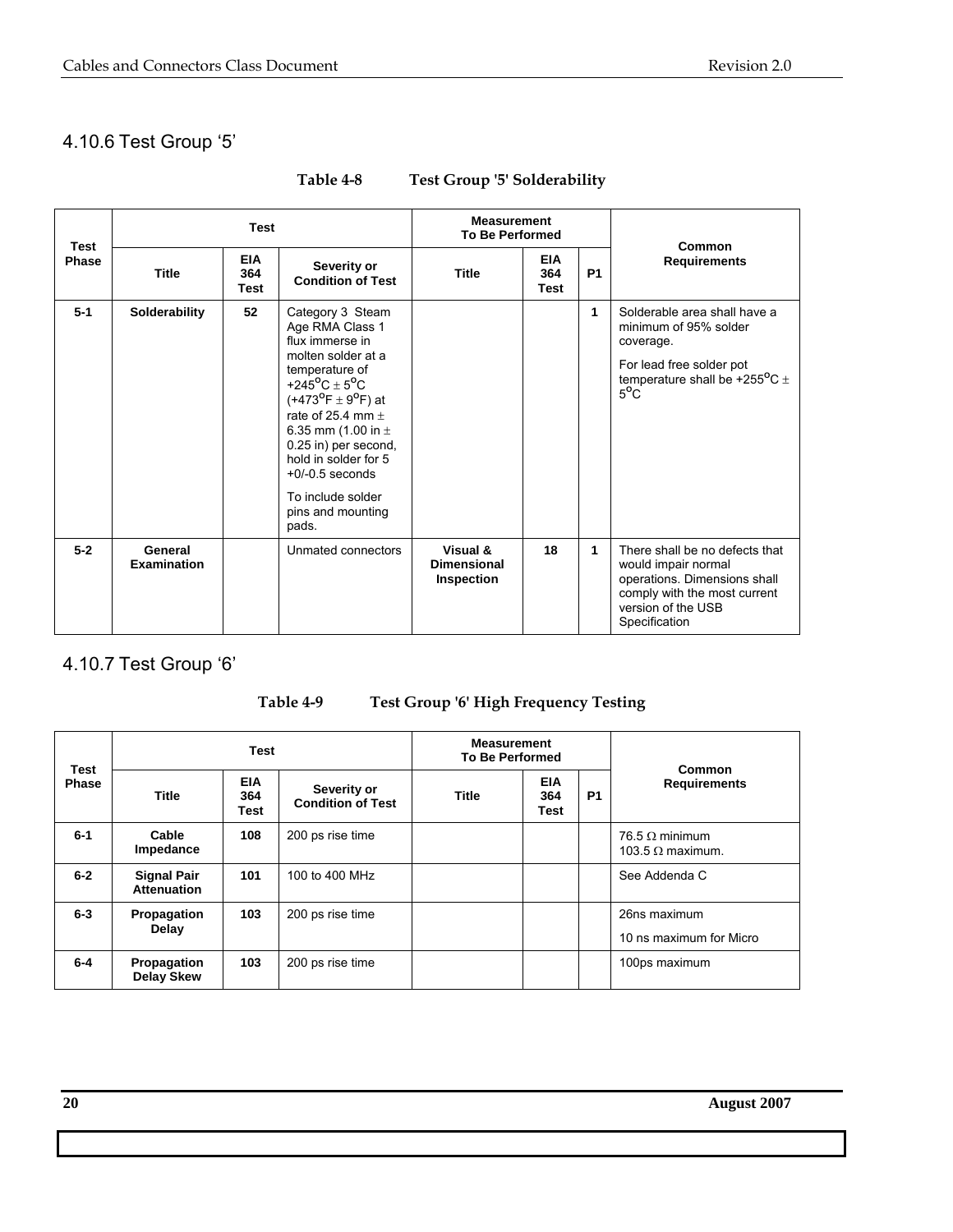# 4.10.8 Test Group '7'

| Test<br><b>Phase</b> |                                                                                                                                                               | Test | <b>Measurement</b><br><b>To Be Performed</b> |              | <b>Common</b>             |                                                                         |                                           |
|----------------------|---------------------------------------------------------------------------------------------------------------------------------------------------------------|------|----------------------------------------------|--------------|---------------------------|-------------------------------------------------------------------------|-------------------------------------------|
|                      | <b>EIA</b><br><b>Title</b><br>364<br>Test                                                                                                                     |      | Severity or<br><b>Condition of Test</b>      | <b>Title</b> | <b>EIA</b><br>364<br>Test | P <sub>1</sub>                                                          | <b>Requirements</b>                       |
| $7 - 1$              | <b>Critical</b><br><b>Dimensions</b>                                                                                                                          | 18   |                                              |              |                           |                                                                         | See Addenda B<br>Resolution +-1micrometer |
| $7 - 2$              | <b>Plating</b><br>Per USB2.0 chapter<br>thickness<br>6 for details for<br>standard and Mini<br>series and the Micro-<br>USB specification for<br>Micro series |      |                                              |              |                           | Performed first.<br>Use of X-ray to determine<br>thickness of contacts. |                                           |

#### **Table 4-10 Test Group '7' Critical Dimensions**

4.10.9 Test Group '8'

Test Group '8' Cable

|                      |                                                                                     | <b>Test</b>       | <b>Measurement</b><br><b>To Be Performed</b>                                                                          |                                    | Common                                  |                            |                                                                                      |  |
|----------------------|-------------------------------------------------------------------------------------|-------------------|-----------------------------------------------------------------------------------------------------------------------|------------------------------------|-----------------------------------------|----------------------------|--------------------------------------------------------------------------------------|--|
| <b>Test</b><br>Phase | <b>EIA</b><br><b>Title</b><br>364<br><b>Test</b>                                    |                   | Severity or<br><b>Condition of Test</b>                                                                               | <b>Title</b>                       | <b>EIA</b><br>364<br><b>Test</b>        | <b>P1</b>                  | <b>Requirements</b>                                                                  |  |
| $8 - 1$              | Voltage drop                                                                        | <b>USB</b><br>2.0 | 5V nominal at<br>500mA.c                                                                                              |                                    |                                         |                            | 125mV max drop across<br>power pair from pin to pin                                  |  |
| $8 - 2$              | <b>Cable Flex</b>                                                                   | 41                | x-3.7 cable diameter<br>100 cycles 2 planes<br>120 degree arc                                                         |                                    | No loss of continuity during<br>cycling |                            |                                                                                      |  |
| $8 - 3$              | 4-Axis<br>n/a<br>Continuity                                                         |                   | Applicable to cable<br>assemblies with<br>micro USB plugs<br>only. Tested as<br>mated connectors                      | Test jig defined<br>in Appendix D. | n/a                                     |                            | No contact chatter greater than<br>1.0 microsecond during 10<br>seconds at each axis |  |
|                      |                                                                                     |                   | Pull of 8N<br>perpendicular to<br>connection at 0, 90,<br>180 and 270<br>degrees, 10 seconds<br>duration at each axis |                                    |                                         |                            |                                                                                      |  |
|                      |                                                                                     |                   | Verify electrical<br>continuity of all pin<br>contacts at each axis                                                   |                                    |                                         |                            |                                                                                      |  |
| $8 - 4$              | 500 VAC (100 VAC<br>for Mini/Micro series)<br>at sea level for one<br>minute mated. |                   | Withstanding<br>Voltage                                                                                               | 20                                 | $\mathbf{1}$                            | No breakdown or flashover. |                                                                                      |  |

**August 2007 21**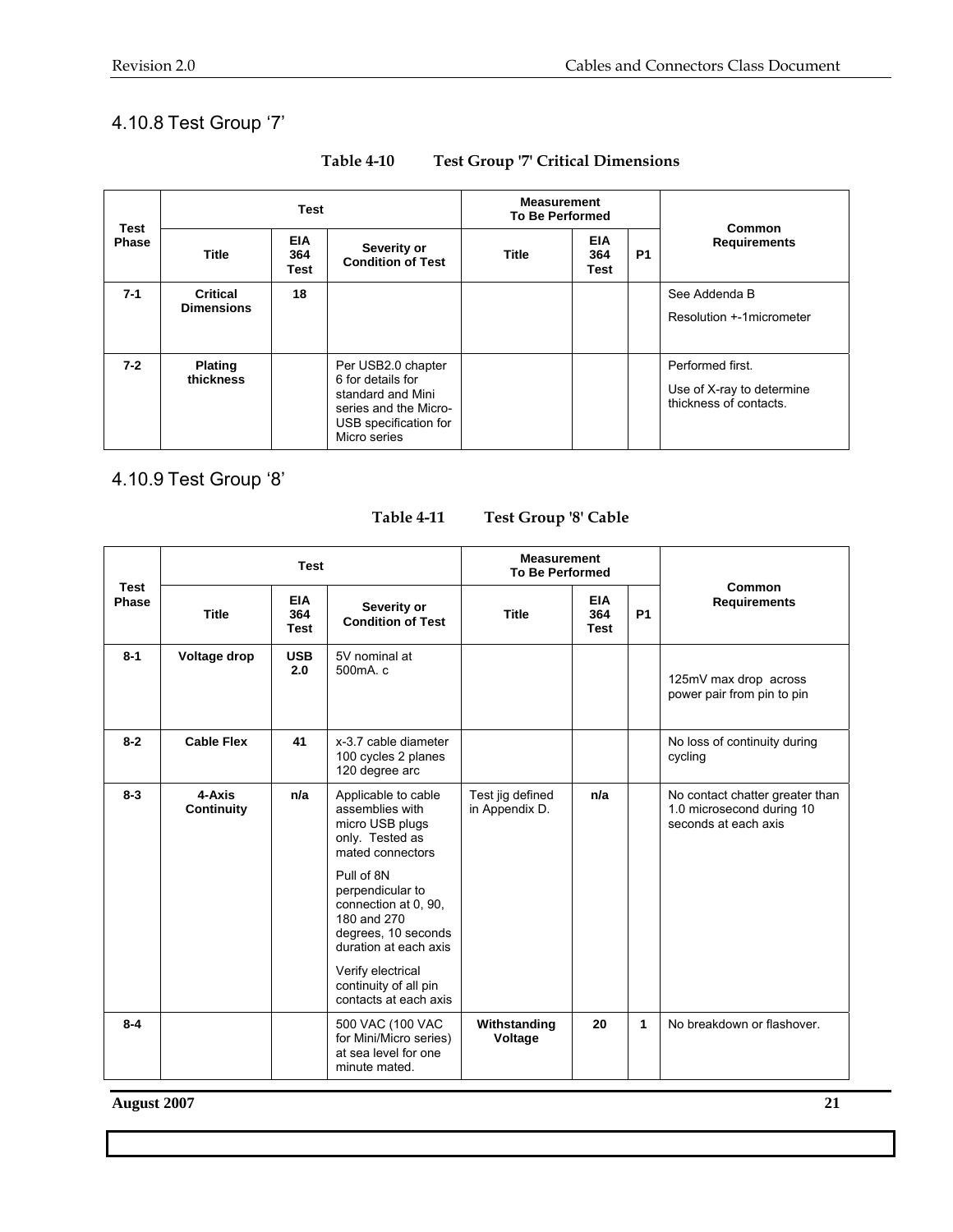| Test<br><b>Phase</b> |                      | <b>Test</b>               |                                         | <b>Measurement</b><br><b>To Be Performed</b> |                           |                                                            |                                                                                                                                                                   |
|----------------------|----------------------|---------------------------|-----------------------------------------|----------------------------------------------|---------------------------|------------------------------------------------------------|-------------------------------------------------------------------------------------------------------------------------------------------------------------------|
|                      | Title                | <b>EIA</b><br>364<br>Test | Severity or<br><b>Condition of Test</b> | Title                                        | <b>EIA</b><br>364<br>Test | <b>P1</b>                                                  | Common<br><b>Requirements</b>                                                                                                                                     |
| $8 - 5$              | Visual<br>Inspection |                           |                                         | Cable<br><b>Construction</b>                 |                           |                                                            | Existence of braided shield<br>attached to shell of connector<br>Existence of 28 gauge drain<br>wire in contact with shield and<br>attached to shell of connector |
|                      |                      |                           |                                         |                                              |                           | Power lines 28gauge minimum<br>Data lines 28 gauge twisted |                                                                                                                                                                   |

**\*** Note: Standard detachable cable assemblies only. Flat cables are prohibited for standard detachable cable assemblies.

**22 August 2007**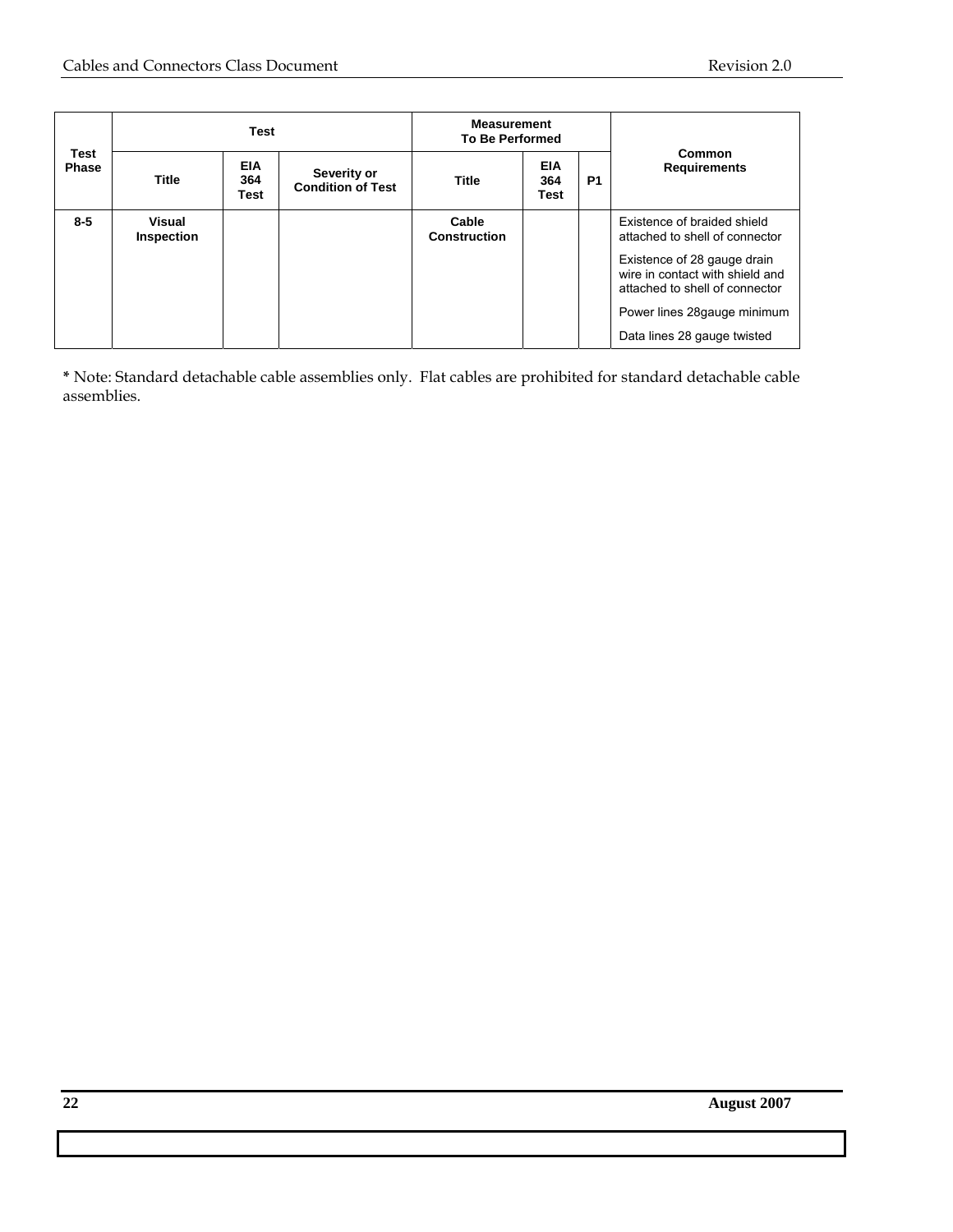# **5 Certification Acceptance and Submission**

Manufacturers of USB cable, connectors and/or fabricated cable assemblies desiring to have a product or products listed on the USB Implementers' Forum (USB-IF) Integrators List (IL) are required to submit 'certified proof' that their USB product meets or exceeds the performance requirements specified in Chapter 6 of the most current version of the USB Specification and this document. Certified proof of compliance shall be in the form of a Compliance Test Report (CTR) completed by an A2LA /CNLA or equivalent certified testing laboratory per IEC/ISO 17025.

## **5.1 Compliance Test Report**

Upon successful completion of the compliance testing, the certified laboratory performing the specified tests will issue formal compliance test report. This confidential report will only be available to the manufacturer, test laboratory submitting the report and USB-IF Administration.

#### **5.2 Listing, Authorization and Notification**

#### 5.2.1 Listing

Upon successful completion of the voluntary compliance testing, the certified laboratory performing the specified tests will provide the USB IF Administration the test results. Upon approval by the USB IF Administration of the test results, the product (s) will be added to the integrators list. The manufacturer has the option whether to display their certified products via the integrators list to the USB IF membership.

#### 5.2.2 Authorization to use Certified USB Logo

Products that are listed on the USB IF Integrators List may use the Certified USB Logo provided that the manufacturer has agreed to and signed the USB IF Logo Trademark License Agreement. Possession of a TID does not indicate that a product is certified. Only products that are listed on the integrators list are certified.

If a manufacturer wishes to use the trademarked *'USB logo'* on more than one USB product, each product displaying the *'USB logo'* must have successfully completed the Voluntary Compliance Testing Program, must have a TID assigned by USB-IF, and have each product listed on the integrators list.

Only upon receiving official USB-IF Notification the manufacturer may emboss the *'USB logo'* on the listed product.

#### 5.2.3 Notification

The manufacturer of record will be notified by E-mail that their product has been listed.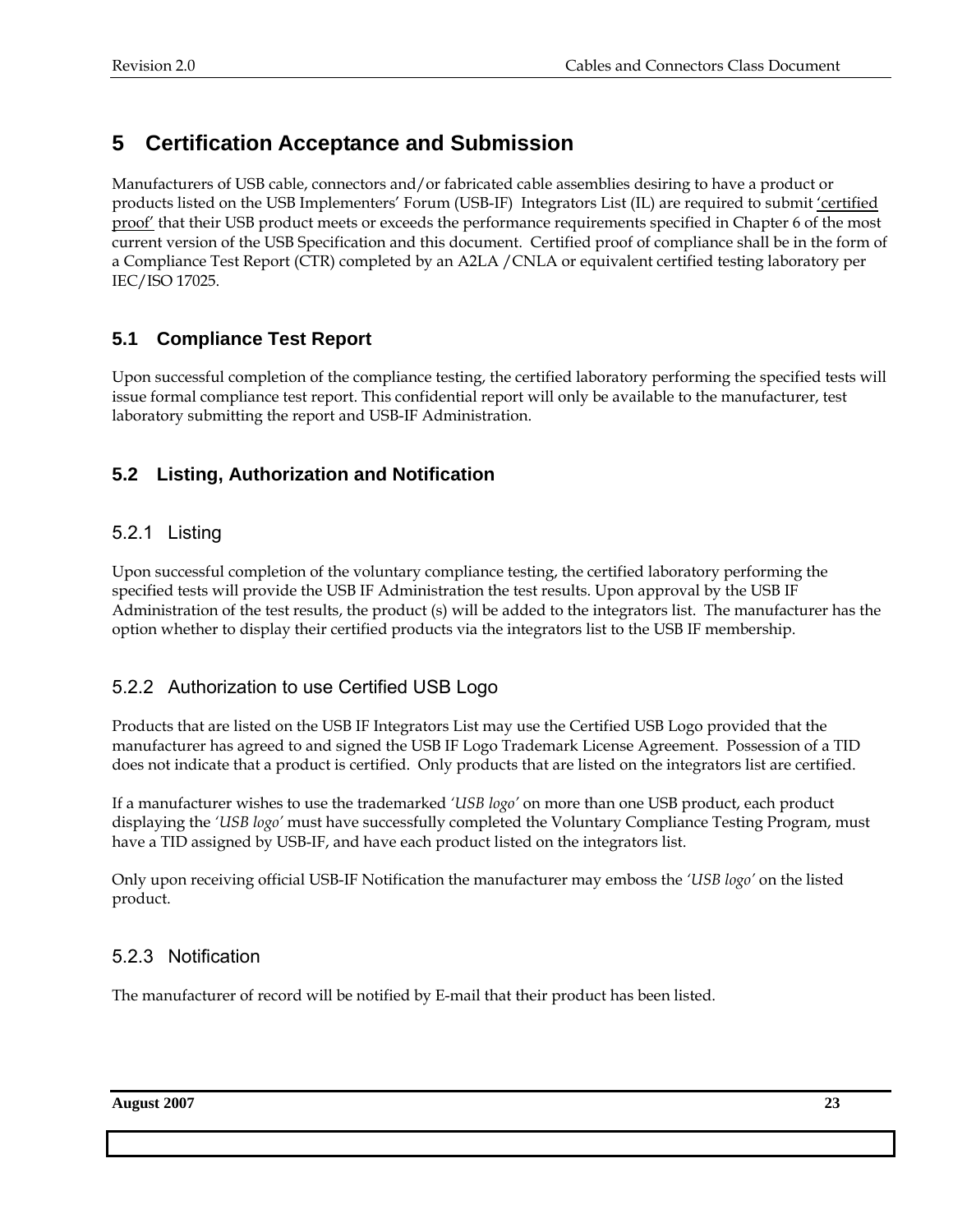# **Appendices**

This specification has been developed as a 'living document.' In order to provide system engineers and designers the most current USB cable and connector information, USB-IF Device Working Group members may from time to time choose to add additional useful information to this document, e.g., product drawings for new USB industry standards, listings of international laboratories capable of performing approval testing, et cetera.

#### **A Testing by Similarity – General Guidelines**

|                                                                                                                                                                   | <b>USB Connector Test Requirements</b><br><b>Qualification by Similarity Schedule</b><br><b>USB Receptacles Style A, B</b> |                                                                             |                                   |                                                               |                                    |                                                                                                                            |                |                                                             |                                        |                                  |                                   |                                           |              |
|-------------------------------------------------------------------------------------------------------------------------------------------------------------------|----------------------------------------------------------------------------------------------------------------------------|-----------------------------------------------------------------------------|-----------------------------------|---------------------------------------------------------------|------------------------------------|----------------------------------------------------------------------------------------------------------------------------|----------------|-------------------------------------------------------------|----------------------------------------|----------------------------------|-----------------------------------|-------------------------------------------|--------------|
|                                                                                                                                                                   | <b>Test Parameters</b><br><b>Style</b><br>'A' thru<br>hole                                                                 |                                                                             | <b>Style</b><br>'А'<br><b>SMT</b> | <b>Style</b><br>ʻA'<br>(2)<br>high                            | <b>Style</b><br>'A'<br>(3)<br>high | <b>Style</b><br>'A'<br>(4)<br>high                                                                                         |                | <b>Style</b><br>$^{\prime}$ A'<br>Verti<br>-TH <sub>S</sub> | <b>Style</b><br>'А'<br>flag            | <b>Style</b><br>'B' thru<br>hole | <b>Style</b><br>'В'<br><b>SMT</b> | <b>Style</b><br>Verti<br>-TH <sub>S</sub> | 'B'          |
|                                                                                                                                                                   | $\mathbf{1}$                                                                                                               | $\mathsf{X}$                                                                | $\mathsf{X}$                      | X                                                             | X                                  | X                                                                                                                          | X              | $\sf X$                                                     | $\mathsf{X}$<br>X<br>$\mathsf{X}$<br>X |                                  |                                   | X                                         |              |
|                                                                                                                                                                   | $\overline{2}$                                                                                                             | $\mathsf{X}$                                                                |                                   | $\pmb{\times}$                                                | X                                  | $\mathsf{X}$                                                                                                               | $\pmb{\times}$ | $\mathsf{x}$                                                | $\times$                               | $\mathsf{X}$                     |                                   | $\times$                                  | $\mathsf{X}$ |
|                                                                                                                                                                   | 3                                                                                                                          | $\times$                                                                    |                                   | $\mathsf{X}$                                                  | X                                  | $\mathsf{X}$                                                                                                               |                |                                                             |                                        | $\mathsf{X}$                     |                                   |                                           |              |
| Group                                                                                                                                                             | 4                                                                                                                          | $\mathsf{X}$                                                                |                                   | $\times$                                                      | X                                  | $\mathsf{X}$                                                                                                               | $\mathsf{X}$   | $\mathsf{X}$                                                | $\mathsf{X}$                           | $\mathsf{X}$                     | $\mathsf{X}$                      | $\mathsf{x}$                              | $\mathsf{X}$ |
|                                                                                                                                                                   | 5                                                                                                                          | $\times$                                                                    | $\sf X$                           | $\times$                                                      | $\times$                           | $\mathsf{X}$                                                                                                               |                |                                                             |                                        | $\mathsf{x}$                     | $\mathsf{X}$                      |                                           |              |
|                                                                                                                                                                   | $\overline{7}$                                                                                                             | $\times$                                                                    |                                   | $\mathsf{X}$                                                  | X                                  | $\mathsf X$                                                                                                                |                |                                                             |                                        | $\mathsf{X}$                     |                                   |                                           |              |
| Group 1                                                                                                                                                           |                                                                                                                            | <b>EIA Test Procedures</b>                                                  |                                   |                                                               |                                    | Group 5                                                                                                                    |                |                                                             | <b>EIA Test Procedures</b>             |                                  |                                   |                                           |              |
| <b>Visual Examination</b><br>Mating & Unmating forces<br>Low Level Contact Resistance<br>Durability<br>Random Vibration<br><b>Physical Shock</b>                  |                                                                                                                            | TP 364-18<br>TP 364-13B<br>TP 364-23<br>TP 364-09<br>TP 364-28<br>TP 364-27 |                                   |                                                               | Solderability<br>Group 7           | TP 364-18<br><b>Visual Examination</b><br>TP 364-<br><b>EIA Test Procedures</b><br><b>Critical Dimensions</b><br>TP 364-18 |                |                                                             |                                        |                                  |                                   |                                           |              |
| Group 2                                                                                                                                                           |                                                                                                                            | <b>EIA Test Procedures</b>                                                  |                                   |                                                               |                                    | <b>Plating thickness</b>                                                                                                   |                |                                                             |                                        |                                  |                                   |                                           |              |
| Visual Examination<br>Low Level Contact Resistance<br>Temperature Life                                                                                            |                                                                                                                            |                                                                             |                                   | TP 364-18<br>TP 364-23<br>TP 364-17                           |                                    |                                                                                                                            |                |                                                             |                                        |                                  |                                   |                                           |              |
| Group 3                                                                                                                                                           |                                                                                                                            | <b>EIA Test Procedures</b>                                                  |                                   |                                                               |                                    |                                                                                                                            |                |                                                             |                                        |                                  |                                   |                                           |              |
| Mixed Flowing Gas                                                                                                                                                 | <b>Visual Examination</b><br>Low Level Contact Resistance<br>Mate/unmate (1) cycle                                         |                                                                             |                                   | TP 364-18<br>TP 364-23<br>TP 364-65                           |                                    |                                                                                                                            |                |                                                             |                                        |                                  |                                   |                                           |              |
| Group 4                                                                                                                                                           |                                                                                                                            |                                                                             |                                   |                                                               |                                    |                                                                                                                            |                |                                                             |                                        |                                  |                                   |                                           |              |
| <b>EIA Test Procedures</b><br><b>Visual Examination</b><br>Capacitance<br><b>Insulation Resistance</b><br>Dielectric Withstanding Voltage<br><b>Thermal Shock</b> |                                                                                                                            |                                                                             |                                   | TP 364-18<br>TP 364-30<br>TP 364-21<br>TP 364-20<br>TP 364-32 |                                    |                                                                                                                            |                |                                                             |                                        |                                  |                                   |                                           |              |

Note: Any change in design, materials or process will require a full re-qualification of the connectors.

| <b>USB Connector Test Requirements</b>            |  |
|---------------------------------------------------|--|
| <b>Qualification by Similarity Schedule</b>       |  |
| USB Receptacles Style Mini / Micro B and Micro AB |  |
|                                                   |  |

**24 August 2007**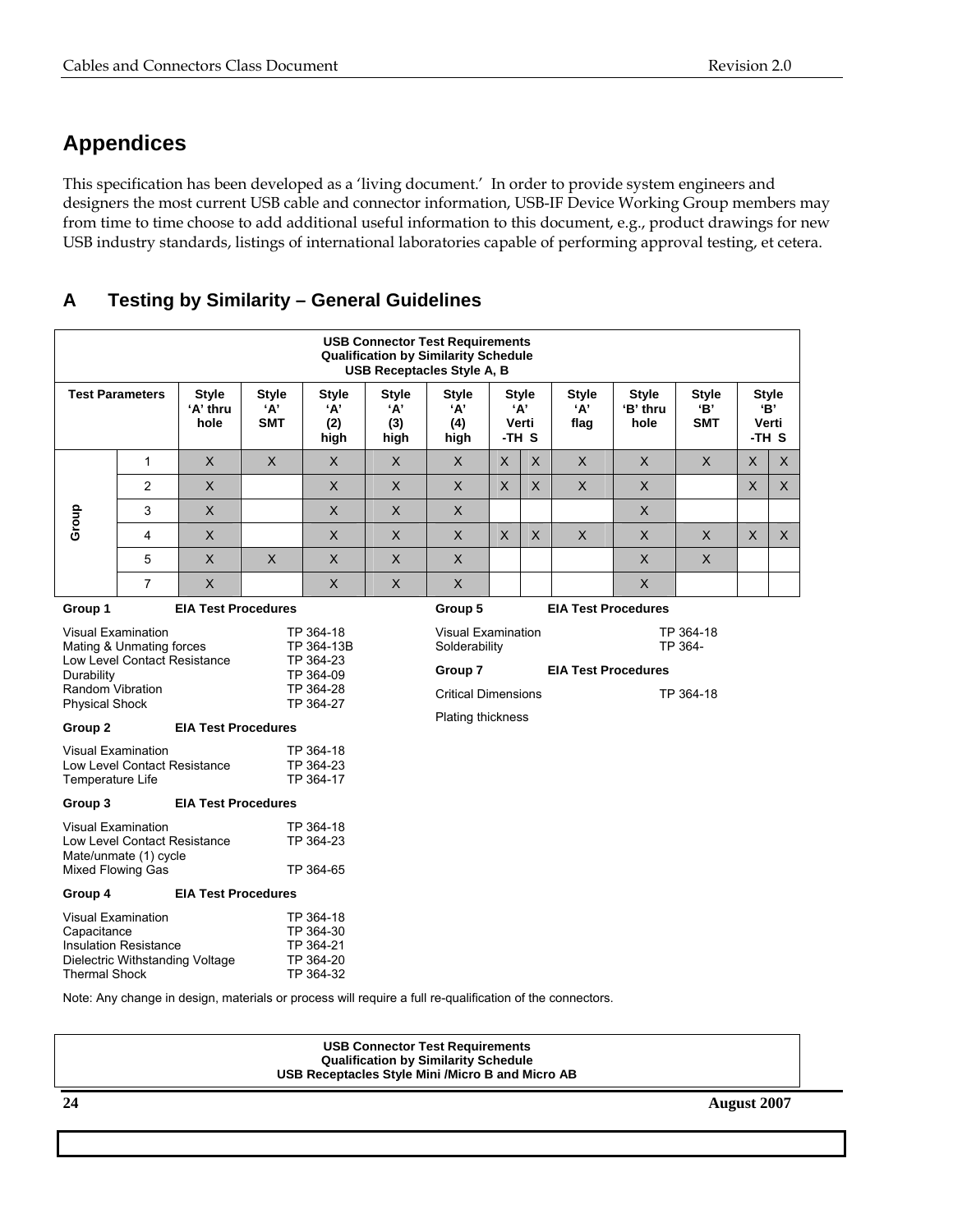|         | <b>Test Parameters</b>     | Style 'A'<br><b>SMT</b> | Style 'A'<br>thru hole | Style 'B'<br><b>SMT</b> | Style 'B'<br>thru hole     | Style 'AB'<br><b>SMT</b> | Style 'AB'<br>thru hole |
|---------|----------------------------|-------------------------|------------------------|-------------------------|----------------------------|--------------------------|-------------------------|
|         |                            | X                       | Χ                      | X                       | X                          | X                        | X                       |
|         | ົ                          |                         |                        | X                       |                            |                          |                         |
|         | 3                          |                         |                        | X                       |                            |                          |                         |
| Group   | 4                          |                         |                        | Χ                       |                            |                          |                         |
|         | 5                          |                         |                        | х                       |                            |                          |                         |
|         |                            | X                       | X                      | Χ                       | X                          | X                        | X                       |
| Group 1 | <b>EIA Test Procedures</b> |                         |                        | Group 5                 | <b>EIA Test Procedures</b> |                          |                         |

| Visual Examination<br>Mating & Unmating forces<br>Low Level Contact Resistance<br>Durability<br>Random Vibration<br><b>Physical Shock</b> | TP 364-18<br>TP 364-13B<br>TP 364-23<br>TP 364-09<br>TP 364-28<br>TP 364-27 |                                                               |
|-------------------------------------------------------------------------------------------------------------------------------------------|-----------------------------------------------------------------------------|---------------------------------------------------------------|
| Group 2                                                                                                                                   | <b>EIA Test Procedures</b>                                                  |                                                               |
| Visual Examination<br><b>Low Level Contact Resistance</b><br>Temperature Life                                                             |                                                                             | TP 364-18<br>TP 364-23<br>TP 364-17                           |
| Group 3                                                                                                                                   | <b>EIA Test Procedures</b>                                                  |                                                               |
| Visual Examination<br>Low Level Contact Resistance<br>Mating/Unmating (1) cycle<br><b>Mixed Flowing Gas</b>                               |                                                                             | TP 364-18<br>TP 364-23<br>TP 364-65                           |
| Group 4                                                                                                                                   | <b>EIA Test Procedures</b>                                                  |                                                               |
| Visual Examination<br>Capacitance<br><b>Insulation Resistance</b><br>Dielectric Withstanding Voltage<br><b>Thermal Shock</b>              |                                                                             | TP 364-18<br>TP 364-30<br>TP 364-21<br>TP 364-20<br>TP 364-32 |

# Visual Examination TP 364-18

Solderability TP 364-

#### **Group 7 EIA Test Procedures**

Critical Dimensions TP 364-18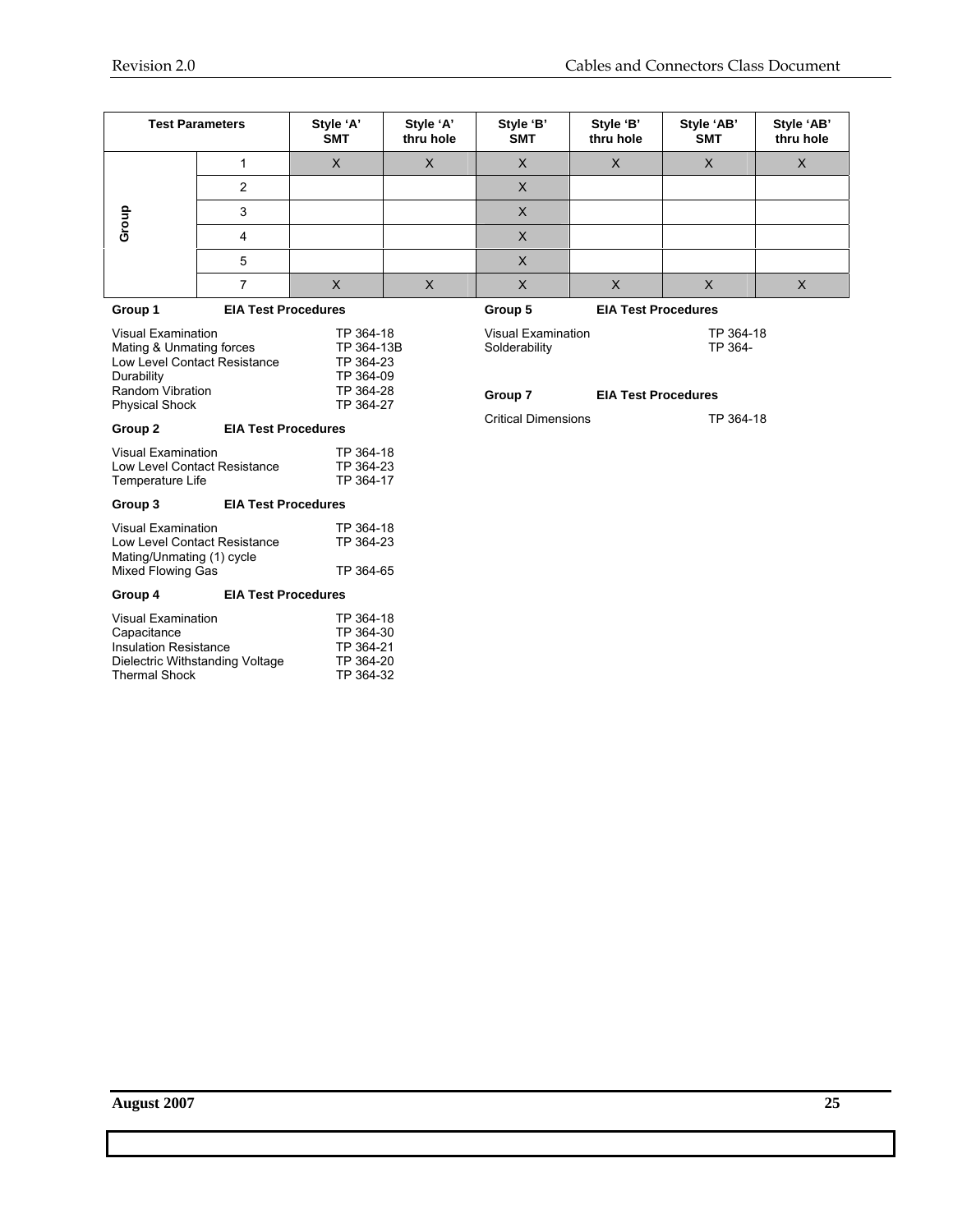|                                                                                                                                                                                                                                                                   | <b>USB Cable Assembly Test Requirements</b><br><b>Qualification by Similarity Schedule</b><br><b>USB Cable Assemblies Style A to B</b><br>and<br>Style A to Mini B, Style A to Micro B |                                                                                                                                   |                           |                                                                                      |                                   |                                                       |                                                            |  |  |  |  |
|-------------------------------------------------------------------------------------------------------------------------------------------------------------------------------------------------------------------------------------------------------------------|----------------------------------------------------------------------------------------------------------------------------------------------------------------------------------------|-----------------------------------------------------------------------------------------------------------------------------------|---------------------------|--------------------------------------------------------------------------------------|-----------------------------------|-------------------------------------------------------|------------------------------------------------------------|--|--|--|--|
| <b>Test Parameters</b>                                                                                                                                                                                                                                            |                                                                                                                                                                                        | Style 'A' to<br>'B' SDR                                                                                                           | Style 'A' to<br>'B' Crimp | Style 'A' to<br><b>Mini Series</b><br><b>SDR</b>                                     | Style 'A' to<br>Mini 'B'<br>Crimp | <b>Style Mini</b><br>'A' to Mini<br><b>Series SDR</b> | <b>Style Mini</b><br>'A' to Mini<br><b>Series</b><br>Crimp |  |  |  |  |
|                                                                                                                                                                                                                                                                   | 1                                                                                                                                                                                      | X                                                                                                                                 | $\mathsf{x}$              | $\times$                                                                             | $\times$                          | $\times$                                              | $\times$                                                   |  |  |  |  |
| Group                                                                                                                                                                                                                                                             | 6                                                                                                                                                                                      | $\mathsf{X}$                                                                                                                      | $\times$                  | $\times$                                                                             | $\mathsf{X}$                      | $\mathsf{X}$                                          | $\mathsf{X}$                                               |  |  |  |  |
|                                                                                                                                                                                                                                                                   | 8                                                                                                                                                                                      | X                                                                                                                                 | X                         | $\mathsf{x}$                                                                         | $\sf X$                           | $\mathsf{x}$                                          | X                                                          |  |  |  |  |
| Group 1                                                                                                                                                                                                                                                           | <b>EIA Test Procedures</b>                                                                                                                                                             |                                                                                                                                   |                           | Group 8                                                                              | <b>EIA Test Procedures</b>        |                                                       |                                                            |  |  |  |  |
| <b>Visual Examination</b><br>Mating & Unmating forces<br><b>Low Level Contact Resistance</b><br>Durability<br>Random Vibration<br><b>Physical Shock</b><br><b>Low Level Contact Resistance</b><br>Mating & Unmating forces<br>Cable Pullout<br>Visual Examination |                                                                                                                                                                                        | TP 364-18<br>TP 364-13B<br>TP 364-23<br>TP 364-09<br>TP 364-28<br>TP 364-27<br>TP 364-23<br>TP 364-13B<br>TP 364-38A<br>TP 364-18 |                           | <b>Visual Examination</b><br>Voltage drop<br>Cable Flex<br><b>Visual Examination</b> |                                   | TP 364-18<br>TP 364-41B<br>TP 364-18                  |                                                            |  |  |  |  |
| Group 6                                                                                                                                                                                                                                                           | <b>EIA Test Procedures</b>                                                                                                                                                             |                                                                                                                                   |                           |                                                                                      |                                   |                                                       |                                                            |  |  |  |  |
| <b>Visual Examination</b><br>Impedance<br>Attenuation<br>Propagation Delay<br>Propagation Delay Skew<br><b>Visual Examination</b>                                                                                                                                 |                                                                                                                                                                                        | TP 364-18<br>TP 364-108<br>TP 364-101<br>TP 364-103<br>TP 364-103<br>TP 364-18                                                    |                           |                                                                                      |                                   |                                                       |                                                            |  |  |  |  |
| Capacitance                                                                                                                                                                                                                                                       |                                                                                                                                                                                        | TP 364-30                                                                                                                         |                           |                                                                                      |                                   |                                                       |                                                            |  |  |  |  |

Note 1: If qualification is completed on cables of maximum length, then all cables of similar design with only a shorter length are qualified by similarity.

Note 2: If ALL connectors used are on the integrators list, no additional connector qualifications are required on the cable assemblies.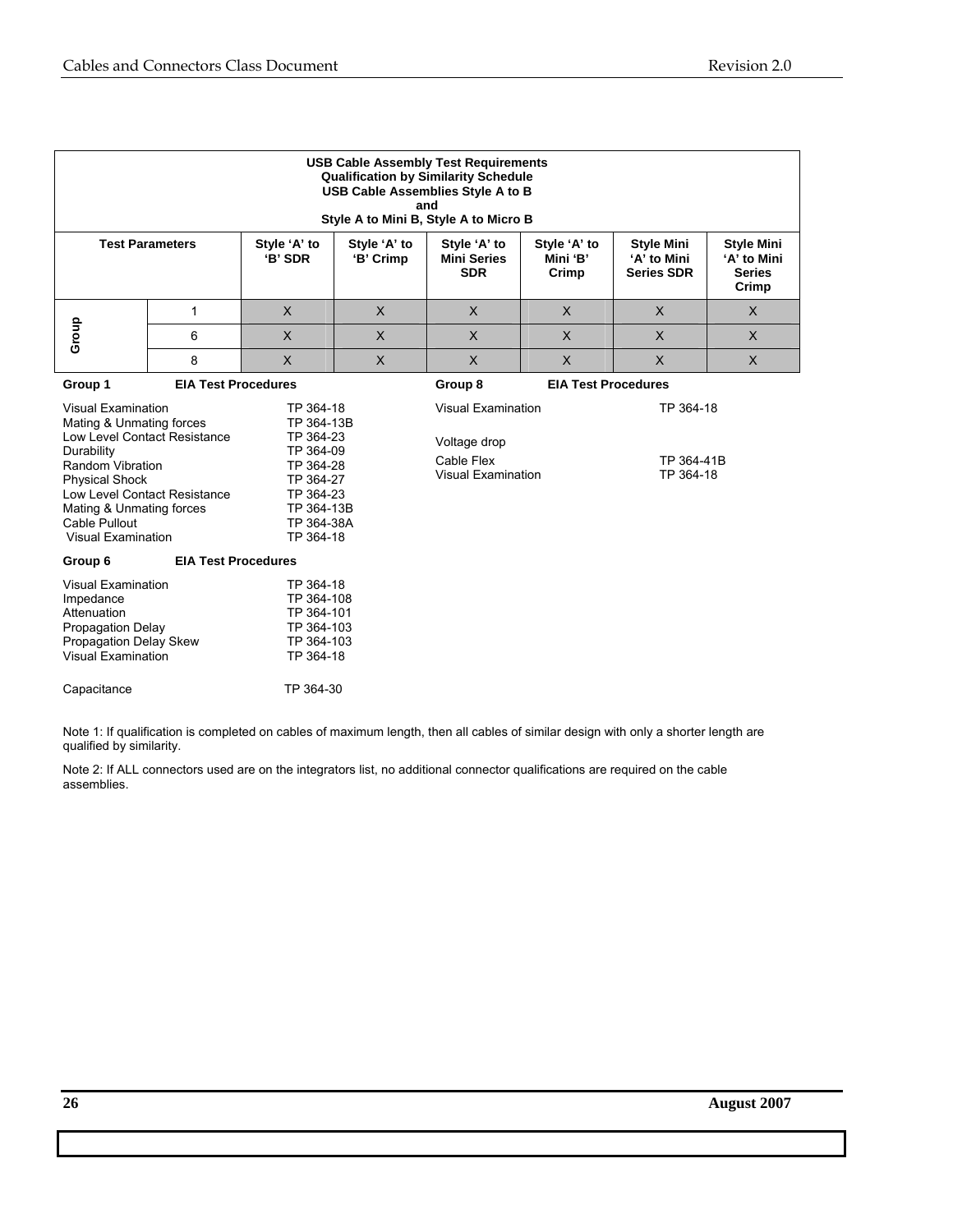#### **B Critical Dimensions**

USB 2.0 Group 7 - Standard "A" PLUG



All Values are in Millimeters

**August 2007 27**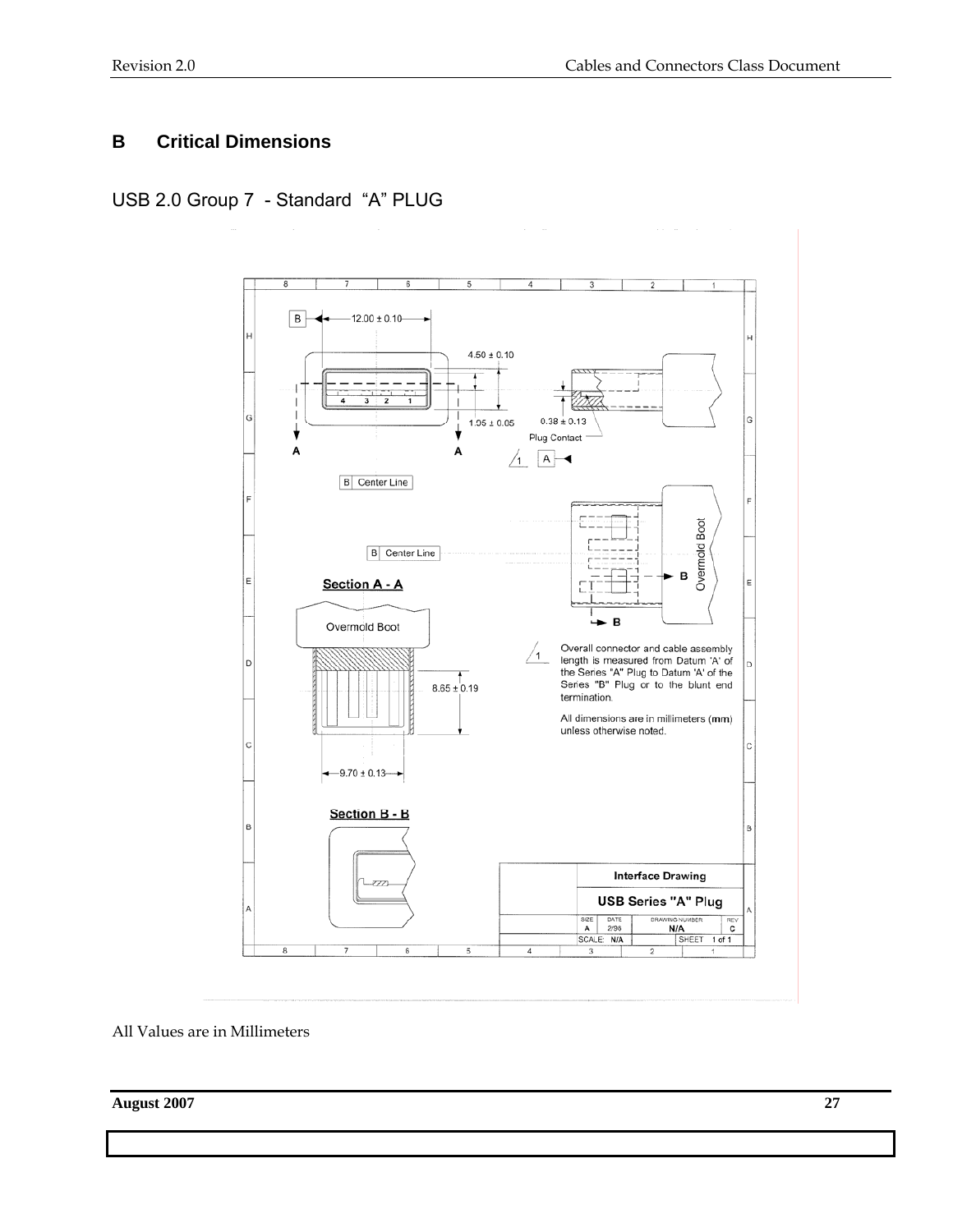#### USB 2.0 Group 7 - Standard "A" Receptacle



#### All Values are in Millimeters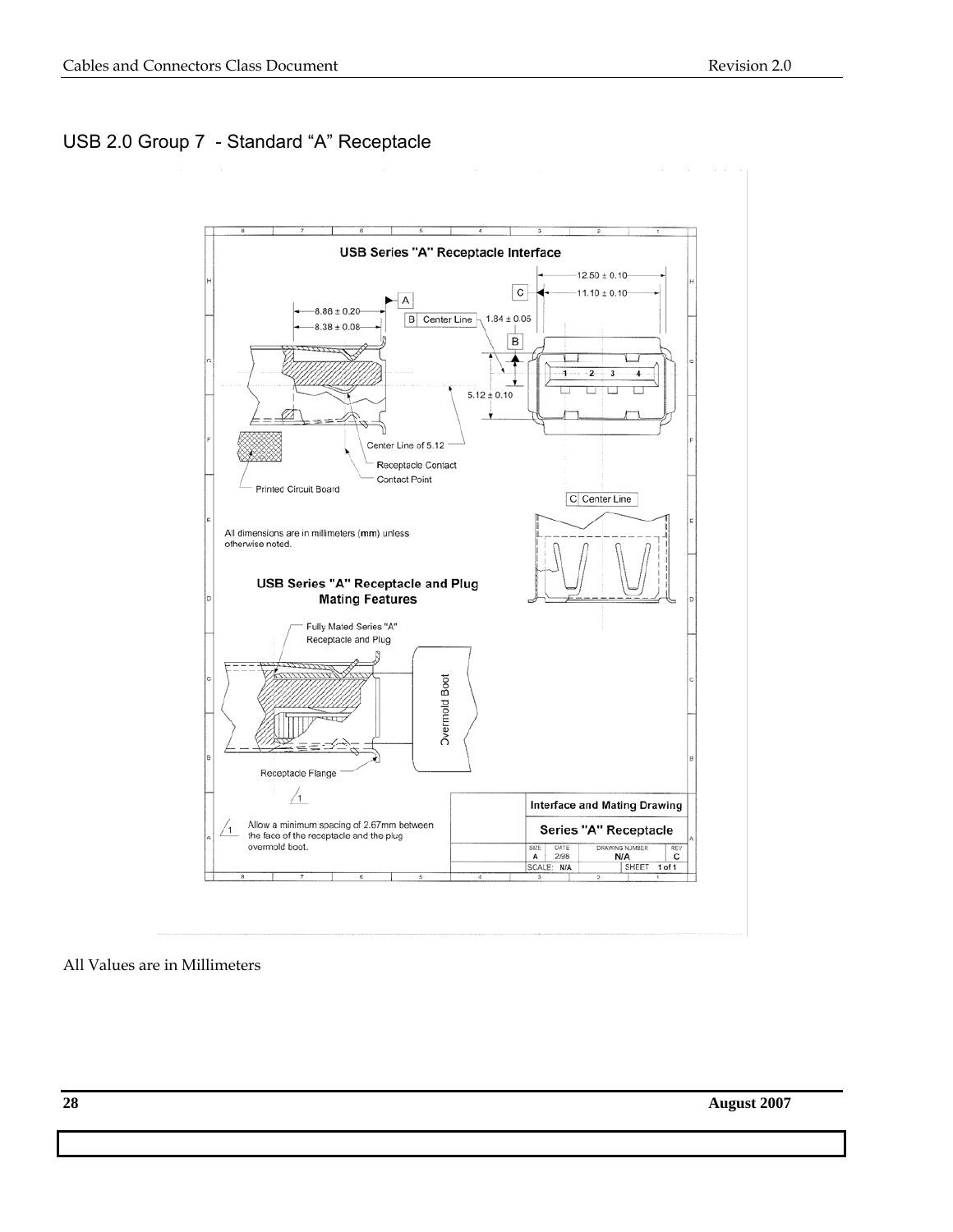# USB 2.0 Group 7 - Standard "B" PLUG



All Values are in Millimeters

**August 2007 29**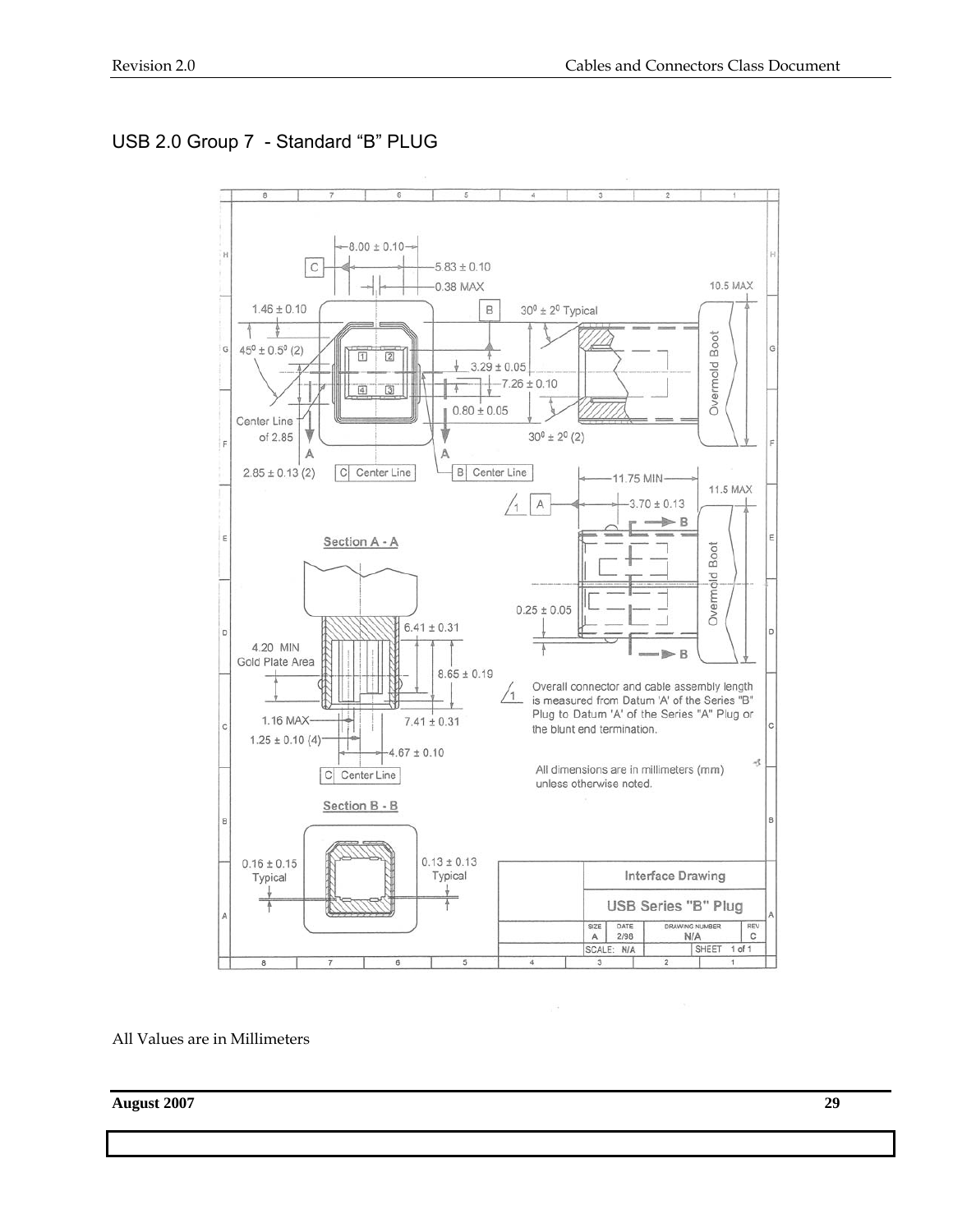# USB 2.0 Group 7 - Standard "B" RECEPTACLE



#### All Values are in Millimeters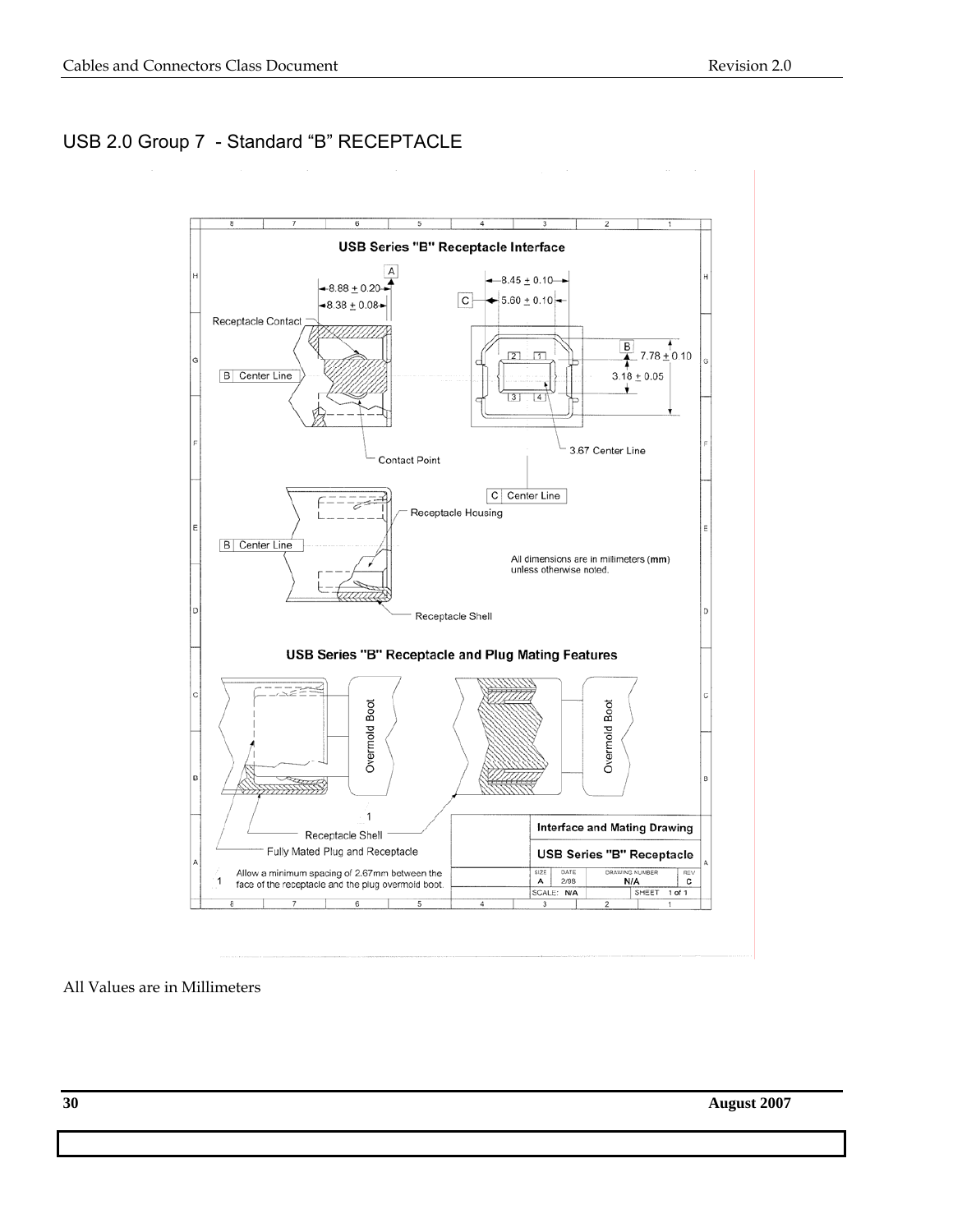# USB 2.0 Group 7 - MINI "B" PLUG

#### USB 2.0 Group 7 - MINI "B" RECEPTACLE

USB-IF will provide Go/No-go gauges for dimensional analysis

**August 2007 31**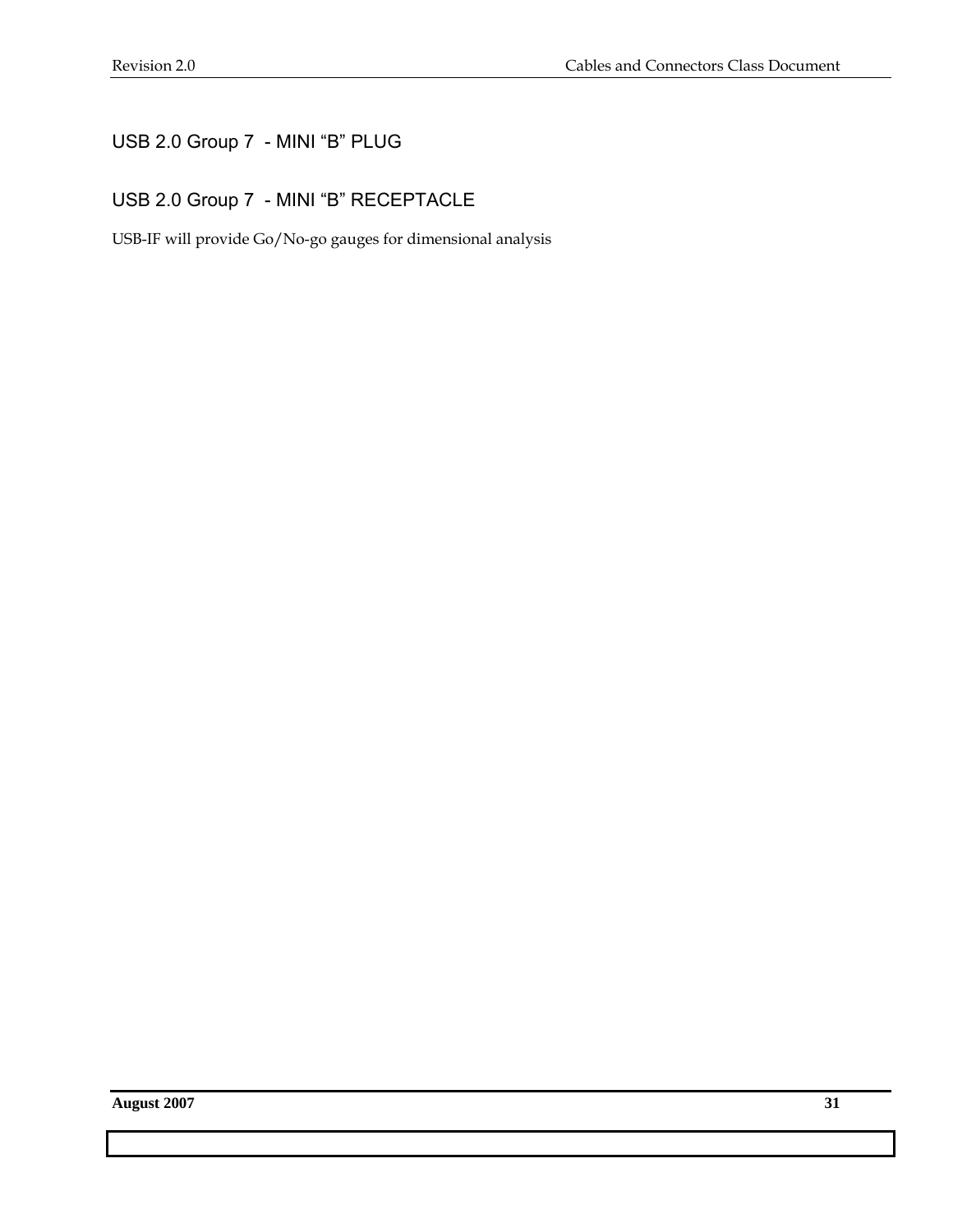# USB 2.0 Group 7 – Micro-USB A-Plug

| <b>Description</b>   |   | <b>Dimension</b> | + tolerance | - tolerance |
|----------------------|---|------------------|-------------|-------------|
| Plug width           | А | 6.85             | 0.02        | $-0.06$     |
| Plug height          | в | 1.8              | 0.02        | $-0.08$     |
| Plastic width        | С | 3.6              | n/a         | 0           |
| Plastic height       | D | 0.85             | n/a         | 0           |
| Latch separation     | Е | 4.75             | 0.05        | $-0.05$     |
| Latch width          | F | 0.4              | 0.05        | $-0.05$     |
| Latch height         | G | 0.4              | n/a         | 0           |
| Latch recess         | J | 1.05             | n/a         | 0           |
| Latch recess         | ŧ | 2.8              | 0           | n/a         |
| Pin 1 - 5 separation | н | 2.6              | 0.05        | $-0.05$     |
| Pin 2 - 4 separation |   | 1.3              | 0.05        | $-0.05$     |





**32 August 2007**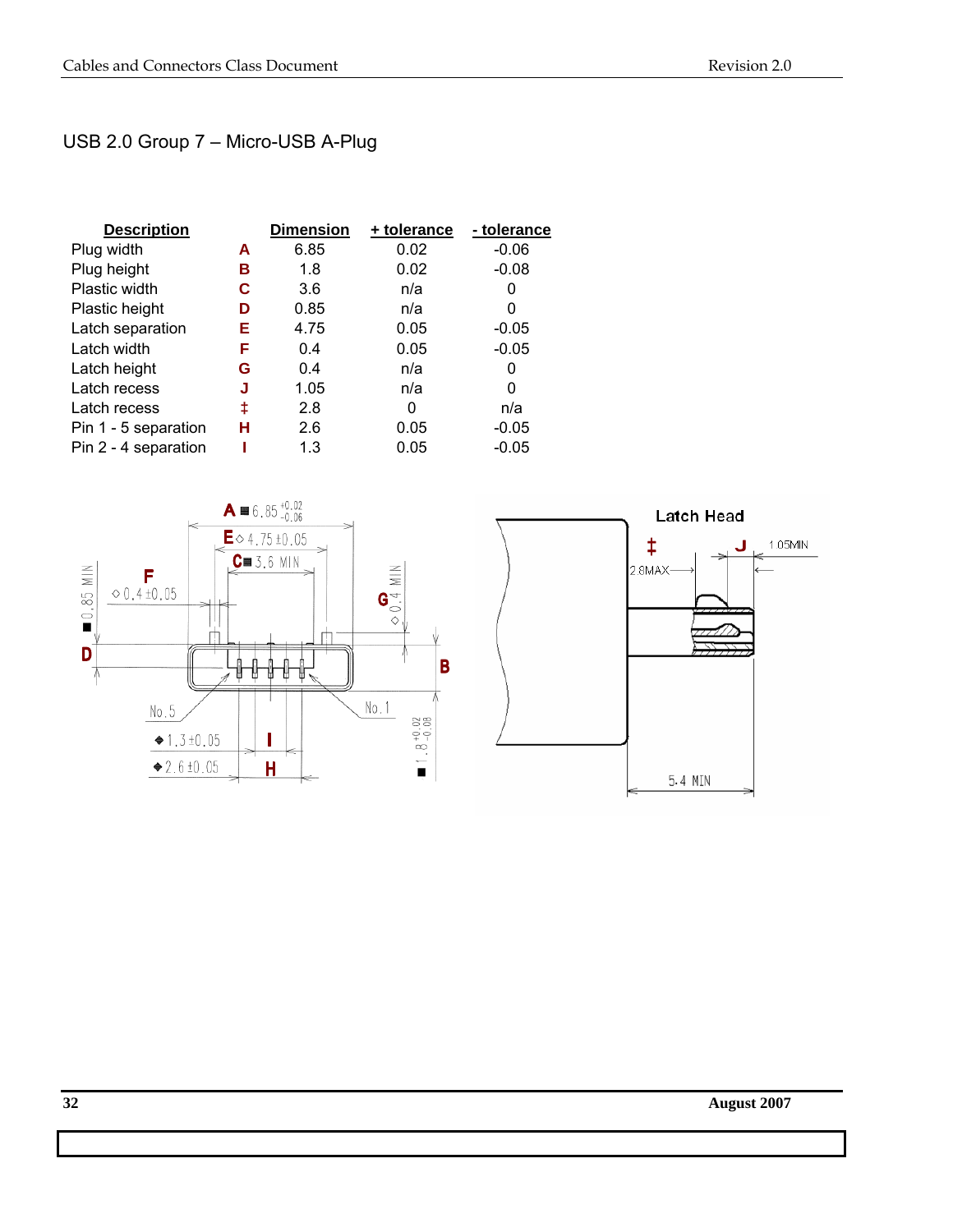# USB 2.0 Group 7 – Micro-USB B-Plug

| <b>Description</b>   |   | <b>Dimension</b> | + tolerance | - tolerance |
|----------------------|---|------------------|-------------|-------------|
| Plug width           | A | 6.85             | 0.02        | $-0.06$     |
| Plug height          | в | 1.8              | 0.02        | $-0.08$     |
| <b>Plastic width</b> | С | 3.6              | n/a         | 0           |
| Plastic height       | D | 0.85             | n/a         | 0           |
| Shell bevel          | Κ | 5.3              | 0.02        | $-0.08$     |
| Shell bevel          |   | 1.03             | 0.02        | $-0.08$     |
| Latch separation     | Е | 4.75             | 0.05        | $-0.05$     |
| Latch width          | F | 0.4              | 0.05        | $-0.05$     |
| Latch height         | G | 0.4              | n/a         | 0           |
| Latch recess         | J | 1.05             | n/a         | 0           |
| Latch recess         | ŧ | 2.8              | 0           | n/a         |
| Pin 1 - 5 separation | н | 2.6              | 0.05        | $-0.05$     |
| Pin 2 - 4 separation |   | 1.3              | 0.05        | $-0.05$     |

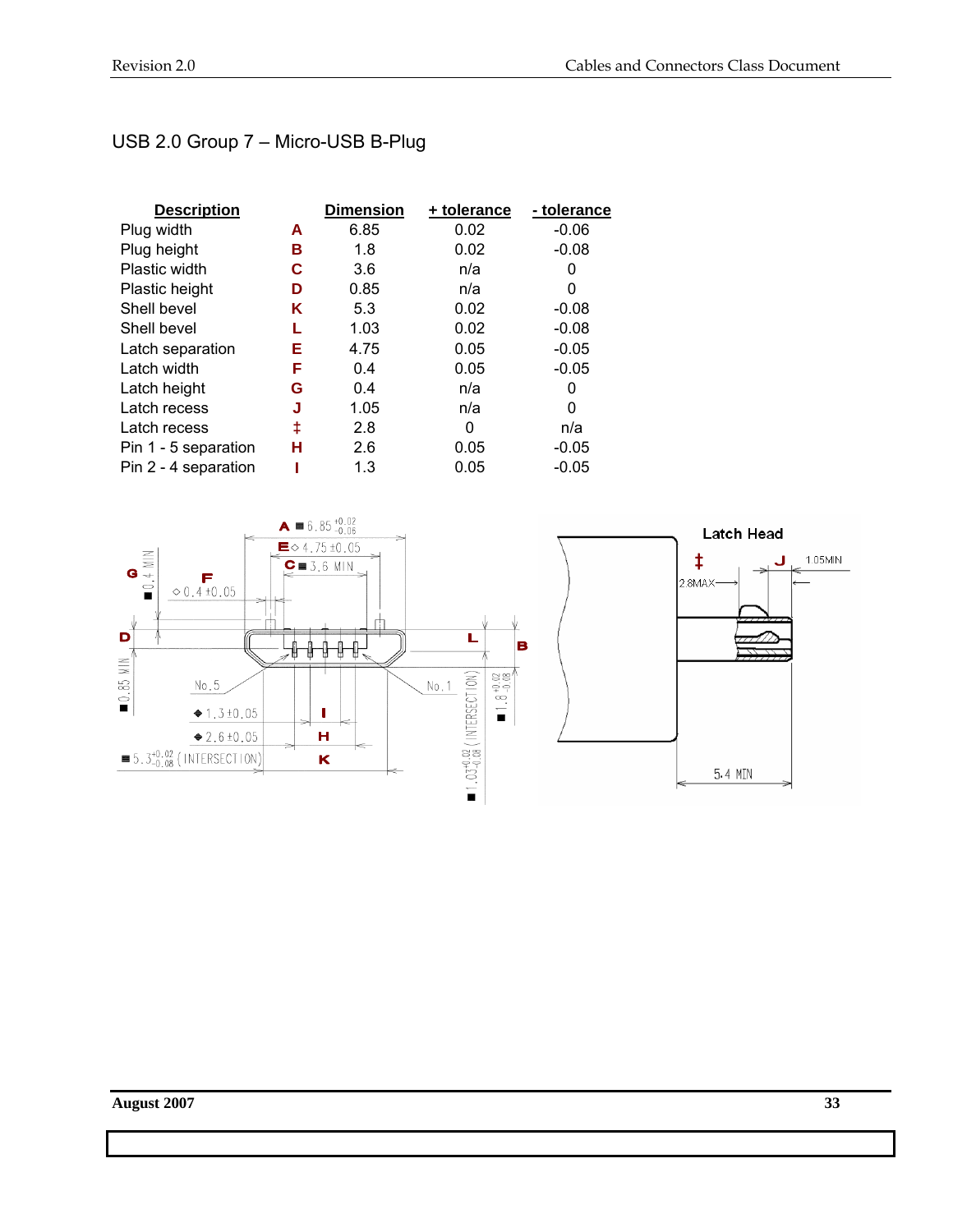# USB 2.0 Group 7 – Micro-USB B-Receptacle

| <b>Description</b>         |   | <b>Dimension</b> | + tolerance | - tolerance |
|----------------------------|---|------------------|-------------|-------------|
| Rece inside width          | М | 6.9              | 0.06        | $-0.02$     |
| Rece inside height - Left  | N | 1.85             | 0.08        | $-0.02$     |
| Rece inside height - Right | N | 1.85             | 0.08        | $-0.02$     |
| Plastic width              | C | 3.5              | $\Omega$    | n/a         |
| Plastic height             | X | 0.6              | 0.04        | $-0.04$     |
| Plastic from shell         | U | 0.22             | n/a         | 0           |
| Contacts from plastic      | P | 0.48             | 0.05        | 0           |
| Shell inside bevel         | Q | 5.4              | 0.05        | $-0.05$     |
| Shell inside bevel -Left   | R | 1.1              | 0.05        | $-0.05$     |
| Shell inside bevel - Right | R | 1.1              | 0.05        | $-0.05$     |
| Latch separation           | S | 4.75             | 0.05        | $-0.05$     |
| Latch width -Left          | т | 0.6              | n/a         | 0           |
| Latch width - Right        | т | 0.6              | n/a         | 0           |
| Latch recess               | v | 1.05             | 0.2         | $-0.2$      |
| Latch recess               | W | 2.55             | 0.1         | $-0.1$      |
| Latch height               | Y | 0.56             | 0           | $-0.15$     |
| Latch Angle                | Z | 60               |             |             |
| Pin 1 - 5 separation       | н | 2.6              | 0.05        | $-0.05$     |
| Pin 2 - 4 separation       |   | 1.3              | 0.05        | $-0.05$     |
| Contacts width             | # | 0.37             | 0.1         | 0           |

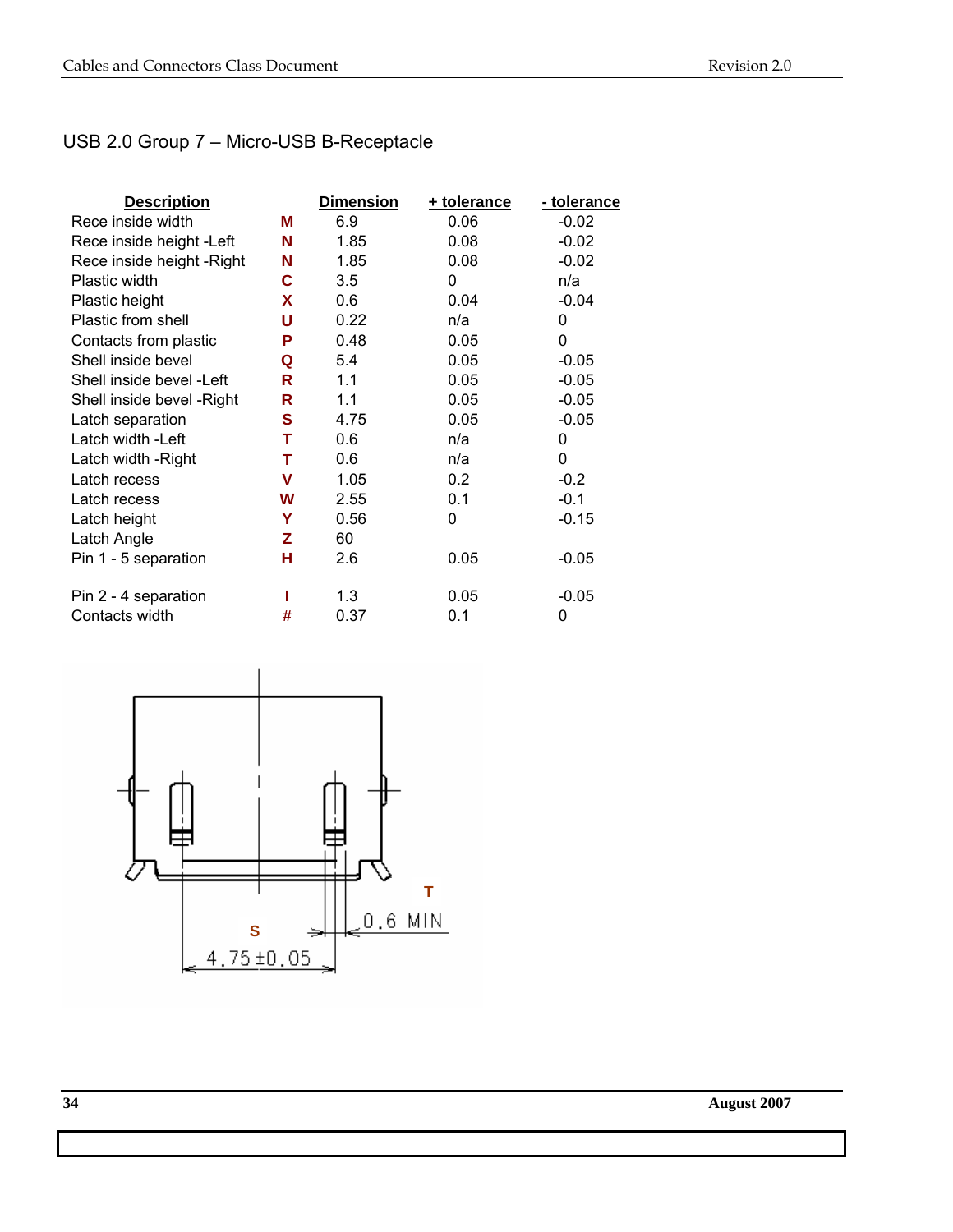

## USB 2.0 Group 7 – Micro-USB B-Receptacle, Continued

**August 2007 35**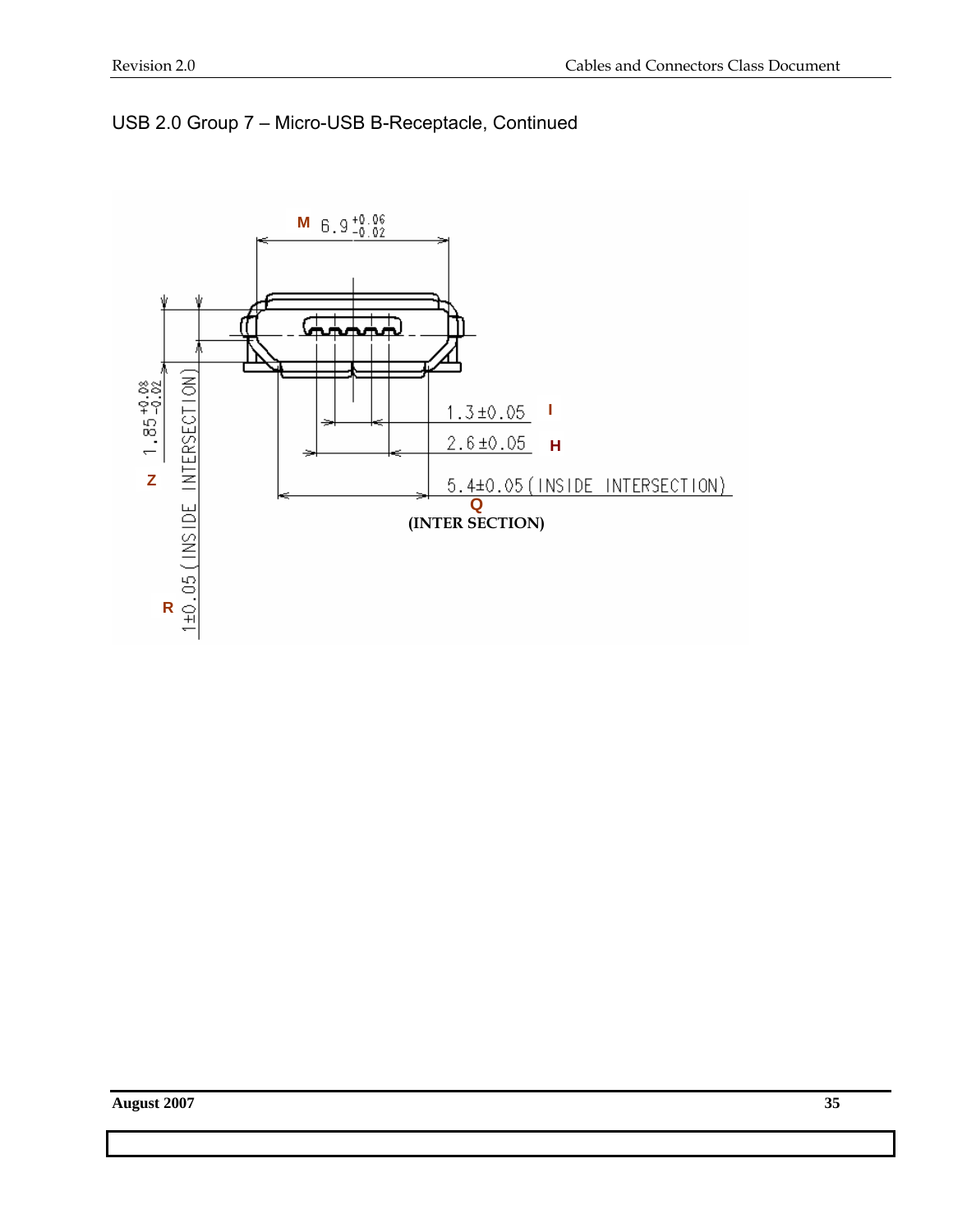



**36 August 2007**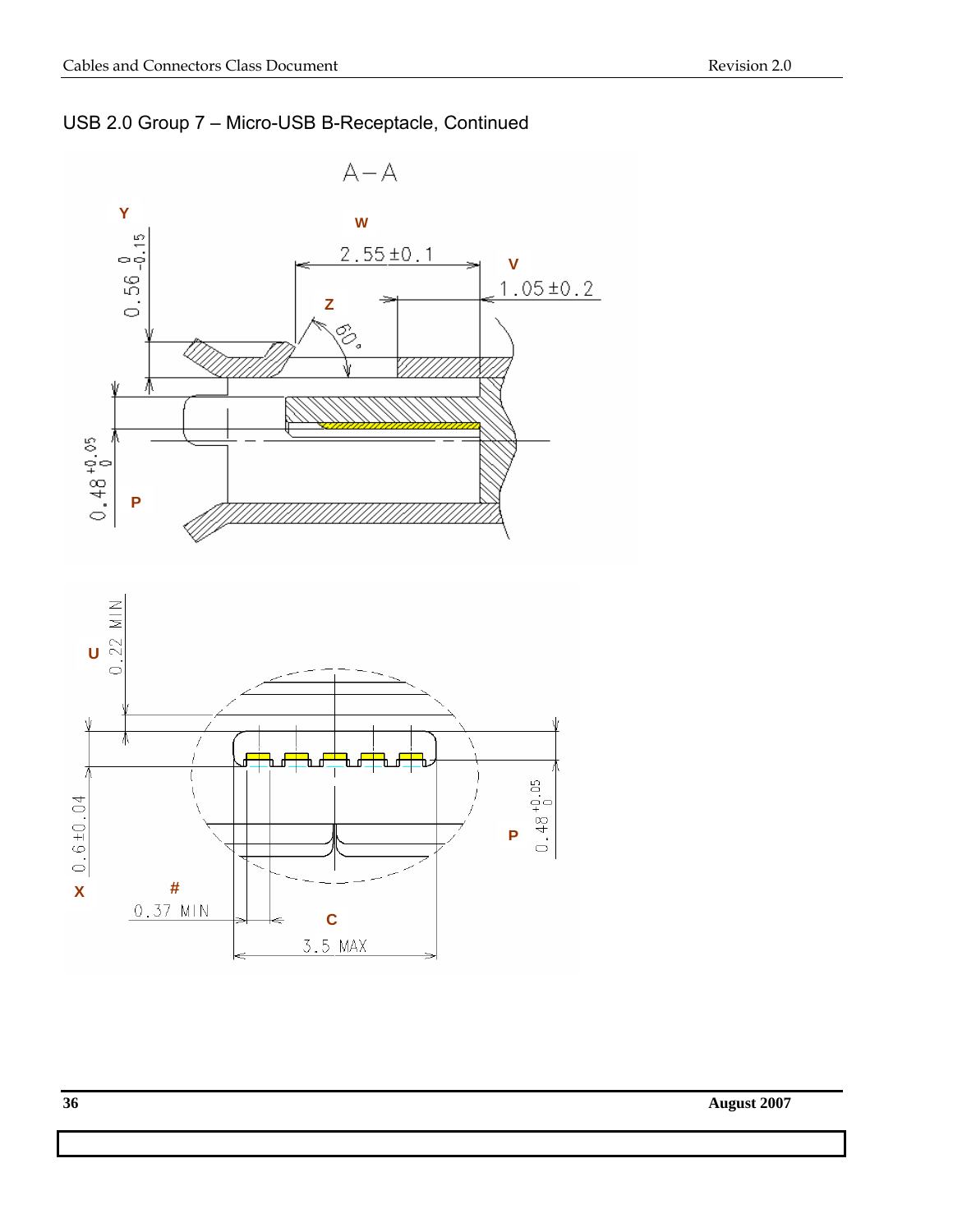| USB 2.0 Group 7 - Micro-USB AB-Receptacle |  |
|-------------------------------------------|--|
|-------------------------------------------|--|

| <b>Description</b>         |   | <b>Dimension</b> | + tolerance | - tolerance |
|----------------------------|---|------------------|-------------|-------------|
| Rece inside width          | М | 6.9              | 0.06        | $-0.02$     |
| Rece inside height - Left  | N | 1.85             | 0.08        | $-0.02$     |
| Rece inside height - Right | N | 1.85             | 0.08        | $-0.02$     |
| <b>Plastic width</b>       | С | 3.5              | 0           | n/a         |
| Plastic height             | X | 0.6              | 0.04        | $-0.04$     |
| Plastic from shell         | U | 0.22             | n/a         | 0           |
| Contacts from plastic      | Р | 0.48             | 0.05        | 0           |
| Latch separation           | s | 4.75             | 0.05        | $-0.05$     |
| Latch width - Left         | т | 0.6              | n/a         | 0           |
| Latch width - Right        | т | 0.6              | n/a         | 0           |
| Latch recess               | v | 1.05             | 0.2         | $-0.2$      |
| Latch recess               | W | 2.55             | 0.1         | $-0.1$      |
| Latch height               | Υ | 0.56             | 0           | $-0.15$     |
| Latch Angle                | z | 60               |             |             |
| Pin 1 - 5 separation       | н | 2.6              | 0.05        | $-0.05$     |
| Pin 2 - 4 separation       |   | 1.3              | 0.05        | $-0.05$     |
| Contacts width             | # | 0.37             | 0.1         | 0           |



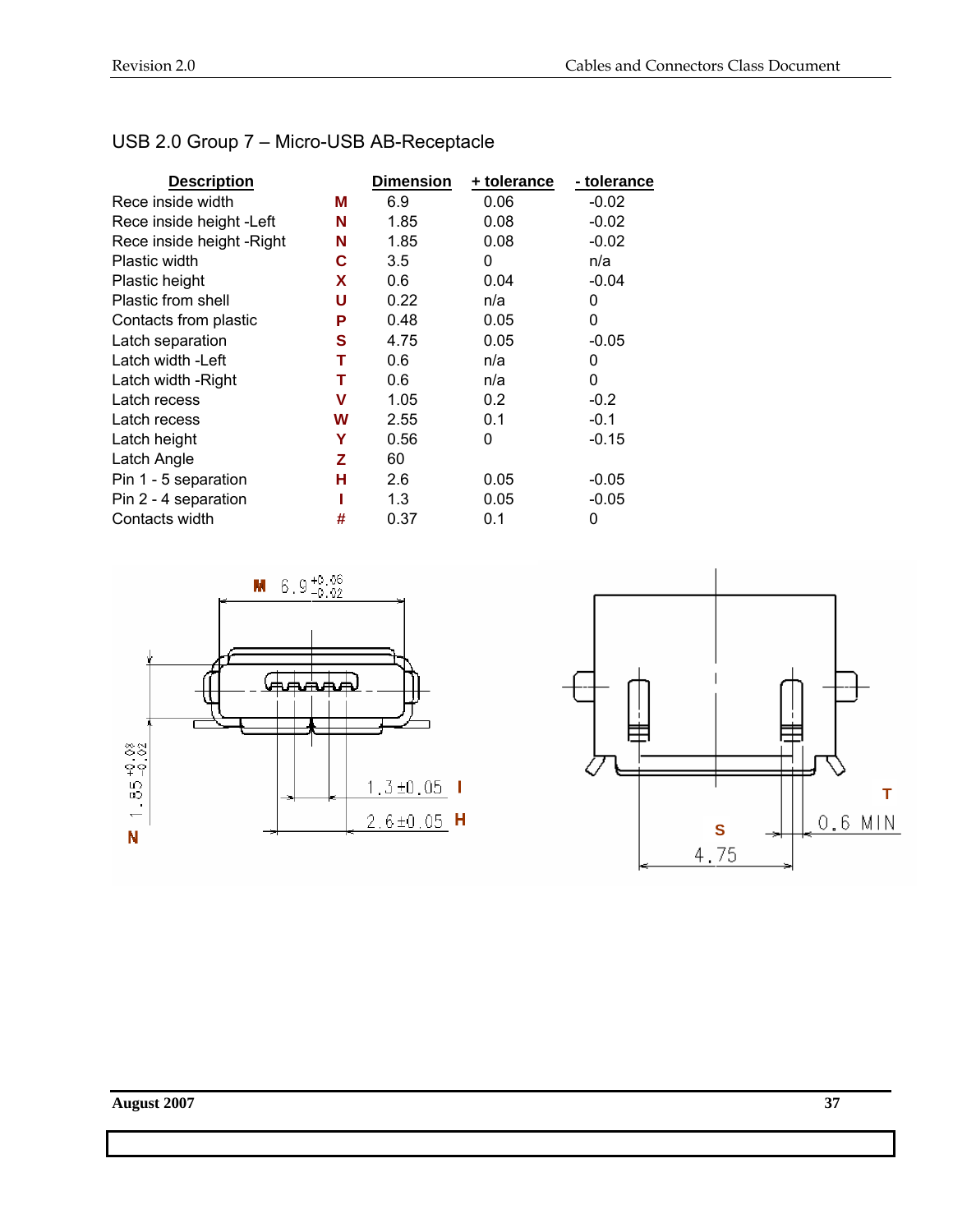



**38 August 2007**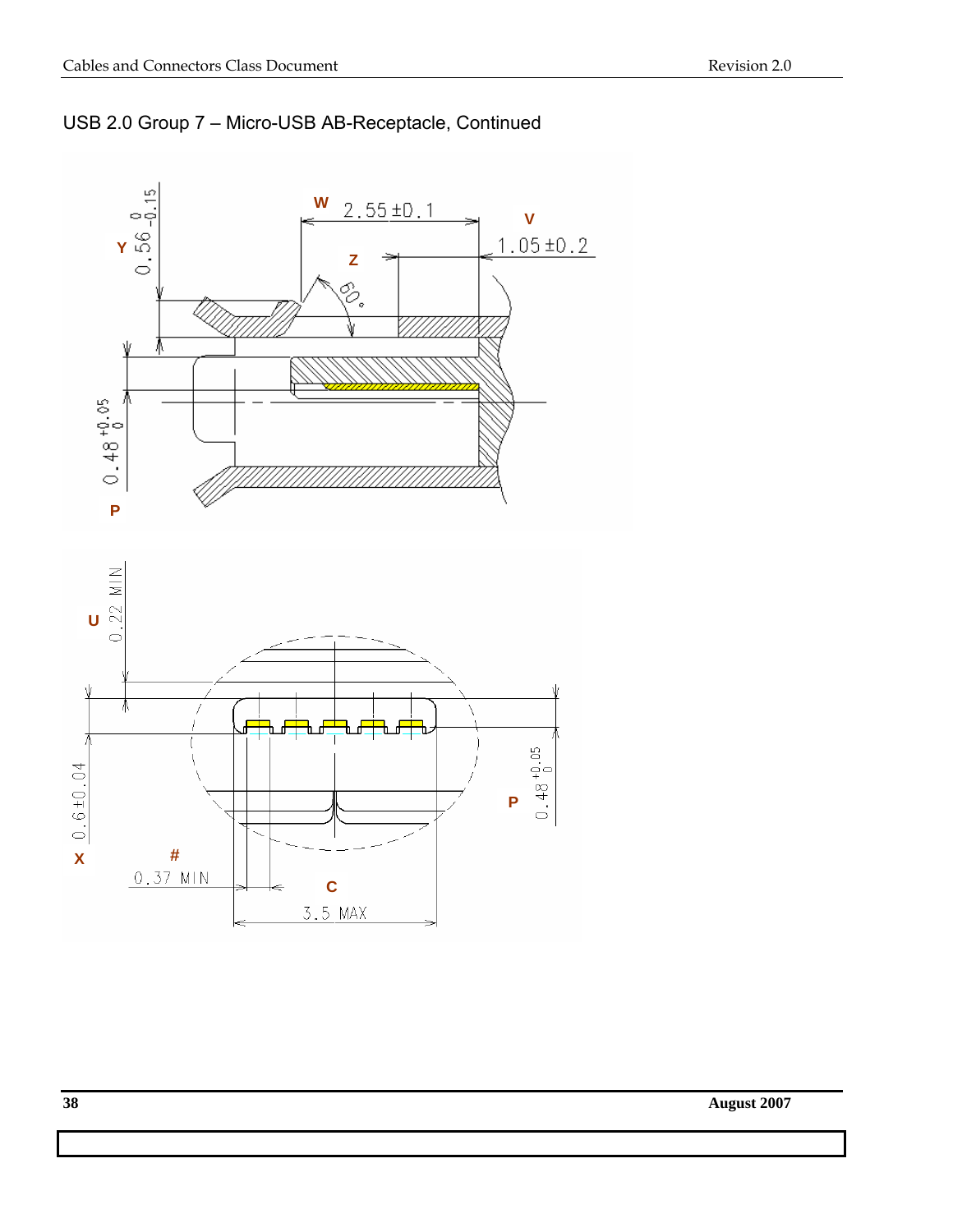# **C Attenuation Table**

The signal pair attenuation shall not be more than the values shown for the test frequencies in the table below.

| <b>Frequency MHz</b> | Attenuation (Maximum) dB/cable ±10% |
|----------------------|-------------------------------------|
| 12.00                | $-0.67$                             |
| 24.00                | $-0.95$                             |
| 48.00                | $-1.35$                             |
| 96.00                | $-1.90$                             |
| 200.00               | $-3.20$                             |
| 400.00               | $-5.80$                             |

**August 2007 39**